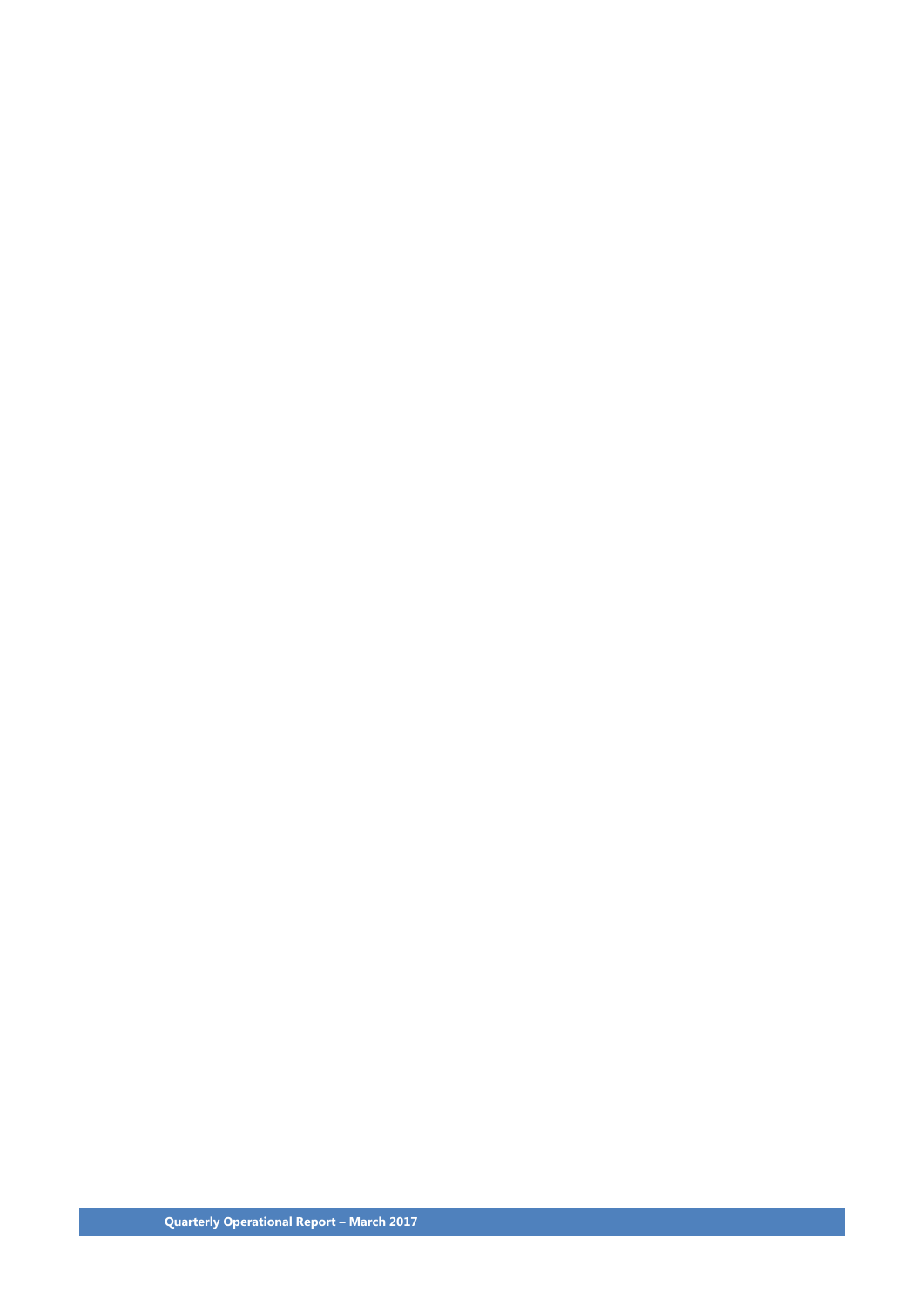# **INTRODUCTION**

The purpose of a Quarterly Operational Report (QOR) is to present a snapshot of the Council progressing through the delivery of the programme of activities agreed to in that year's annual plan or long-term plan. It is designed to give a feel for how the Council is progressing and the forecast for the rest of the year.

The QOR is structured in the following manner for each activity within each one of the six groups of activity:

- The objective for that activity
- Commentary/Highlights a high level overview of how that activity is progressing and any indications for future performance. Case studies and/or matters of interest may also be included in this section.
- Outputs/Key performance indicators these are the annual plan/long-term plan measures for the year together with actual performance to date. "NF" (non-financial status) is the performance year to date and "E" (expected future status) is the forecast for the rest of the year. The colours are as defined below.
- Scoreboard Outputs/Key performance indicators this is a graphical representation of how performance is progressing and how it is forecast to progress for the rest of the year. The key is:
	- $\triangleright$  green performance is on target for the year or is forecast to remain on target for the year
	- $\triangleright$  orange performance to date is at risk of not achieving the target or there is a risk that the year end performance may not be achieved
	- $\triangleright$  red performance to date has not achieved the target or the performance for the rest of the year is unlikely to achieve the target
	- $\triangleright$  grey the performance measure has been delayed
	- $\triangleright$  black reporting on the performance measure has not been updated or the forecast for the rest of the year has not been updated.
- Further explanation of all performance that is not "on target" is provided.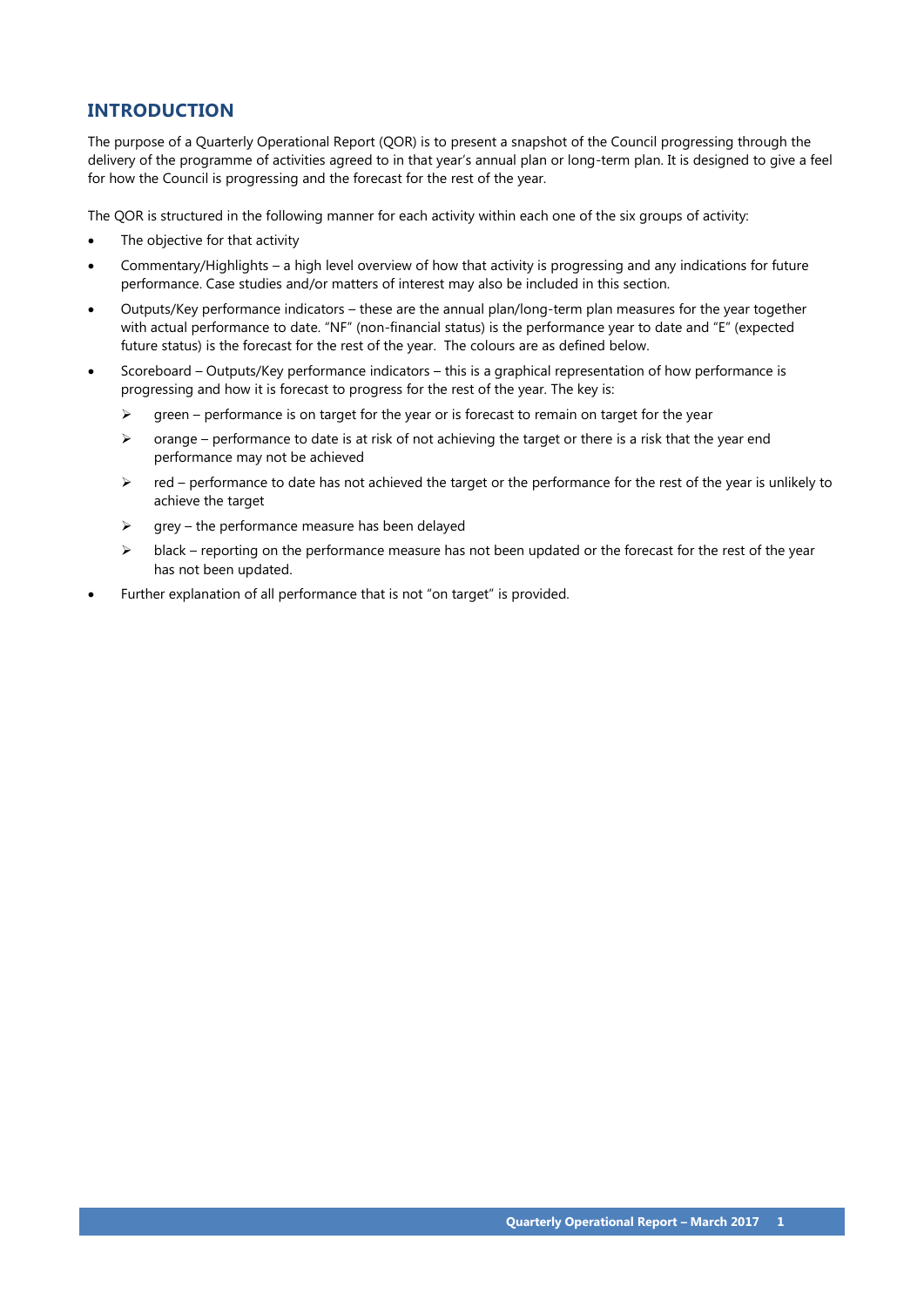#### <span id="page-3-0"></span>**RESOURCE MANAGEMENT PLANNING**

Preparing, adopting and maintaining comprehensive and publicly considered policies, plans and strategies that will deliver to the Taranaki community, efficient and effective management of the Council's functions and Taranaki's natural and physical resources.

#### **COMMENTARY/HIGHLIGHTS**

Continued to make progress on the review of the Regional Freshwater and Coastal plans. The Council decided to delay the release of a Proposed Freshwater Plan to allow further work to be undertaken. In the interim, the Council's Requirements for good farm management in Taranaki document has been completed and distributed to farmers and other key stakeholders. Feedback on a draft Coastal Plan has been received and officers' are assessing the views provided with an aim of releasing a proposed plan about August. A survey is being undertaken of surfing reefs in the region and their values.

| <b>Performance measure</b>                                                                                      | <b>Actual performance</b>                                                                                                                                                                                                                                                                                                                                                                                                                                                                                                                                                                                                                                                                                                                                                                                                              |
|-----------------------------------------------------------------------------------------------------------------|----------------------------------------------------------------------------------------------------------------------------------------------------------------------------------------------------------------------------------------------------------------------------------------------------------------------------------------------------------------------------------------------------------------------------------------------------------------------------------------------------------------------------------------------------------------------------------------------------------------------------------------------------------------------------------------------------------------------------------------------------------------------------------------------------------------------------------------|
| Complete preparation/full reviews and interim reviews of<br>resource management policies, plans and strategies: |                                                                                                                                                                                                                                                                                                                                                                                                                                                                                                                                                                                                                                                                                                                                                                                                                                        |
| Regional Policy Statement: Interim review in 2016/2017. Full<br>review in 2019/2020.                            | The Regional Policy Statement for Taranaki (RPS) was made<br>operative in January 2010. An interim review of the RPS has<br>commenced with a draft Interim Review Report prepared and<br>presented to the Policy and Planning Committee on 31 January<br>2017. That report has been forwarded for targeted consultation to<br>stakeholders for their comment.                                                                                                                                                                                                                                                                                                                                                                                                                                                                          |
| Regional Coastal Plan: Full review 2016/2017. Interim review<br>2022/2023.                                      | Review ongoing. A Draft Coastal Plan and fact sheets have been<br>prepared and released for targeted consultation. The deadline for<br>feedback was 18 November 2016. 101 submissions/feedback were<br>received and are being summarised. Further investigations,<br>including commissioning a report and survey for determining surf<br>break attributes and significance, and engagement being<br>undertaken to inform the preparation of a Proposed Plan.                                                                                                                                                                                                                                                                                                                                                                           |
| Regional Air Quality Plan: Interim review 2016/2017. Full<br>review 2021/2022.                                  | The review of the Regional Air Quality Plan for Taranaki was<br>completed and made operative on 25 July 2011. The interim<br>review of the efficiency and effectiveness of that Plan scheduled<br>for mid to late 2017.                                                                                                                                                                                                                                                                                                                                                                                                                                                                                                                                                                                                                |
| Regional Fresh Water and Land Plan: On going review<br>2019/2020. Interim review 2025/2026.                     | The Freshwater and Soil Plans have been reviewed and a<br>combined Draft Plan was sent out for targeted consultation on 1<br>May 2015. Preparation of the Draft Section 32 Report commenced.<br>At the Policy and Planning Committee of 26 November 2015, the<br>Council agreed to defer the public notification of a Proposed Plan<br>for up to five years in accordance with a revised NPSFM<br>progressive implementation plan (PIP). A revised timeline was<br>approved to allow the review to factor in planned Government<br>reforms in freshwater management and to undertake further<br>consultation and work on issues identified to date. In the<br>meantime, the Council will continue to progress the Plan review by<br>undertaking further work, consultation, studies and investigations<br>to finalise Plan provisions. |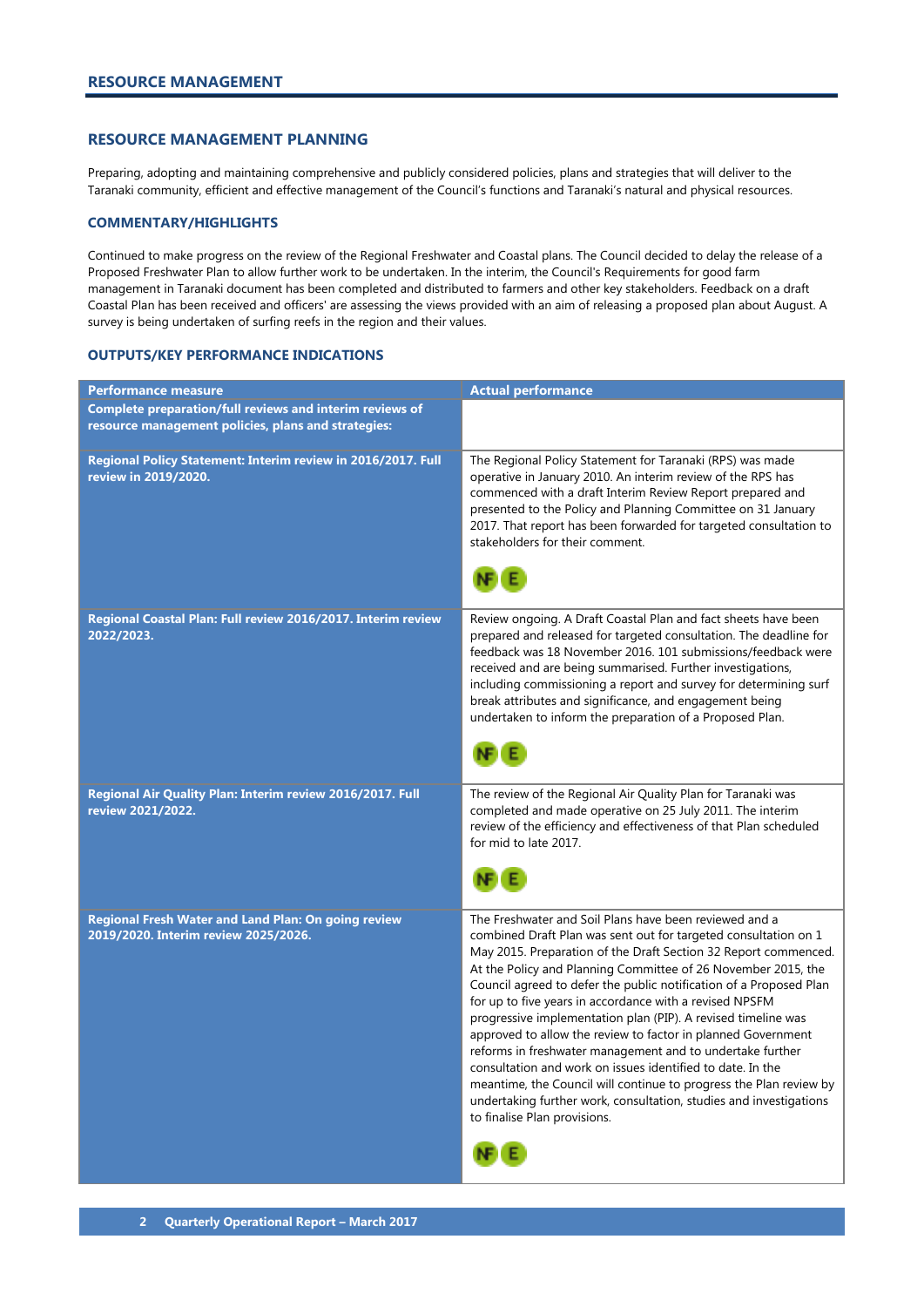# **SCOREBOARD - OUTPUTS/KEY PERFORMANCE INDICATIONS**



**•** On target

- **Target may not be achieved**
- **Target will not be achieved**
- Delayed
- Overdue

**EXPLANATION FOR KEY PERFORMANCE INDICATIONS OTHER THAN "ON TARGET"**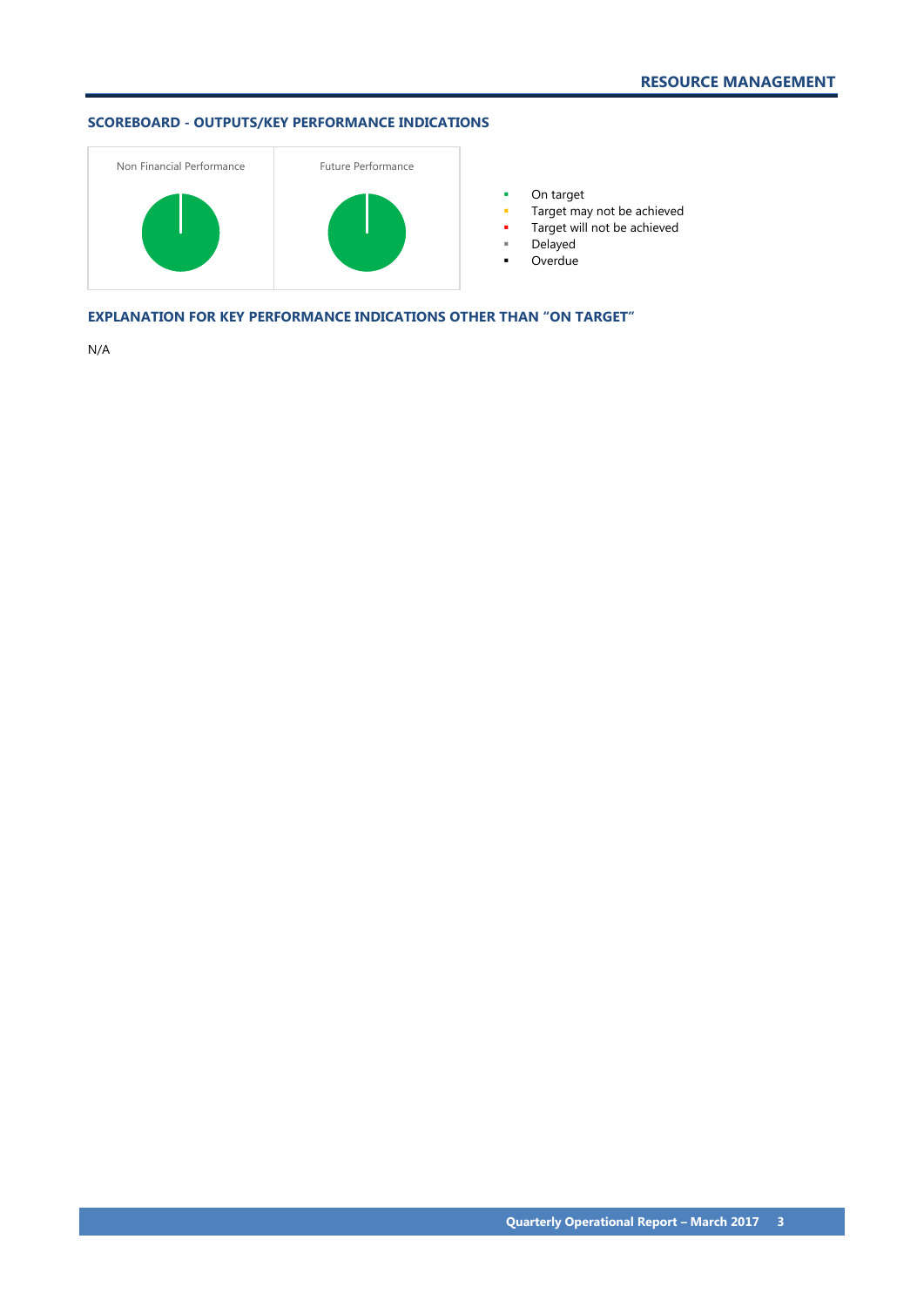# <span id="page-5-0"></span>**CONSENT PROCESSING AND ADMINISTRATION**

Processing all applications for resource consents and administering resource consents in an efficient and effective manner.

#### **COMMENTARY/HIGHLIGHTS**

Fewer resource consent applications are being received arising from the downturn in the dairy and oil and gas sectors. However, staff are busy working on new applications and consent renewals. The consenting process is becoming more streamlined with ongong system improvements being made to manage consenting risks and to reduce costs (e.g., on-line resource consent applications). Consent processing guidelines are also being reviewed. There have been no objections or appeals against consent decisions. The 100% consent processing timeframe compliance has been maintained, meaning activities are not being delayed.

#### **OUTPUTS/KEY PERFORMANCE INDICATIONS**

| <b>Performance measure</b>                                                                                                                                                                                                                                                                                                            | <b>Actual performance</b>                                                                                                                                                                                                                                                                                         |
|---------------------------------------------------------------------------------------------------------------------------------------------------------------------------------------------------------------------------------------------------------------------------------------------------------------------------------------|-------------------------------------------------------------------------------------------------------------------------------------------------------------------------------------------------------------------------------------------------------------------------------------------------------------------|
| Provide appropriate and timely information in response to<br>100% of requests for assistance in implementing Resource<br>Management Act 1991 plan rules.                                                                                                                                                                              | Timely and appropriate information has been provided for all<br>information requests.                                                                                                                                                                                                                             |
| Process, issue and report upon 100% of accepted resource<br>consent applications (approximately 450 consents per<br>annum), in compliance with the Resource Management Act<br>1991 and the Council's Resource Consents Procedures<br>document and successfully defend 100% of consent decisions<br>appealed to the Environment Court. | Over the year to date, all of the resource consent applications<br>processed (193) were completed in accordance with the statutory<br>procedures of the Act and the Council's Resource Consents<br>Procedures documentation. There have been no appeals to the<br>Environment Court against any Council decision. |
| Process and administer 100% of accepted resource consent<br>applications in compliance with statutory timeframes<br>prescribed in the Resource Management Act 1991 and the<br><b>Council's Resource Consents Procedures document.</b>                                                                                                 | In the year to date, 100% of resource consent applications have<br>been processed within the timeframes required by the Resource<br>Management Act and the Council's Resource Consents Procedures<br>documentation.                                                                                               |
| Minimising the number and duration of resource consent<br>hearings by resolving, through the pre-hearing process, at<br>least 50% of submissions received on resource consent<br>applications.                                                                                                                                        | In the year to date, 100% of applications, being 2 out of 2,<br>involving submissions have been resolved without a hearing                                                                                                                                                                                        |

#### **SCOREBOARD - OUTPUTS/KEY PERFORMANCE INDICATIONS**



- 
- Target may not be achieved
- Target will not be achieved
- Delayed
- **Overdue**

# **EXPLANATION FOR KEY PERFORMANCE INDICATIONS OTHER THAN "ON TARGET"**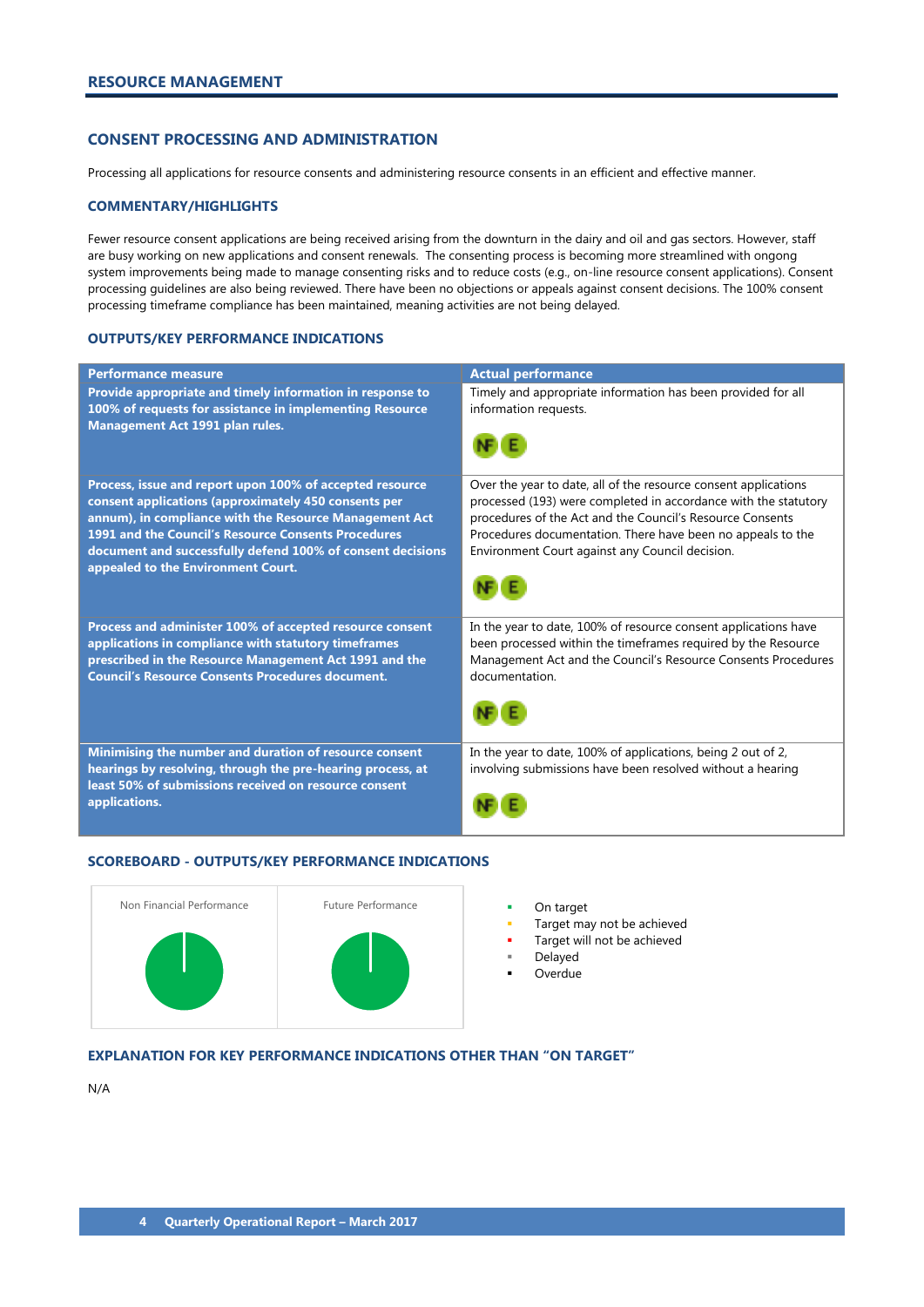#### <span id="page-6-0"></span>**COMPLIANCE MONITORING PROGRAMMES**

Undertaking effective and efficient monitoring of resource consents and, where necessary, undertaking successful enforcement action.

#### **COMMENTARY/HIGHLIGHTS**

The Council implemented 209 (2015/2016) specific individual compliance programmes for major consent holders (including catchment programmes that cover multiple consent holders within a single programme), together with additional programmes for hydrocarbon exploration and development activities. Consent holders have been assessed on environmental performance and on consent compliance. The ratings for these consent holders were found to be 71% 'high' and 24% 'good'. By the end of March 2017, all reports for 2016/2017 had been completed. A similar number of specific monitoring programmes are being delivered in 2016/2017. The farm dairy effluent monitoring programme for the year has largely been completed with officers undertaking inspections and water quality sampling to assess compliance with consent conditions. The dairy farm effluent system non-compliance rate is at a level slightly higher than last year, due to a wetter season, and reflects the need to maintain oxidation pond systems. Monitoring inspections of permitted activities associated with minor industries was undertaken during the winter months and compliance has generally been found. Appropriate enforcement action has been undertaken in response to non-compliance with abatement notices and infringement notices issued.

| <b>Performance measure</b>                                                                                                                                                                                                                                                                                               | <b>Actual performance</b>                                                                                                                                                                                                                                                                                                                                                                                                                                                                                                                                                                                                                                                                                                                                                                                                                                                                                                                                                                                                                                                                                                                                                                                                                                                                                                                                                |
|--------------------------------------------------------------------------------------------------------------------------------------------------------------------------------------------------------------------------------------------------------------------------------------------------------------------------|--------------------------------------------------------------------------------------------------------------------------------------------------------------------------------------------------------------------------------------------------------------------------------------------------------------------------------------------------------------------------------------------------------------------------------------------------------------------------------------------------------------------------------------------------------------------------------------------------------------------------------------------------------------------------------------------------------------------------------------------------------------------------------------------------------------------------------------------------------------------------------------------------------------------------------------------------------------------------------------------------------------------------------------------------------------------------------------------------------------------------------------------------------------------------------------------------------------------------------------------------------------------------------------------------------------------------------------------------------------------------|
| 100% of individual compliance monitoring programmes for all<br>major consents designed, implemented and publicly reported<br>upon (approximately 200 individual compliance monitoring<br>programmes per annum) within the negotiated budgets and<br>completed within nine months of the end of the monitoring<br>period. | The implementation of 202 individual compliance monitoring<br>programmes for the 2016/2017 monitoring period is underway.<br>200 individual scheduled compliance programmes were designed<br>and implemented in the 2015/2016 year. Of these, 173 required<br>reports (the 27 programmes not requiring reports were for minor<br>consents and/or reporting is undertaken biennially and therefore<br>these will be reported on in the following year). Additional<br>programmes applying to hydrocarbon exploration and work-over<br>activities are reported on as they occur during the year. By the<br>end of March, the Council has completed all required reporting for<br>the 2015/16 year and has publicly reported the 173 annual<br>programmes in 93 reports. In addition to this, four of the reports<br>(covering 12 programmes) were biennial. Two hydraulic fracturing<br>reports were also received by the council during the current year.<br>202 individual scheduled compliance programmes have been<br>designed and are being implemented in the 2016/2017 year, with<br>additional programmes applying to hydrocarbon exploration and<br>work-over activities as they occur during the year. It is expected<br>that a similar number (95 reports for 175 of the programmes) of<br>reports will be prepared for all major consents in the 2017/16 year. |
| Implement and report on 100% of recommendations arising<br>from prior year's monitoring of resource consents subject to<br>an individual compliance monitoring programme.                                                                                                                                                | Within each compliance monitoring annual report,<br>recommendations from previous reports are set out and their<br>implementation, via monitoring programme design and consent<br>reviews, is reported upon. Implementation of every<br>recommendation is reported in the relevant report presented<br>during 2016/2017.                                                                                                                                                                                                                                                                                                                                                                                                                                                                                                                                                                                                                                                                                                                                                                                                                                                                                                                                                                                                                                                 |
| Implement annual programmes for 100% of resource consents<br>for agricultural discharges and 90% of minor industries not<br>otherwise subject to an individual compliance monitoring<br>programme (approximately 3,300 inspections per annum).                                                                           | 202 inspections of minor industrial operations have been<br>completed. These inspections are to ensure good environmental<br>practices are being achieved. 1,705 annual dairy inspections have<br>been completed.                                                                                                                                                                                                                                                                                                                                                                                                                                                                                                                                                                                                                                                                                                                                                                                                                                                                                                                                                                                                                                                                                                                                                        |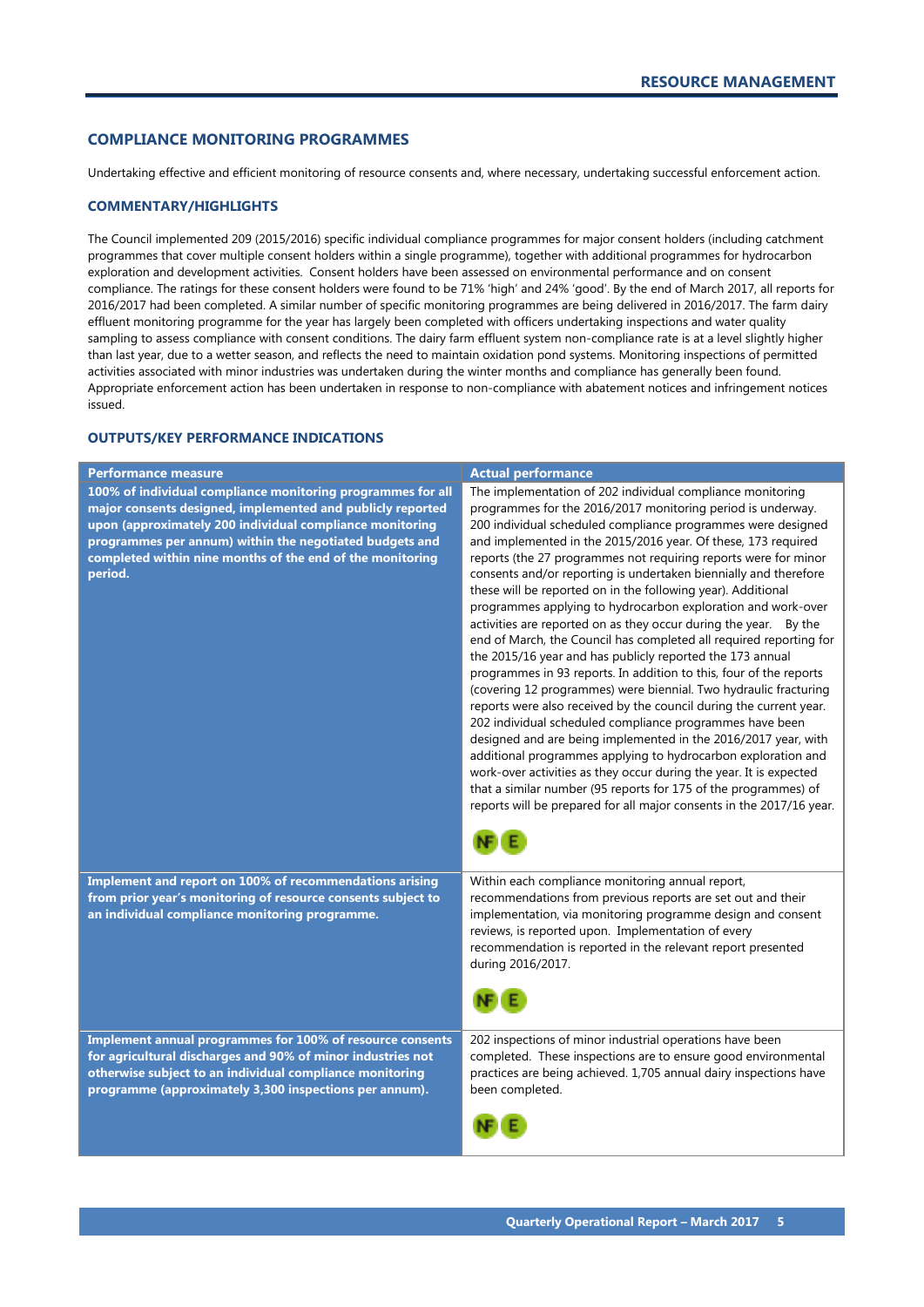# **RESOURCE MANAGEMENT**

## **Performance measure Actual performance**

**Where necessary, implement appropriate advisory and enforcement actions to require 100% compliance with resource consents and/or regional plans.**

Appropriate monitoring and enforcement actions to require 100% compliance with resource consents and/or regional plans has been undertaken including 180 abatement notices and 43 infringement notices. No prosecutions have been initiated from unauthorised incidents.



## **SCOREBOARD - OUTPUTS/KEY PERFORMANCE INDICATIONS**



- 
- Target may not be achieved
- Target will not be achieved
- Delayed
- Overdue

**EXPLANATION FOR KEY PERFORMANCE INDICATIONS OTHER THAN "ON TARGET"**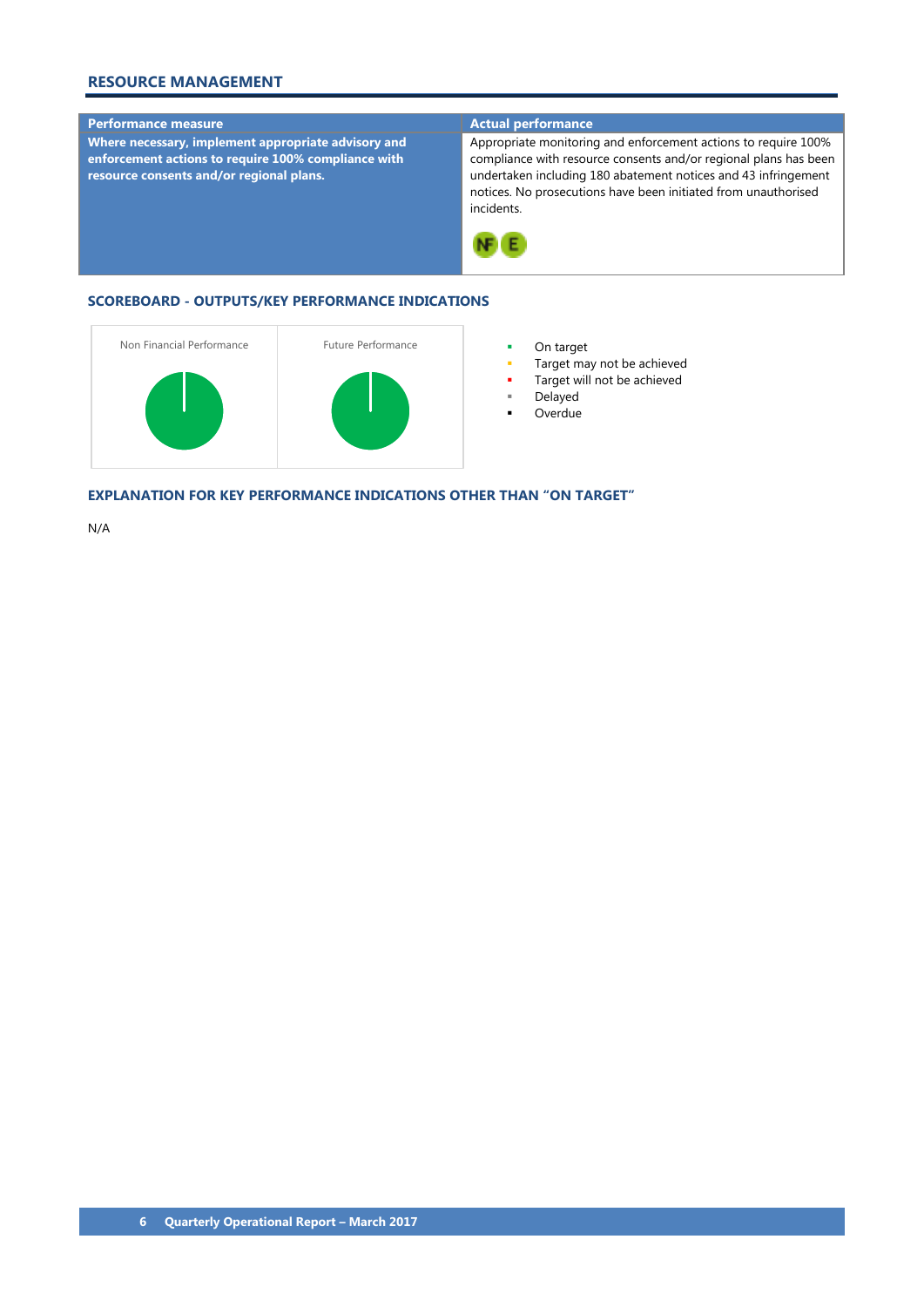# <span id="page-8-0"></span>**POLLUTION INCIDENTS AND RESPONSE**

Responding effectively to pollution incidents, reducing the occurrence and effects of pollution and other unauthorised incidents and, where necessary, undertaking successful enforcement action.

#### **COMMENTARY/HIGHLIGHTS**

The number of prosecutions in the system is low which shows an improved compliance attitude, possibly arising from recent high profile prosecutions (and high fines). This should translate to improved environmental quality. The number of abatement and infringement notices issued is similar to 2015/2016 indicating similar compliance and non-compliance rates. There have been no significant marine oil spills that required actioning the response plan.

#### **OUTPUTS/KEY PERFORMANCE INDICATIONS**

| <b>Performance measure</b>                                                                                                                                                                                                                                              | <b>Actual performance</b>                                                                                                                                                                                                                                                                               |
|-------------------------------------------------------------------------------------------------------------------------------------------------------------------------------------------------------------------------------------------------------------------------|---------------------------------------------------------------------------------------------------------------------------------------------------------------------------------------------------------------------------------------------------------------------------------------------------------|
| Respond to 100% of pollution and other complaints (generally<br>within fours hours of receipt) and where appropriate instigate<br>control, clean up and enforcement procedures, where<br>reasonable and appropriate, and publicly report on all<br>pollution incidents. | Responded to all 458 reported incidents (100%) within the<br>required timeframe. Instigated control and clean-up where<br>required. Issued 83 fourteen day letters, 180 abatement notices<br>and 43 infringement notices. No prosecutions have been initiated<br>as a result of unauthorised incidents. |
| Administer and implement the Taranaki Regional Oil Spill<br><b>Response Plan as agreed with Maritime New Zealand</b><br>including responding to 100% of oil spills.                                                                                                     | Administered the Tier II Taranaki Regional Oil Spill Response Plan<br>in accordance with the programme agreed with Maritime New<br>Zealand. No significant marine oil spills occurred that warranted<br>actioning the Plan.                                                                             |

# **SCOREBOARD - OUTPUTS/KEY PERFORMANCE INDICATIONS**



- 
- Target may not be achieved
- Target will not be achieved
- Delayed
- **Overdue**

# **EXPLANATION FOR KEY PERFORMANCE INDICATIONS OTHER THAN "ON TARGET"**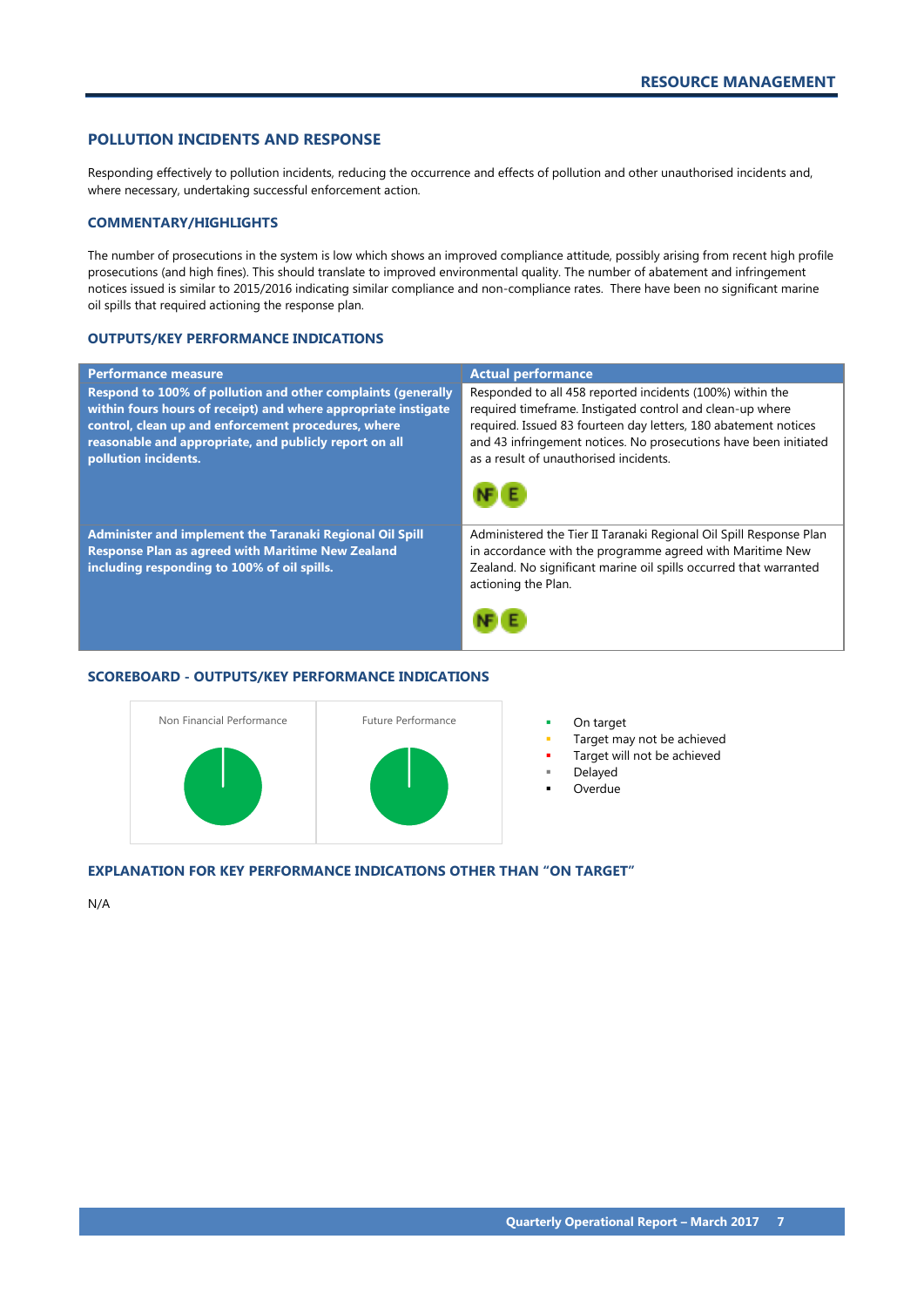## <span id="page-9-0"></span>**STATE OF THE ENVIRONMENT MONITORING**

Monitoring the state of the environment in Taranaki to enable periodic evaluation of trends in the state of the environment and of the effects of the implementation of the Council's policies and plans—this activity contributes to all levels of service.

#### **COMMENTARY/HIGHLIGHTS**

Implementation of the suite of state of the environment (SEM) programmes (over 50) is continuing. A two-year report on the state of and trends in periphyton in the region's rivers, and on the state of and long-term and recent trends in the ecological health and physicochemical characteristics of our freshwater systems has been received. Other reports have considered aspects of SEM reporting at the national level. Programmes have been reviewed for implementation in 2016/2017. The Council has continued to support the regional councils' environmental data LAWA website and to be engaged in developing the national EMaR (environmental monitoring and reporting) programmes alongside other regional councils and the Ministry for the Environment (particularly air quality and macroinvertebrates).

| <b>Performance measure</b>                                                                                                                                                                                                                                                                                                                                                                                                                                                                                                                                       | <b>Actual performance</b>                                                                                                                                                                                                                                                                                                                                                                                                                                                                                                                                                                                                                                                                                                                                                      |
|------------------------------------------------------------------------------------------------------------------------------------------------------------------------------------------------------------------------------------------------------------------------------------------------------------------------------------------------------------------------------------------------------------------------------------------------------------------------------------------------------------------------------------------------------------------|--------------------------------------------------------------------------------------------------------------------------------------------------------------------------------------------------------------------------------------------------------------------------------------------------------------------------------------------------------------------------------------------------------------------------------------------------------------------------------------------------------------------------------------------------------------------------------------------------------------------------------------------------------------------------------------------------------------------------------------------------------------------------------|
| Implement and report on 100% of the Council's state of the<br>environment monitoring programmes comprising monitoring<br>of surface fresh water quantity, levels and flows, fresh water<br>quality, groundwater quantity and quality, coastal waters,<br>biodiversity, air quality and land use sustainability using<br>recognized and reputable methods of data collection, analysis<br>and reporting in accordance with the Council's State of the<br><b>Environment Monitoring Procedures document and State of</b><br>the Environment Monitoring Programmes. | Implementing 100% of the state of the environment monitoring<br>programmes, in accordance with the programmes prepared for<br>2016/2017.                                                                                                                                                                                                                                                                                                                                                                                                                                                                                                                                                                                                                                       |
| Monitor, review and where appropriate, further develop<br>existing programmes by 30 June of each year.                                                                                                                                                                                                                                                                                                                                                                                                                                                           | State of the environment monitoring is being delivered as<br>scheduled. The fresh and marine recreational bathing water and<br>the periphyton programmes were reported in June and September<br>respectively. Additional sites for physical/chemical monitoring<br>have been established and are being monitored. Soft shore marine<br>and shellfish programmes are being scoped. The riparian<br>management and freshwater physiochemical programmes have<br>been drafted and are currently being reviewed. The current<br>regional lake water quality programme is being reviewed to<br>identify if additional parameters could be included for greater<br>benefit. Further programmes may be required to address the<br>proposed amendments made to the NPS for Freshwater. |
| Prepare and publish the five-yearly state of the environment<br>report. The next report is due in 2020.                                                                                                                                                                                                                                                                                                                                                                                                                                                          | The Council's five-yearly state of the environment report, Taranaki<br>as one - Taranaki Tangata tu Tahi, was published in July 2015.                                                                                                                                                                                                                                                                                                                                                                                                                                                                                                                                                                                                                                          |
| Maintain all quality assurance programmes and information<br>databases for hydrometric, air quality, physicochemical<br>freshwater, terrestrial biodiversity, fresh water biological and<br>marine biological data. IANZ registration for chemical analysis<br>maintained.                                                                                                                                                                                                                                                                                       | All quality assurance programmes and information databases for<br>hydrometric, air quality, physicochemical freshwater, terrestrial<br>biodiversity, fresh water biological and marine biological data, are<br>being maintained. International Accreditation New Zealand<br>accreditation for a range of the tests undertaken by the laboratory<br>has been maintained, with the most recent surveillance<br>assessment in early August awarding accreditation with no<br>corrective actions required.                                                                                                                                                                                                                                                                         |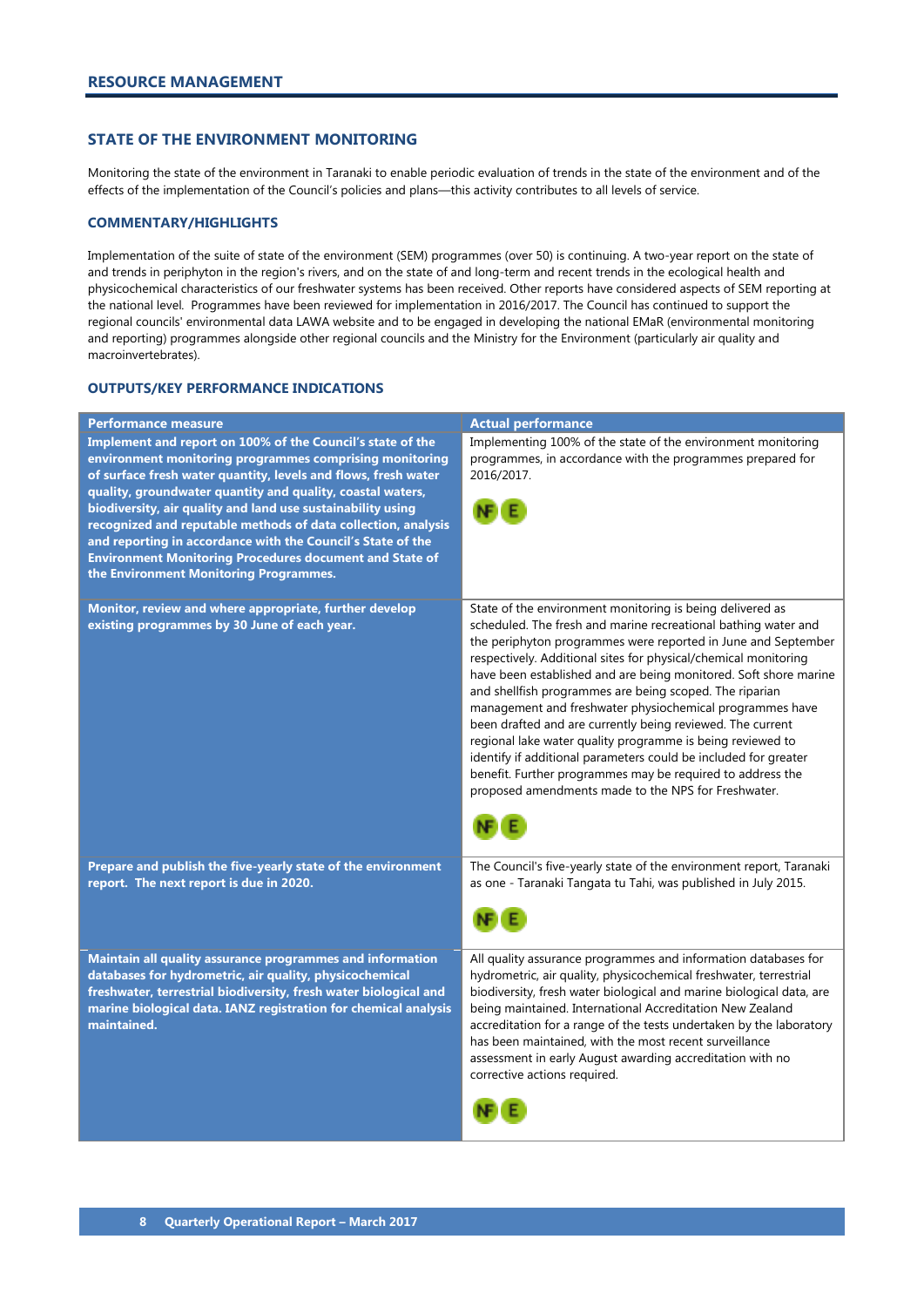# **RESOURCE MANAGEMENT**



- Target may not be achieved
- Target will not be achieved
- Delayed
- Overdue

**EXPLANATION FOR KEY PERFORMANCE INDICATIONS OTHER THAN "ON TARGET"**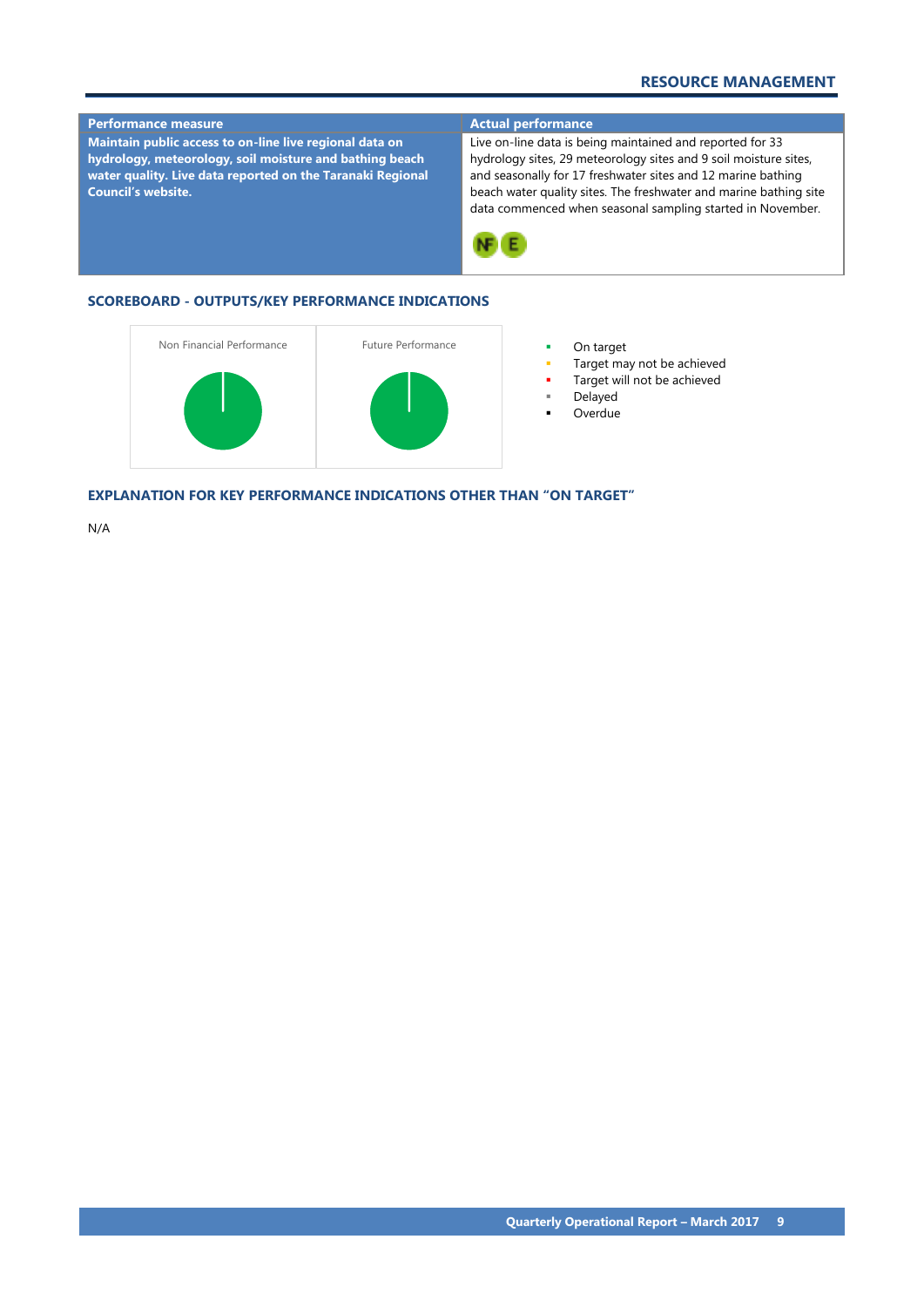# <span id="page-11-0"></span>**RESOURCE INVESTIGATIONS AND PROJECTS**

Providing relevant research information for resource management purposes—this activity contributes to all levels of service.

#### **COMMENTARY/HIGHLIGHTS**

The Council undertakes targeted, relevant, and pro-active research and investigative activities each year that support and inform its policies and activities, providing a sound scientific and evidential basis for decision-making and policy development, so that potential problems are identified and responses researched before they become critical. Various activities continue as planned, with a high level of engagement exploring opportunities relevant to regional council activities with Crown Research Institutes (CRIs) towards the MBIE research 2017 bidding process for environmental research funding, allocation of CRI core funding (Strategic Science investment funds), and with several of the National Science Challenges- in particular the 'Our Land and Water', the 'Resilience Challenge', 'Sustainable Seas', and 'Our Biological Heritage'. Participated in the development of long-term science research roadmaps for MfE/DoC and for MPI. The regional study by Lincoln Ventures into groundwater attenuation processes has been completed and a draft report has been received. Continued to support studies on the effects of cadmium on soil health and productivity, crop integrity, and animal health, and interim reports have been received. Another Envirolink fund assessment round of resource-focused research has been undertaken, with relevant projects identified.

| <b>Performance measure</b>                                                                                                                                                                                             | <b>Actual performance</b>                                                                                                                                                                                                                                                                                                                                                                                                                                                                                                                                                                                                                                                                                                                                                                                                                                                                                                                           |
|------------------------------------------------------------------------------------------------------------------------------------------------------------------------------------------------------------------------|-----------------------------------------------------------------------------------------------------------------------------------------------------------------------------------------------------------------------------------------------------------------------------------------------------------------------------------------------------------------------------------------------------------------------------------------------------------------------------------------------------------------------------------------------------------------------------------------------------------------------------------------------------------------------------------------------------------------------------------------------------------------------------------------------------------------------------------------------------------------------------------------------------------------------------------------------------|
| Over the period of the 2015/2025 Long-Term Plan the Council<br>intends to undertake a range of resource investigations and<br>applied research projects. Specifically for 2016/2017, the<br><b>Council intends to:</b> |                                                                                                                                                                                                                                                                                                                                                                                                                                                                                                                                                                                                                                                                                                                                                                                                                                                                                                                                                     |
| Continue to support the "best practice dairying catchments"<br>study in the Waiokura Stream catchment.                                                                                                                 | Continued to monitor ecological and physicochemical water<br>quality parameters within the Waiokura catchment, and then<br>consider data interpretation and analysis. A research project was<br>initiated with GNS (co-funded), looking at groundwater quality in<br>the catchment for review against OVERSEER predictions and for<br>determining age of groundwater i.e., time lags in shallow<br>groundwater in Taranaki. The report back from GNS on<br>groundwater age and behaviour was received in December 2016.<br>Field sampling and inspections occurred during February.                                                                                                                                                                                                                                                                                                                                                                 |
| Continue to use microbial source testing technology to<br>identify sources of faecal contamination in Taranaki waters.                                                                                                 | The mid-reaches of the Patea River have been confirmed as one<br>stretch for investigation. The Waitara embayment was targeted for<br>investigations following unexplained short-term high bacterial<br>counts. However, the study outcomes were inconclusive as the<br>high counts did not recur. Source testing may also be applied<br>within the Mangaoraka Stream to identify particular sources of<br>irregular contamination, and the Patea River to identify any high<br>counts affecting the bathing quality of the mid-reaches of the<br>river.                                                                                                                                                                                                                                                                                                                                                                                            |
| Support studies into the behaviour and bioavailability of<br>cadmium in agricultural soils and fertilizer.                                                                                                             | Participating as an active member of the Cadmium Working<br>Group. The purpose of the research is to provide an assessment of<br>the risks to NZ agriculture posed by accumulation of fertiliser<br>derived-Cd and to provide evidence for effective soil management<br>options to mitigate plant uptake. Reports have been received<br>(July) on cadmium accumulation in a range of forage and market<br>garden crops grown in various soils, levels of Cd within NZ's<br>agriculture and food chain systems, the significant of Cd within<br>primary production sectors, and options for management of soil<br>systems and fodder pasture to control Cd uptake. A further<br>progress report, covering field studies into concentrations of<br>cadmium in horticulture produce (potatoes, leafy greens, wheat,<br>onions) related to soil cadmium and soil characteristics; soil<br>emendation studies (lime, compost) to control cadmium uptake; |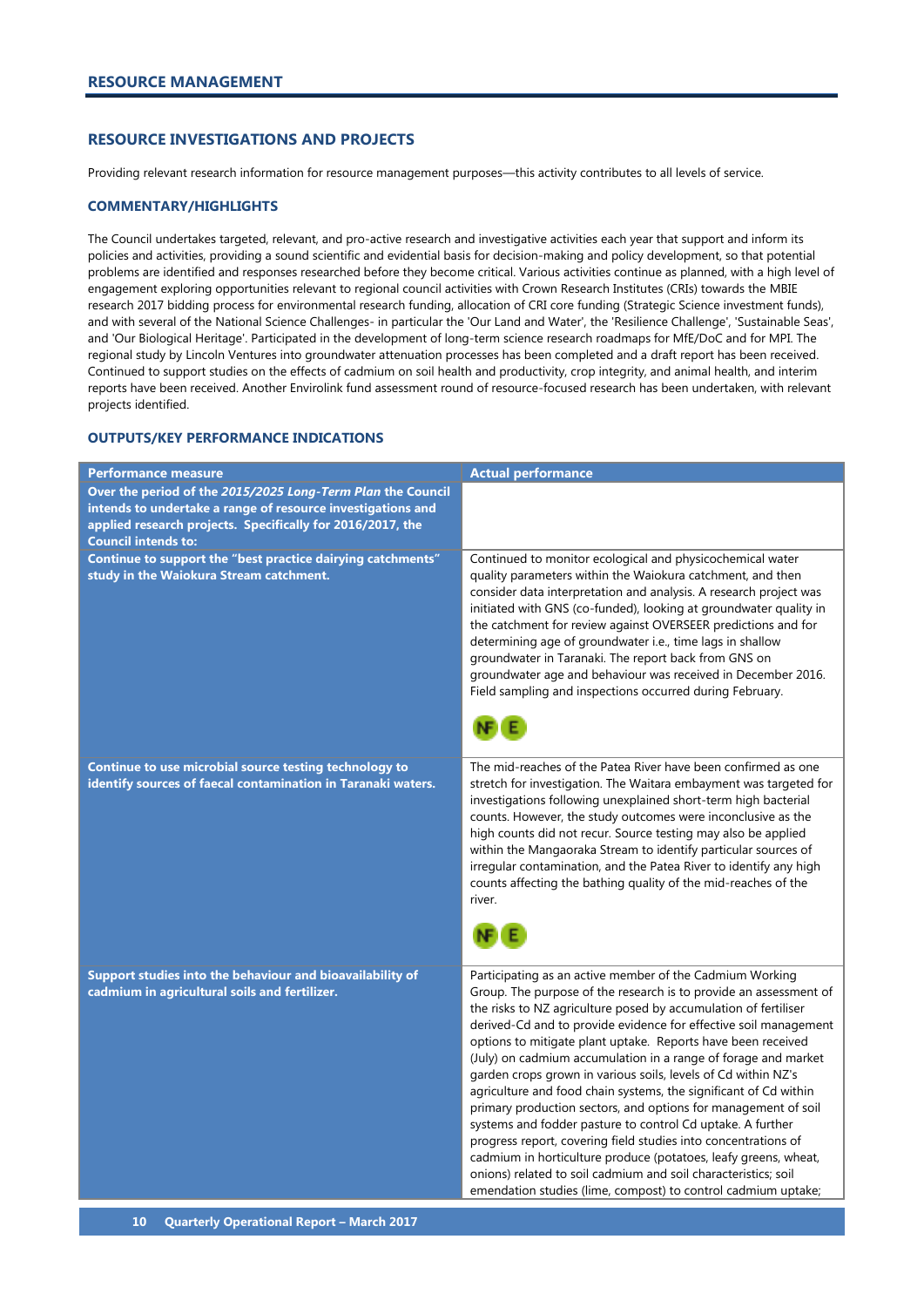# **RESOURCE MANAGEMENT**

| <u>Perfo</u> rmance measure                                                                                                                                                                                                                                                                                                                                                                                   | <b>Actual performance</b>                                                                                                                                                                                                                                                                                                                                                                                                                                                                                                                                                                                                                                                                                                                                                                                                                                                                                                                                                                                                                                                                                                                                                                                                                                                                              |
|---------------------------------------------------------------------------------------------------------------------------------------------------------------------------------------------------------------------------------------------------------------------------------------------------------------------------------------------------------------------------------------------------------------|--------------------------------------------------------------------------------------------------------------------------------------------------------------------------------------------------------------------------------------------------------------------------------------------------------------------------------------------------------------------------------------------------------------------------------------------------------------------------------------------------------------------------------------------------------------------------------------------------------------------------------------------------------------------------------------------------------------------------------------------------------------------------------------------------------------------------------------------------------------------------------------------------------------------------------------------------------------------------------------------------------------------------------------------------------------------------------------------------------------------------------------------------------------------------------------------------------------------------------------------------------------------------------------------------------|
|                                                                                                                                                                                                                                                                                                                                                                                                               | characterisation of cadmium binding in a variety of soil types;<br>cadmium effects upon soil rhizobia and nitrogen availability; and<br>cadmium effects upon livestock (Cd accumulation in blood and<br>organs) in relation to soil and pasture cadmium levels was<br>received in December 2016. A review of investigations into<br>regional levels of cadmium across the environment was presented<br>to the FLRC conference in February.                                                                                                                                                                                                                                                                                                                                                                                                                                                                                                                                                                                                                                                                                                                                                                                                                                                             |
| Investigate shallow groundwater transport, transformation<br>and attenuation processes.                                                                                                                                                                                                                                                                                                                       | This study, by Lincoln Ventures, has been reported internally.<br>Regional groundwater sampling is continuing. GNS are<br>undertaking age studies of groundwater in the Waiokura<br>catchment to determine travel times and hence groundwater lags<br>between land management practices and receiving surface water<br>quality. A report on the GNS study (age and lag periods) has been<br>received and reviewed.                                                                                                                                                                                                                                                                                                                                                                                                                                                                                                                                                                                                                                                                                                                                                                                                                                                                                     |
| Engagement in "Envirolink" and other science research project<br>development opportunities and strategies for regional<br>councils, to enhance knowledge base for policy development<br>and implementation. Projects with clear relevance and benefit<br>to Taranaki to be adopted by "Envirolink" and other funding<br>opportunities (advocacy to be reported through Council's<br>annual report processes). | Envirolink projects are underway: a revised national High Intensity<br>Rainfall Design System, and development of Discrete Water<br>Quality Sampling Standards, farm scale soil mapping and<br>applications, management options for aquatic weeds, assessment<br>criteria for fish passage and barrier mitigation options, and review<br>of marine recreational microbiological guidelines and their<br>scientific basis. There is on-going engagement with MBIE's<br>National Science Challenges, to pursue specific projects of benefit<br>to the Taranaki region-specifically the 'Nature's Challenges',<br>'Bioheritage' and 'Our land and Water' challenges. A workshop for<br>the Taranaki-specific projects within 'Natural hazards' NSCs was<br>held. Submitted on MfE-DoC 'conservation and environment' and<br>on the MPI 'Enhanced productivity' 20-year science roadmap<br>projects. The Envirolink application process for 2017/2018 funding<br>was formally undertaken in October, with agreement on proposals<br>(since approved by MBIE for development to full project briefs):<br>weed pest surveillance tool, wetland soils delineation, urban<br>stormwater flows and quality monitoring, decision support, and<br>interoperable water quality and transportation flows modelling. |

# **SCOREBOARD - OUTPUTS/KEY PERFORMANCE INDICATIONS**



- 
- Target may not be achieved
- Target will not be achieved
- Delayed **D**verdue
- **EXPLANATION FOR KEY PERFORMANCE INDICATIONS OTHER THAN "ON TARGET"**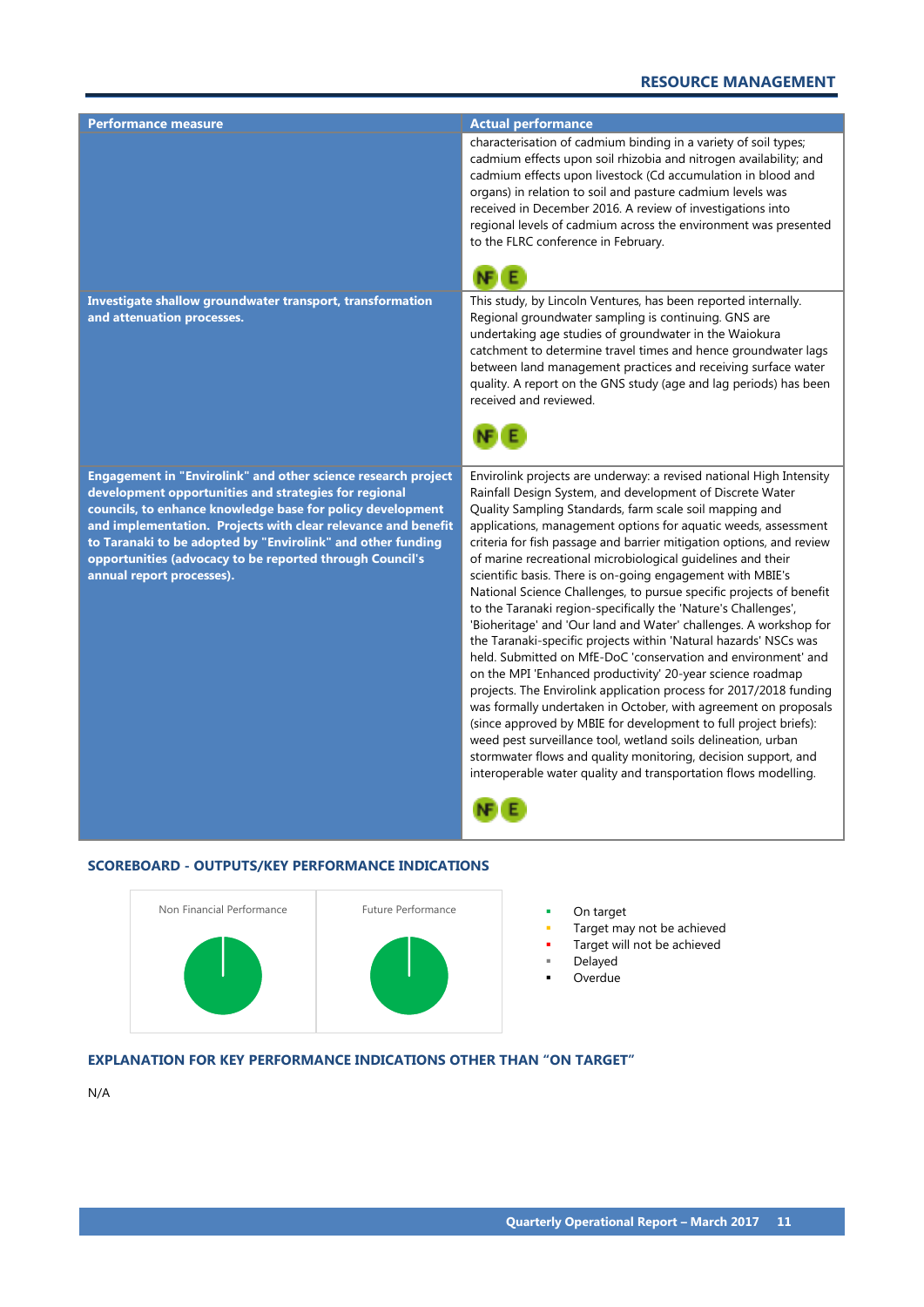#### <span id="page-13-0"></span>**WASTE MINIMISATION**

Encouraging and implementing waste management and cleaner production initiatives in Taranaki consistent with the *Regional Waste Strategy for Taranaki* and the waste management plans of the districts.

#### **COMMENTARY/HIGHLIGHTS**

The purpose of this work stream is to encourage and implement waste management and cleaner production initiatives in Taranaki consistent with the Regional Waste Strategy for Taranaki and the waste management plans of the districts. Significant areas of activity include in-house waste minimisation educational campaigns, public presentations, the administration of the Taranaki Solid Waste Management Committee, and a review of the Regional Waste Minimisation Strategy for Taranaki. In particular, the Council is working with the three district councils in the statutory review of their waste management plans.

| Performance measure                                                                                                                                                                                                                                                                                                                                                         | <b>Actual performance</b>                                                                                                                                                                                                                                                                                                                                                                                                                                                                                                                                                                                                                                                                                                                                     |
|-----------------------------------------------------------------------------------------------------------------------------------------------------------------------------------------------------------------------------------------------------------------------------------------------------------------------------------------------------------------------------|---------------------------------------------------------------------------------------------------------------------------------------------------------------------------------------------------------------------------------------------------------------------------------------------------------------------------------------------------------------------------------------------------------------------------------------------------------------------------------------------------------------------------------------------------------------------------------------------------------------------------------------------------------------------------------------------------------------------------------------------------------------|
| Assist sector leaders in six activity areas in exploring and<br>implementing energy efficiency and waste minimisation.                                                                                                                                                                                                                                                      | Work has focussed on the WITT orientation, opportunities to<br>manage and minimise soft plastics, assisting with waste education<br>lessons and waste audit for St Pius-X School, a case study on<br>Stratford Primary School, design and development of curriculum<br>and associated material for waste minimisation in schools, as well<br>as involvement with other schools around the Love Food Hate<br>Waste campaign, the development of a process for responding to<br>medical waste contamination in recycling, preparation for the<br>Clean-up Week, waste minimisation in the workplace (Methanex,<br>Powerco, STOS, Fonterra), involvement with schools in relation to<br>Curious Minds/MBIE initiative and a Commercial and Industry<br>workshop. |
| Work with the agricultural sector to identify, implement<br>and/or promote waste minimisation opportunities.                                                                                                                                                                                                                                                                | Continue to promote waste recovery within the agricultural sector<br>through education and publicity. Specifically, initiated the<br>development of a mapping tool to establish distances to transfer<br>stations for rural residents. Responding to enquiries from the<br>agricultural sector as these arise. Information was also provided to<br>a masters student looking to develop a research project around<br>waste minimisation and agricultural farm waste.                                                                                                                                                                                                                                                                                          |
| Facilitate a regional approach to waste management<br>initiatives and programmes at policy, management, and<br>implementation levels, in particular servicing the Taranaki<br>Solid Waste Management Committee, implementing a<br>revision of the Regional Waste Strategy by June 2021, and<br>partnering in delivering waste plans for the three districts of<br>Taranaki. | Servicing of the Taranaki Solid Waste Management Committee<br>(TSWMC) continues. The review of the district waste plans is<br>underway. The Solid Wastes Analysis report has been finalised and<br>stakeholder and councillor workshops are complete. A four day<br>kerbside waste audit has been completed. The 2016/2017<br>Education Plan was reviewed and adopted. A report on the soft<br>plastics waste stream, the revision of the Waste Management and<br>Minimisation Strategy for Taranaki and a report on significant<br>activities in 2015/2016 has been completed. The annual awareness<br>campaign plan is presently being prepared.                                                                                                            |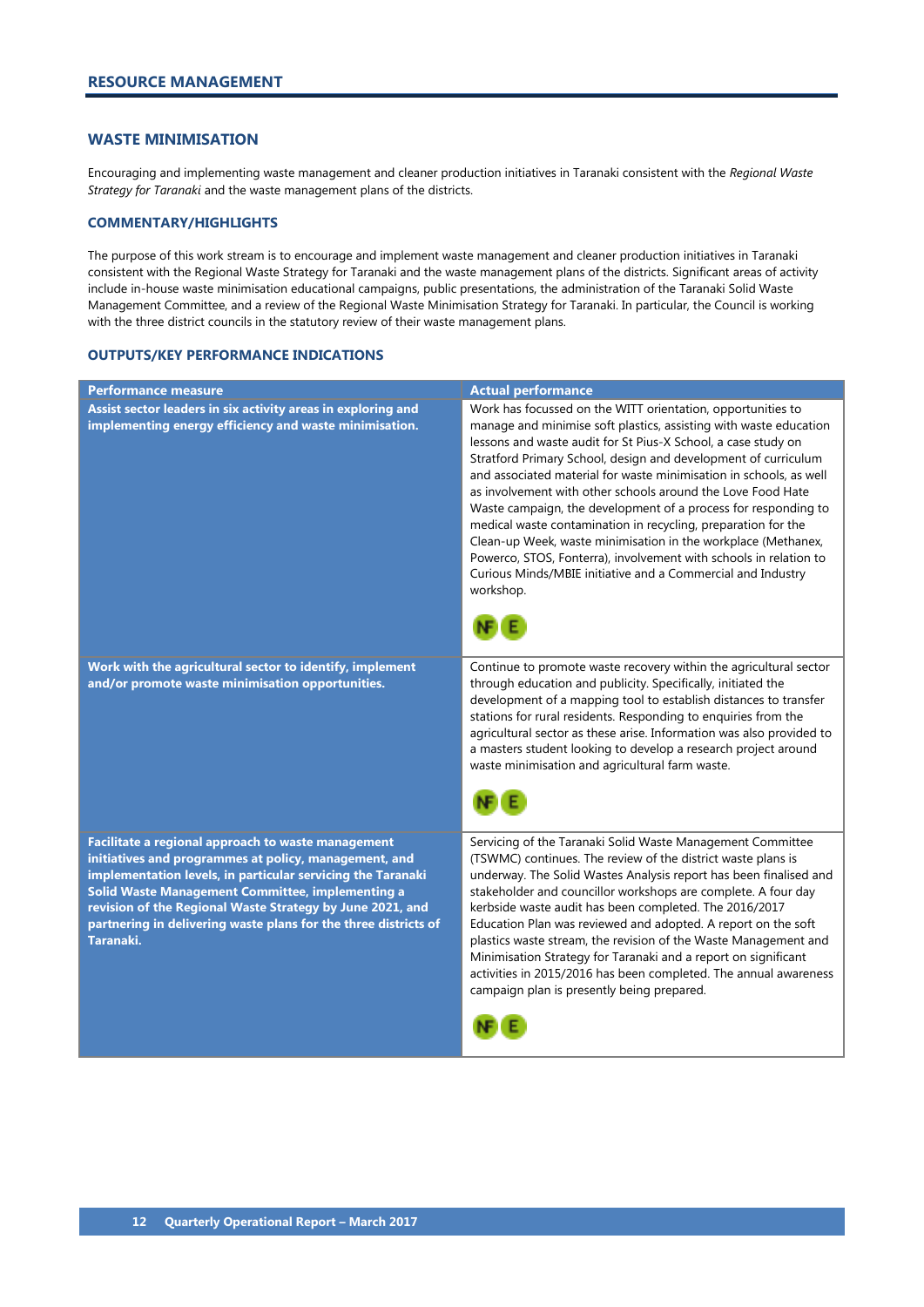# **SCOREBOARD - OUTPUTS/KEY PERFORMANCE INDICATIONS**



- 
- Target may not be achieved
- **Target will not be achieved**
- Delayed
- **-** Overdue

**EXPLANATION FOR KEY PERFORMANCE INDICATIONS OTHER THAN "ON TARGET"**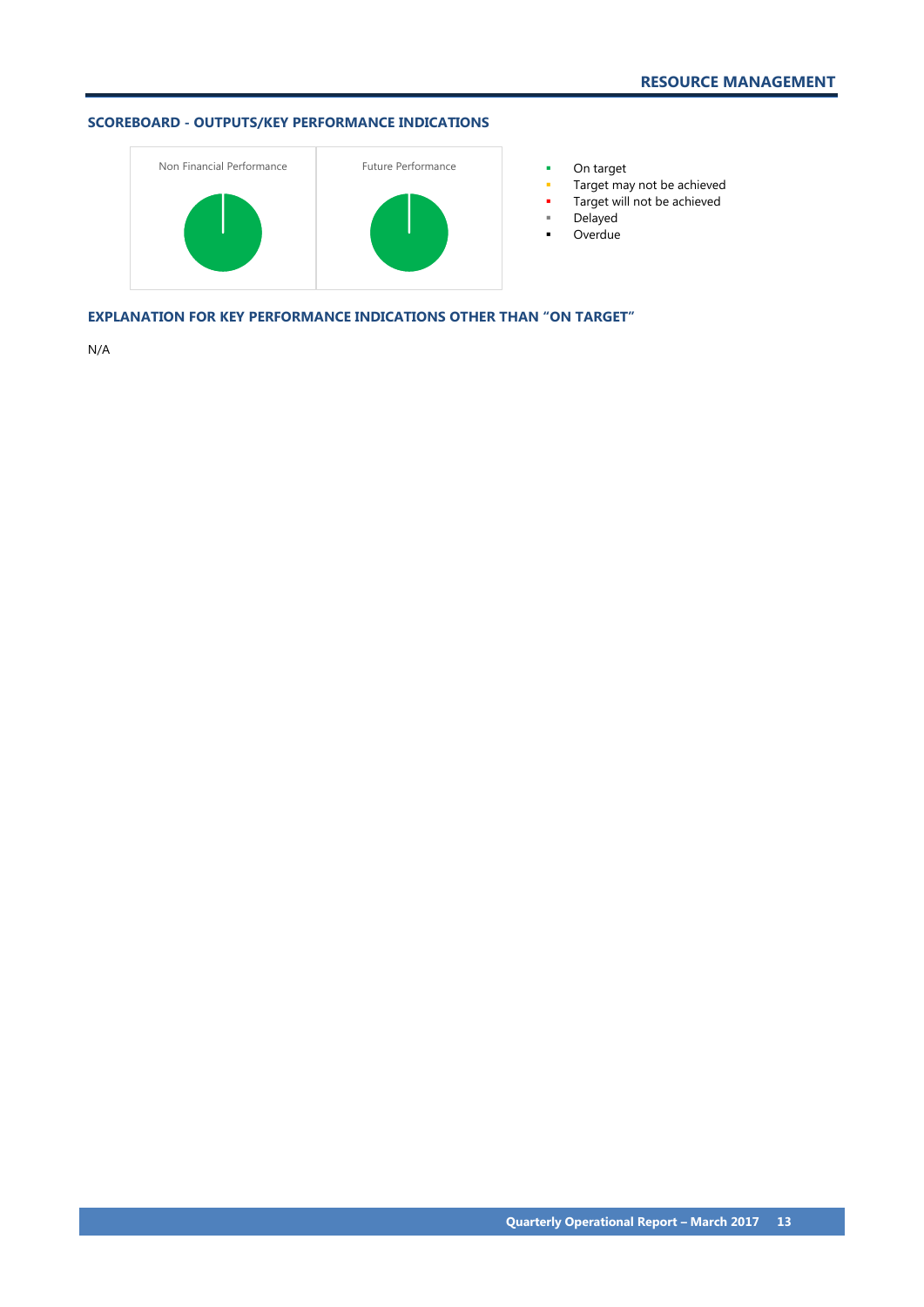#### <span id="page-15-0"></span>**SUSTAINABLE LAND MANAGEMENT PLANS AND PLANT SUPPLY PROGRAMME**

Promoting sustainable land and riparian management by providing land management advice and information on an individual property basis and through advocacy and facilitation.

#### **COMMENTARY/HIGHLIGHTS**

Mostly business as usual across both the riparian and hill country programmes. Riparian plant sales are on a par with last year. A further 73 kms of fencing and 34 kms of new planting recorded for the third quarter. Riparian margins are now 84.8% fenced and 69.8% vegetated where recommended. The development of a compliance regime has been completed and is now ready for approval. The hill country programme is progressing and completion of GIS monitoring for all farm plans is on target. The development of new mobile field technology for the hill country and riparian programmes is progressing. The promotion and implementation of STRESS projects continues.

| Performance measure                                                                                                                                                                                                                                                                                                                                                                                                                                                                                                                                                       | <b>Actual performance</b>                                                                                                                                                                                                                                                                                                                                                           |
|---------------------------------------------------------------------------------------------------------------------------------------------------------------------------------------------------------------------------------------------------------------------------------------------------------------------------------------------------------------------------------------------------------------------------------------------------------------------------------------------------------------------------------------------------------------------------|-------------------------------------------------------------------------------------------------------------------------------------------------------------------------------------------------------------------------------------------------------------------------------------------------------------------------------------------------------------------------------------|
| Planning services. Provide property planning services to<br>landholders. Prepare plans covering 1,000 hectares of land use<br>capability mapping in the hill country and 100 riparian plans<br>in the intensive water management zone. By the end of the<br>period of this Plan it is intended to have active or completed<br>riparian plans in place for over 99% of dairy farms<br>(approximately 1,680) and active comprehensive farm plans in<br>place for over 69% of hill country in private ownership where<br>approximately 840 sheep and beef farms are located. | This year there have been two comprehensive farm plans, covering<br>397 hectares, and no agroforestry plans prepared. Plans now cover<br>66.4% or 203,279 hectares of the land in private ownership in the<br>hill country. Forty one riparian plans (35 plans and 6 add-ons) have<br>now been completed for the year. Seven plans and 1 add-on<br>prepared in March.               |
| Monitoring and reporting. Liaise with and monitor<br>approximately 2,600 riparian plans and 100 farm plans and<br>report on the implementation of the recommended fencing<br>and planting.                                                                                                                                                                                                                                                                                                                                                                                | This year, there have been 5,636 liaisons (1,406 observations and<br>4,230events). In total, 4,416 kilometres of new fencing has been<br>erected resulting in 84.5% of waterways protected by fencing.<br>2,466 kilometres of new planting has been established, resulting in<br>69.5% of waterways having adequate vegetation where<br>recommended.                                |
| Provision of advice. When requested, provide advice on<br>sustainable land management practices within ten working<br>days.                                                                                                                                                                                                                                                                                                                                                                                                                                               | This year there have been 115 requests for advice with all of them<br>responded to within the required timeframe. Eight enquiries in<br>March.                                                                                                                                                                                                                                      |
| Provide servicing and support to the Taranaki Biodiversity<br>Trust and assistance to other organizations involved in<br>promoting sustainable land management.                                                                                                                                                                                                                                                                                                                                                                                                           | Provided administrative and treasury services to the Taranaki<br>Biodiversity Trust "Wild For Taranaki".                                                                                                                                                                                                                                                                            |
| Provide annually, on a cost-recovery basis, approximately<br>450,000 suitable plants for land stabilisation, soil conservation<br>and riparian planting programmes.                                                                                                                                                                                                                                                                                                                                                                                                       | To date, 306,149 plants have been ordered.                                                                                                                                                                                                                                                                                                                                          |
| <b>Implement the South Taranaki and Regional Erosion Support</b><br>Soil Conservation Programme including an estimated 6,000<br>poplar poles, 50 ha of protection forestry and construction of<br>22 km of retirement fencing to retire 300 ha of marginal land.                                                                                                                                                                                                                                                                                                          | 3,931 poles ordered and planted in August/September. 23.9<br>hectares of reversion and 3.3ha of retirement completed. 3.4<br>kilometres of fencing completed to protect 34 hectares of forestry<br>and retirement vegetation. 22.8 hectares of forestry, 89 hectares of<br>retirement and 139 hectares of reversion proposed for June<br>period. 18 kilometres of fencing proposed. |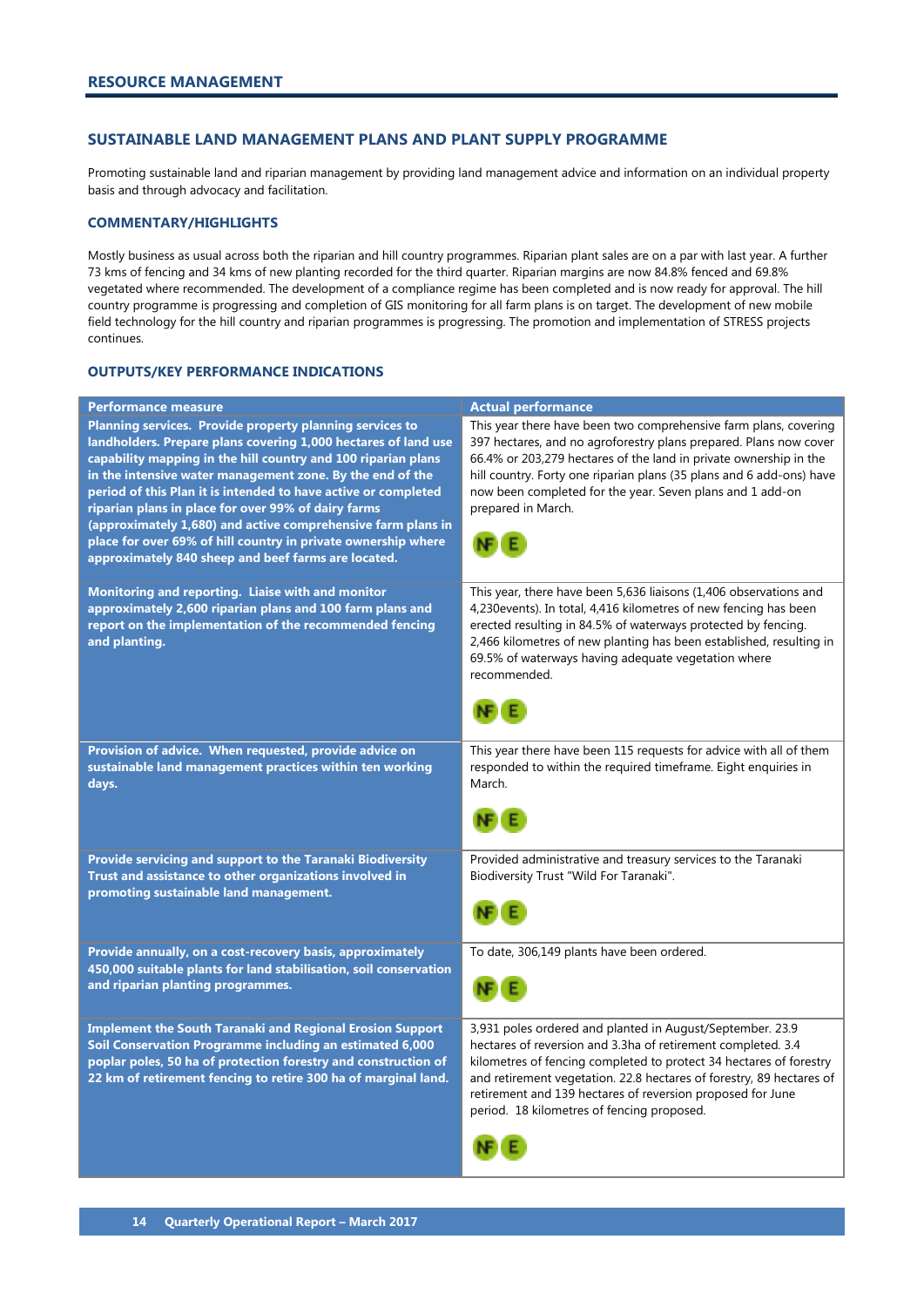# **SCOREBOARD - OUTPUTS/KEY PERFORMANCE INDICATIONS**



- 
- Target may not be achieved
- **Target will not be achieved**
- Delayed
- **-** Overdue

**EXPLANATION FOR KEY PERFORMANCE INDICATIONS OTHER THAN "ON TARGET"**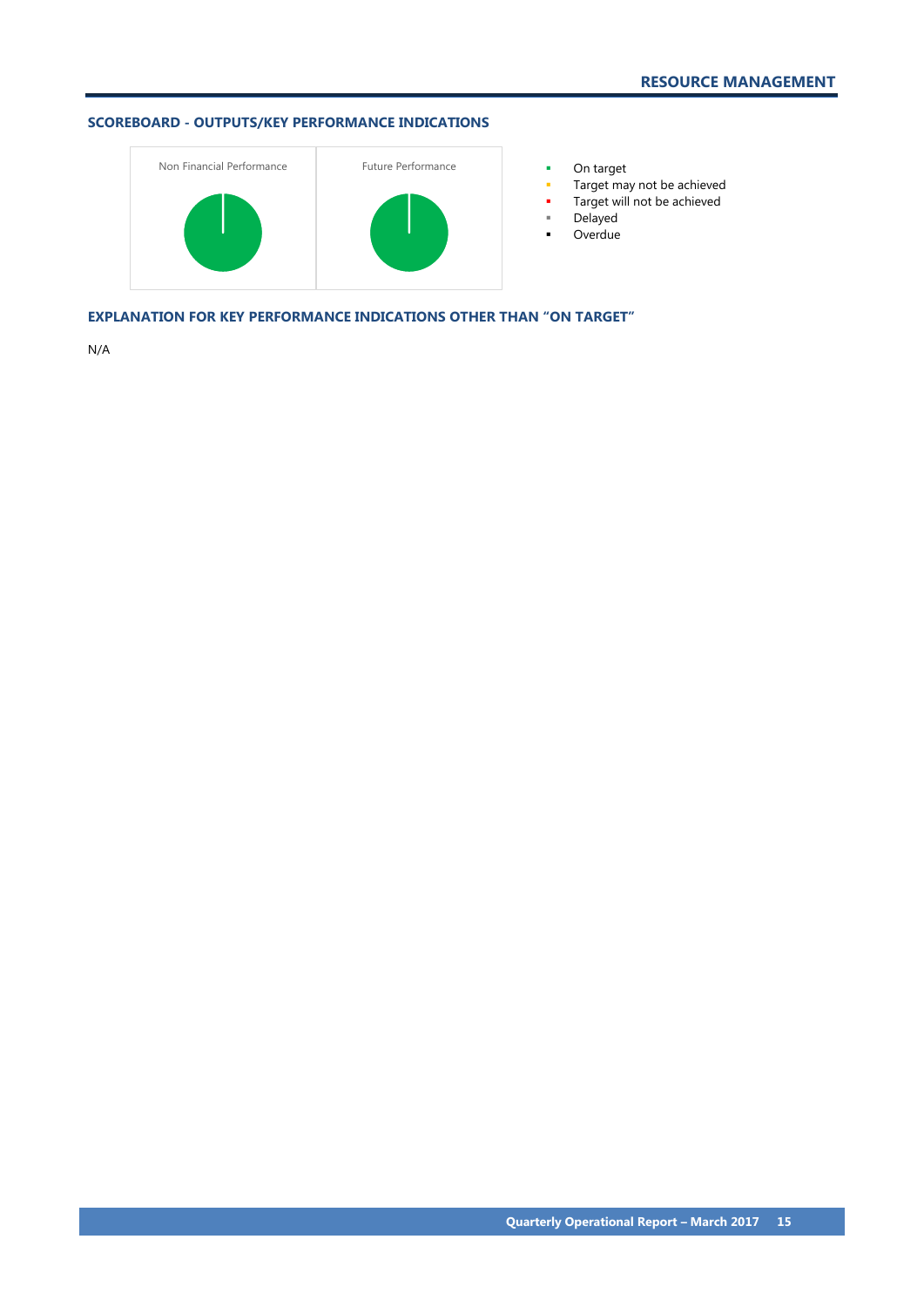#### <span id="page-17-0"></span>**BIODIVERSITY**

Maintaining and enhancing the indigenous biodiversity of the Taranaki region, working alongside landowners and other groups and agencies in accordance with the Council's policies and biodiversity strategy priorities.

#### **COMMENTARY/HIGHLIGHTS**

Work with landowners to prepare biodiversity plans that protect the values within their Key Native Ecosystems (KNE) continues. Work on existing plans including: fencing, planting and pest plant and animal control, continues. Continue to actively look for new sites that meet the Key Native Ecosystem criteria with particular focus on areas that are close to existing sites to provide corridors of protection across the landscape. Working with our partners within the Taranaki Biodiversity Trust assisting the Board with planning for a landscape programme "Restoring Taranaki".

#### **OUTPUTS/KEY PERFORMANCE INDICATIONS**

| <b>Performance measure</b>                                                                                                             | <b>Actual performance</b>                                                                                                                                                                                                                                                                                          |
|----------------------------------------------------------------------------------------------------------------------------------------|--------------------------------------------------------------------------------------------------------------------------------------------------------------------------------------------------------------------------------------------------------------------------------------------------------------------|
| Prepare at least 10 biodiversity plans per annum for<br>properties containing key native ecosystems (KNE).                             | Ten plans completed in the first half of the year and presented to<br>landowners, this quarter an additional four plans are near<br>completion.                                                                                                                                                                    |
|                                                                                                                                        |                                                                                                                                                                                                                                                                                                                    |
| Initiate and support implementation of work programmes on<br>all KNE's with a biodiversity plan and monitor and report on<br>progress. | Annual work plans have been approved for 97 KNE's with a<br>biodiversity plan to progress works in line with approved funding.<br>Work type is seasonal, with pest animal control spanning the year,<br>pest plant control and fencing carried out during the summer<br>months and plantings during winter/spring. |
|                                                                                                                                        |                                                                                                                                                                                                                                                                                                                    |

# **SCOREBOARD - OUTPUTS/KEY PERFORMANCE INDICATIONS**



- 
- Target may not be achieved
- Target will not be achieved
- Delayed
- **Overdue**

#### **EXPLANATION FOR KEY PERFORMANCE INDICATIONS OTHER THAN "ON TARGET"**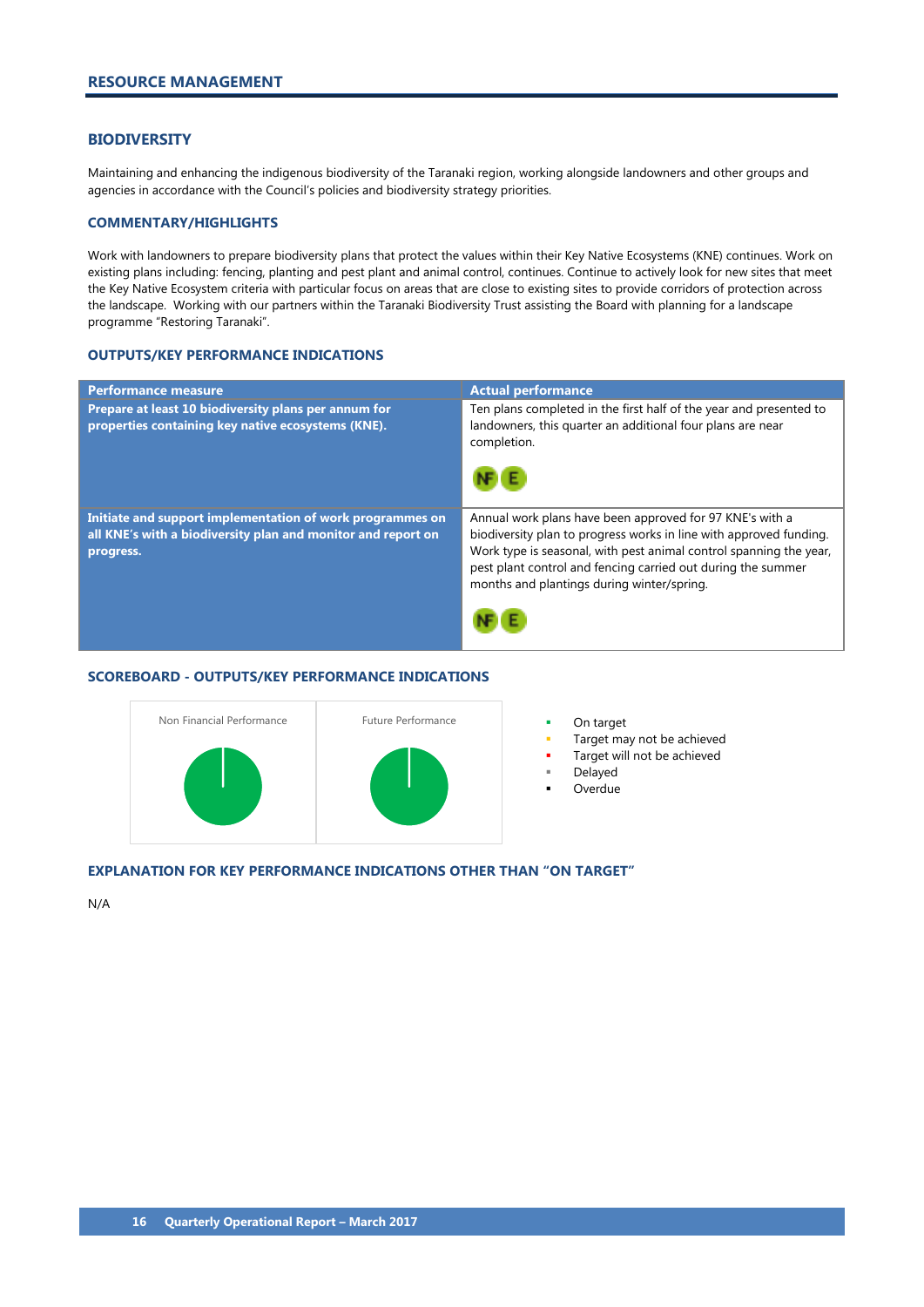# <span id="page-18-0"></span>**ENHANCEMENT GRANTS**

Promoting the protection of the environment through the provision of targeted enhancement grants.

#### **COMMENTARY/HIGHLIGHTS**

Excluding the STRESS budget, \$318,000 environmental enhancement grant funding has been allocated to environmental enhancement projects within the region. All funds are allocated at this stage. For the year to date \$202,603 of this funding has been paid out.

#### **OUTPUTS/KEY PERFORMANCE INDICATIONS**

| Performance measure                                                                                                                      | <b>Actual performance</b>                                                                                                                                                                      |
|------------------------------------------------------------------------------------------------------------------------------------------|------------------------------------------------------------------------------------------------------------------------------------------------------------------------------------------------|
| Implement a programme using environmental enhancement<br>grants for the protection of biodiversity habitats of regional<br>significance. | \$107,438 allocated to projects with \$35,753 paid out. These<br>projects include support for biodiversity plans, regionally<br>significant wetland projects and "Wild for Taranaki" projects. |
|                                                                                                                                          | NF E                                                                                                                                                                                           |

# **SCOREBOARD - OUTPUTS/KEY PERFORMANCE INDICATIONS**



- 
- Target may not be achieved
- Target will not be achieved
- Delayed
- Overdue

**EXPLANATION FOR KEY PERFORMANCE INDICATIONS OTHER THAN "ON TARGET"**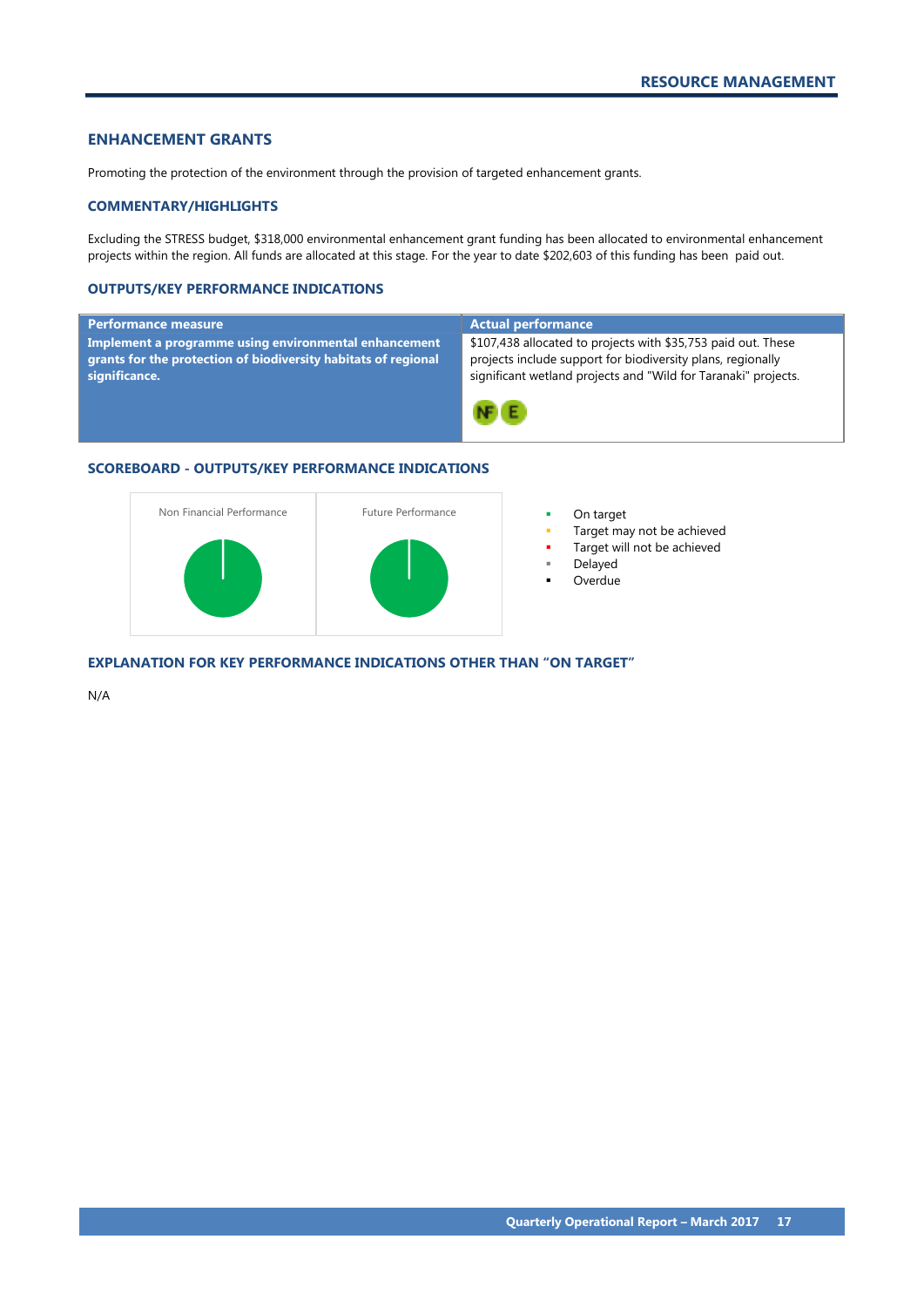## <span id="page-19-0"></span>**BIOSECURITY PLANNING**

Preparing, adopting and maintaining comprehensive and publicly considered policies, plans and strategies that will deliver to the Taranaki community, efficient and effective management of the Council's biosecurity functions.

#### **COMMENTARY/HIGHLIGHTS**

A draft pest plan (plus section 72 costs benefit analysis report) has been prepared, taking into account a recently promulgated National Policy Direction and has been circulated for targeted consultation. A separate draft TRC Biosecurity Strategy has also been prepared and distributed for targeted consultation. It is anticipated publically notifying both documents in May 2017. Prior to targeted consultation, a Councillor workshop on the Draft Plan and strategy was held.

#### **OUTPUTS/KEY PERFORMANCE INDICATIONS**

| <b>Performance measure</b>                                                                                               | <b>Actual performance</b>                                                                                                                                                                                                                                                                                                                                                                                                                                                                                                                                                     |
|--------------------------------------------------------------------------------------------------------------------------|-------------------------------------------------------------------------------------------------------------------------------------------------------------------------------------------------------------------------------------------------------------------------------------------------------------------------------------------------------------------------------------------------------------------------------------------------------------------------------------------------------------------------------------------------------------------------------|
| Undertake ten-yearly review of the Pest Management Plan for<br>Taranaki in 2016/2017 and an interim review in 2021/2022. | A Draft Pest Plan (plus section 72 cost/benefit analysis report) has<br>been prepared taking into account the recently promulgated<br>National Policy Direction (NPD) and has been circulated for<br>targeted consultation. A separate draft Taranaki Regional Council<br>Biosecurity Strategy has also been prepared and distributed for<br>targeted consultation. Anticipate publicly notifying both<br>documents in May 2017. Prior to targeted consultation, held a<br>Councillor workshop of draft RPMP and Biosecurity Strategy at PP<br>Committee meeting of 14 March. |
|                                                                                                                          |                                                                                                                                                                                                                                                                                                                                                                                                                                                                                                                                                                               |

#### **SCOREBOARD - OUTPUTS/KEY PERFORMANCE INDICATIONS**



- 
- Target may not be achieved
- Target will not be achieved
- Delayed
- Overdue

#### **EXPLANATION FOR KEY PERFORMANCE INDICATIONS OTHER THAN "ON TARGET"**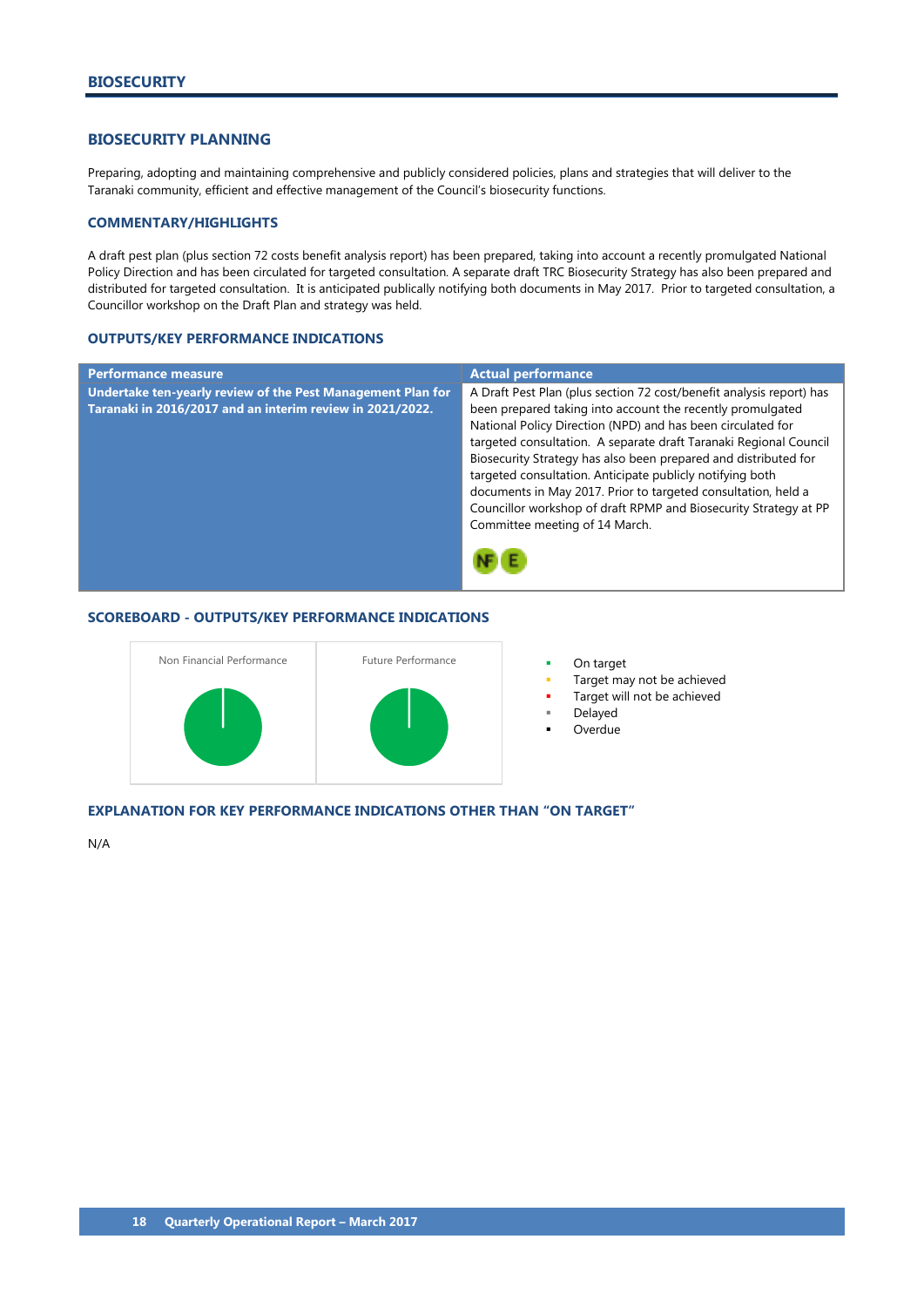## <span id="page-20-0"></span>**PEST ANIMAL AND PEST PLANT MANAGEMENT**

Controlling pest animals and controlling or eradicating pest plants to minimise their adverse effects on biodiversity, primary production and the regional economy and environment.

#### **COMMENTARY/HIGHLIGHTS**

The self-help control programme continues. Maintenance of the southern zone is now complete. The Northwest zone is currently in its third month and due for monitoring in June 2017. Contractors have continued to experience operational difficulties due to delays in the treatment of Egmont National Park and the contractor undertaking work in block 1 and 3 was unable to complete these contracts. These areas have now been retendered, with work commencing shortly. The work will now not be completed within this financial year.

Intensive inspection work has led to the location of new infestations of eradication species. Direct control operations continue to be undertaken on 'eradication pest plants' as required. The first phase of control operations for Old Mans Beard in the Waingongoro Stream, from Opunake Road south to Finnerty Road is expected to start in April 2017 and contract work on the Kaupokonui Stream was completed.Monitoring was undertaken to audit the effects of control. There were no releases of biological agents required this quarter. Ongoing monitoring of the effectiveness of agents over time continued. Advice relating to non-strategy pest plants continues to be provided as appropriate. Forty enquiries were received this quarter.

| <b>Performance measure</b>                                                                                                                                                        | <b>Actual performance</b>                                                                                                                                                                                                                                                                                                                                                                                                                                                                                                                    |
|-----------------------------------------------------------------------------------------------------------------------------------------------------------------------------------|----------------------------------------------------------------------------------------------------------------------------------------------------------------------------------------------------------------------------------------------------------------------------------------------------------------------------------------------------------------------------------------------------------------------------------------------------------------------------------------------------------------------------------------------|
| Dependent upon the review of the Pest Management Plan for<br><b>Taranaki:</b>                                                                                                     |                                                                                                                                                                                                                                                                                                                                                                                                                                                                                                                                              |
| Undertake property inspections, provide advice and, where<br>necessary, enforcement action, for the self-help possum<br>control and sustained control pest plant programmes.      | 805 self-help possum control properties had control facilitated this<br>quarter. No Notices of Direction were issued under the self-help<br>possum control programme. Pest plant inspections for this quarter                                                                                                                                                                                                                                                                                                                                |
|                                                                                                                                                                                   | included 611 "A" properties, 606 "B" properties and 126 "C"<br>properties. 41 Notices of Direction were issued under the Pest<br>Plant Programme. No default action required. Advertising relating<br>to Strategy pest plants/pest animals was undertaken through<br>various media.                                                                                                                                                                                                                                                          |
|                                                                                                                                                                                   |                                                                                                                                                                                                                                                                                                                                                                                                                                                                                                                                              |
| Engage with the community and raise awareness about<br>management and control of pests, including providing advice<br>and responding to public enquiries relating to pest issues. | 55 pest plant enquires have been received and actioned for<br>strategy pest plants and 40 enquiries have been received for non-<br>strategy pest plants. 52 enquires have been received and actioned<br>for strategy pest animals. Additionally, 19 enquiries regarding<br>non-strategy animal pests such as rats and insects have been<br>received and actioned.                                                                                                                                                                            |
|                                                                                                                                                                                   |                                                                                                                                                                                                                                                                                                                                                                                                                                                                                                                                              |
| Monitor and report trends for key pest species in the region<br>and effectiveness of pest control programmes.                                                                     | Maintenance for the South zone has been completed. The<br>Northwest zone is currently in its third month and due for<br>monitoring in June 2017. Monitoring of the possum programme<br>currently sits at 5.44 % RTC for 2016/2017.                                                                                                                                                                                                                                                                                                           |
|                                                                                                                                                                                   |                                                                                                                                                                                                                                                                                                                                                                                                                                                                                                                                              |
| Implement control operations for possum control in the areas<br>surrounding Egmont National Park in conjunction with the<br><b>Department of Conservation.</b>                    | Contractors engaged by the Council have continued to experience<br>operational difficulties due to delays in the treatment of Egmont<br>National Park. The contractor undertaking work in block 1 and 3<br>has informed Council he is unable to complete these contracts. He<br>will be paid only for areas successfully completed to date but has<br>surrendered the remainder of his contracts. These areas have now<br>been retendered, with work commencing shortly these areas will<br>now not be completed within this financial year. |
|                                                                                                                                                                                   |                                                                                                                                                                                                                                                                                                                                                                                                                                                                                                                                              |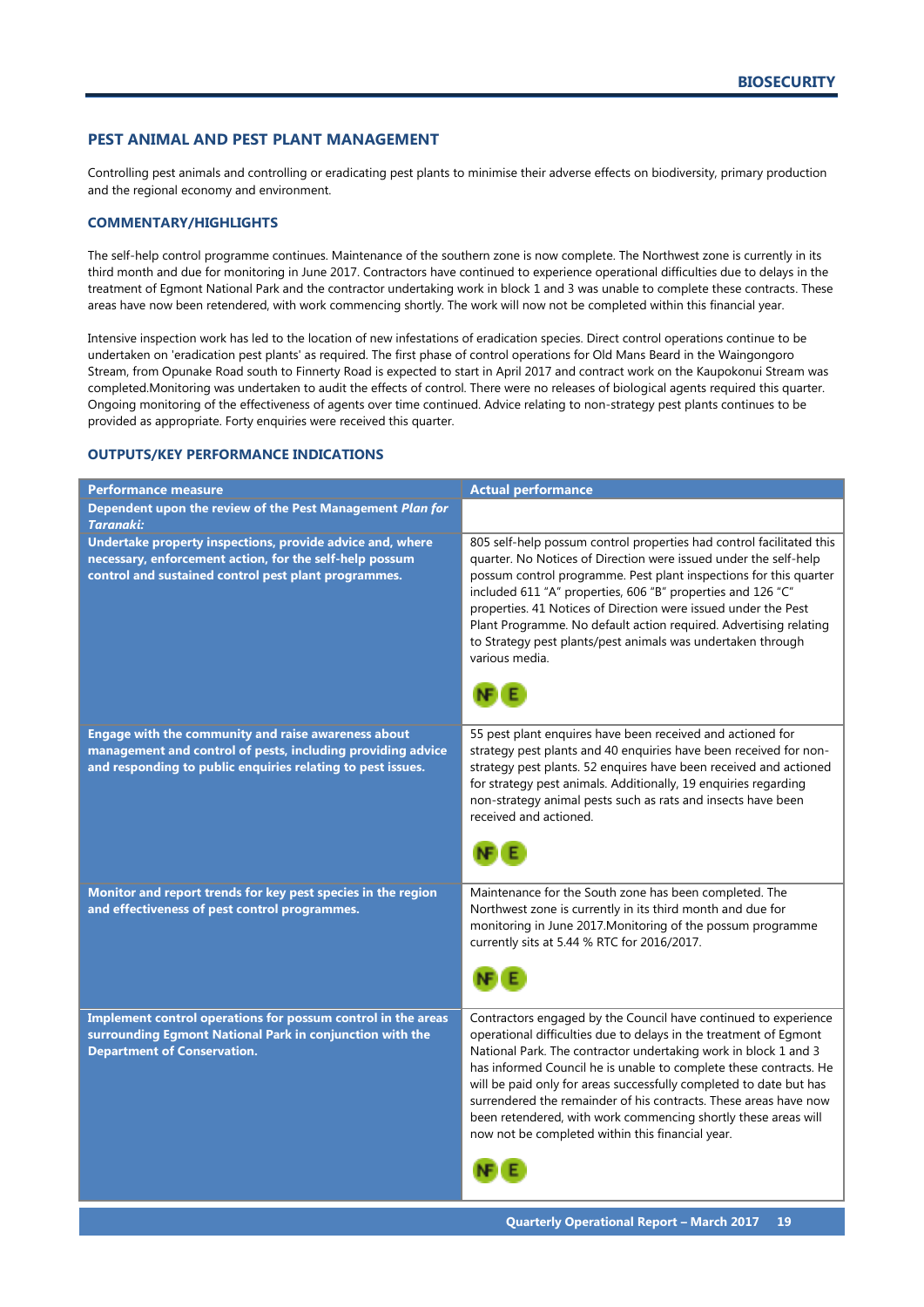# **BIOSECURITY**

| <b>Performance measure</b>                                                                                                                                                                                                                                    | <b>Actual performance</b>                                                                                                                                                                                                                                                     |
|---------------------------------------------------------------------------------------------------------------------------------------------------------------------------------------------------------------------------------------------------------------|-------------------------------------------------------------------------------------------------------------------------------------------------------------------------------------------------------------------------------------------------------------------------------|
| Implement control operations for the eradication of selected<br>pest plants.                                                                                                                                                                                  | Intensive inspection work has led to the location of new<br>infestations of eradication species. 86 direct control operations<br>were undertaken on 'eradication pest plants' this quarter with<br>individual site control plans being finalised.                             |
| Implement control operations for Old Mans Beard in the<br><b>Waingongoro catchment.</b>                                                                                                                                                                       | This quarter, the first phase of the Waingongoro Stream, from<br>Opunake Road south to Finnerty Road is expected to start in April<br>2017. Contract work on the Kaupokonui Stream was completed<br>with monitoring being undertaken to audit the effects of control.<br>NE E |
| <b>Implement control operations for selected Key Native</b><br>Ecosystems.                                                                                                                                                                                    | Pest plant and animal control at Key Native Ecosystems, in keeping<br>with 5-year Biodiversity Plans, annual work plans and associated<br>budgets, is being undertaken.                                                                                                       |
| Develop and implement biological control programmes for<br>pest plants. Make releases of control agents when<br>appropriate.                                                                                                                                  | There were no releases of biological agents this quarter. Ongoing<br>monitoring of the effectiveness of agents over time continued.                                                                                                                                           |
| Provide advice on and, if necessary, implement small-scale<br>control of unwanted plant organisms.                                                                                                                                                            | In the third quarter, 40 enquiries relating to non-strategy pest<br>plants were received. In all cases, advice was provided as<br>appropriate.                                                                                                                                |
| <b>Implement the National Pest Plant Accord, inspecting all plant</b><br>nurseries and retail outlets annually to promote and, where<br>necessary, enforcing the prohibition from propagation, sale or<br>distribution of specified unwanted plant organisms. | Noo inspections of nurseries/retail outlets have been undertaken.<br>This is programmed in for the fourth quarter.                                                                                                                                                            |

# **SCOREBOARD - OUTPUTS/KEY PERFORMANCE INDICATIONS**



- Target may not be achieved
- Target will not be achieved
- Delayed
- Overdue

# **EXPLANATION FOR KEY PERFORMANCE INDICATIONS OTHER THAN "ON TARGET"**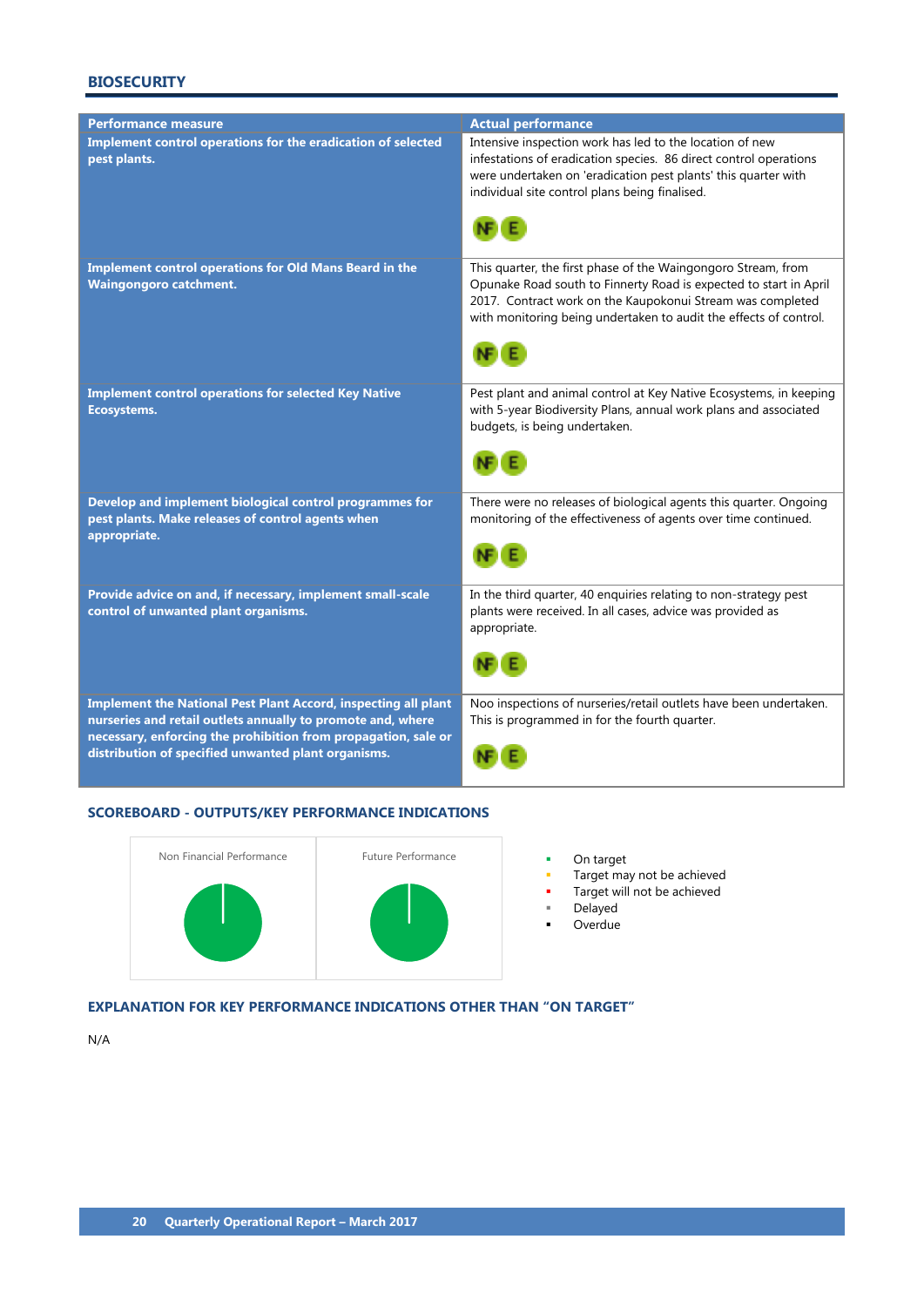# <span id="page-22-0"></span>**REGIONAL LAND TRANSPORT PLANNING**

Contributing to an effective, efficient and safe land transport system in the public interest.

#### **COMMENTARY/HIGHLIGHTS**

Taranaki's transport advocacy continues to be active on a number of fronts. In particular, work with the NZTA on the SH3 North (Awakino to Mt Messenger), Bell Block to Waitara and New Plymouth to Hawera projects continues. The Council provided feedback to the Agency on their options for SH3 North document. It is pleasing to note the completion of the Normanby Overbridge project and the completion of the Vickers to City project. The focus moves to the sealing of the Forgotten Highway (SH43). Implementing the adopted Regional Land Transport Plan for Taranaki 2015/2016 – 2020/2021 is ongoing. Support provided to the Regional Transport Committee and the State Highway 3 Working Party. On going liaison with stakeholders and response to requests for submissions continues.

# **OUTPUTS/KEY PERFORMANCE INDICATIONS**

| <b>Performance measure</b>                                                                                                                       | <b>Actual performance</b>                                                                                                                      |
|--------------------------------------------------------------------------------------------------------------------------------------------------|------------------------------------------------------------------------------------------------------------------------------------------------|
| Complete preparation/full reviews and interim reviews of the<br>transport policies, plans and strategies:                                        |                                                                                                                                                |
| Review and make adjustments to the regional land transport<br>plan, as required, in accordance with statutory requirements.                      | Five variations (December 2015, June 2016, September 2016 and<br>March 2017) have been required to the Regional Land Transport<br>Plan (RLTP). |
| During 2017/18 complete a mid-term review of the Regional<br>Land Transport Plan 2015/16-2020/21 in 2017/2018.                                   | The regional component of the Regional Land Transport Plan is<br>being implemented. No further action is required in 2016/2017.                |
| <b>Review and make adjustments to the Transport Activity</b><br>Procurement Strategy, as required, in accordance with<br>statutory requirements. | The Transport Activity Procurement Strategy for the Taranaki<br>region is current and ongoing. All reviews are up to date.                     |

#### **SCOREBOARD - OUTPUTS/KEY PERFORMANCE INDICATIONS**



- 
- Target may not be achieved
- Target will not be achieved
- Delayed
- Overdue

# **EXPLANATION FOR KEY PERFORMANCE INDICATIONS OTHER THAN "ON TARGET"**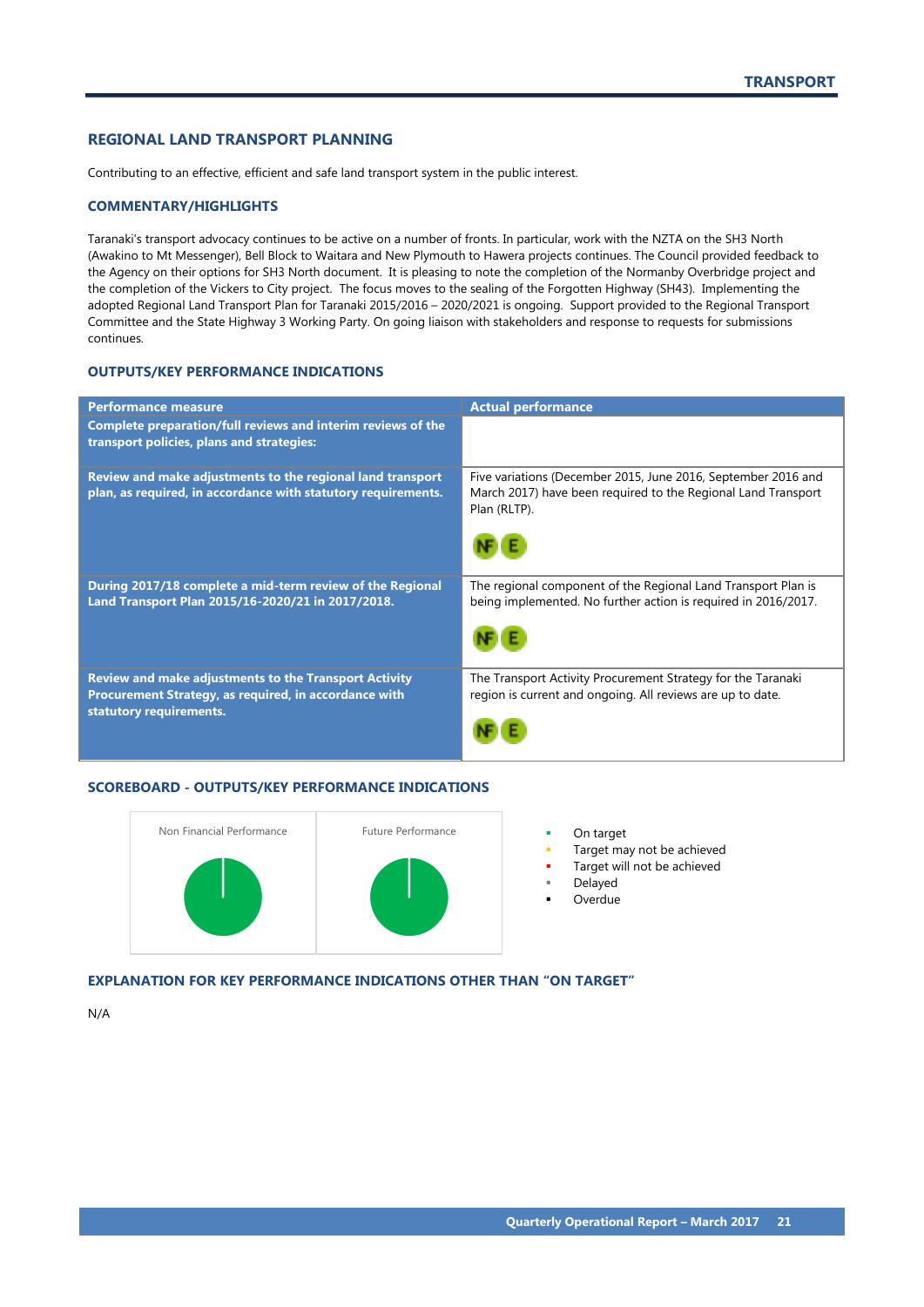# <span id="page-23-0"></span>**PASSENGER TRANSPORT**

Promoting the provision of community public transport in Taranaki and assist the transport needs of the transport disadvantaged.

### **COMMENTARY/HIGHLIGHTS**

The Total Mobility Scheme continues to assist people with impairments throughout the region. The total number of trips (including Ironside Vehicle Society) is down 2.9% on the corresponding period in 2015/2016. Existing passenger services continue to be provided throughout the region with ongoing monitoring of patronage, farebox recovery and the region's commerciality ratio. Total patronage across the services was up just 0.8% on the corresponding period in 2015/2016. The Citylink and Connector services are showing patronage growth of just 0.8% and 1.6% respectively. Only Manaia to Hawera (-2.5%) and Opunake to New Plymouth (-18%) have recorded decreases in patronage to date.

| <b>Performance measure</b>                                     | <b>Actual performance</b>                                           |
|----------------------------------------------------------------|---------------------------------------------------------------------|
| Provide Total Mobility subsidy assistance to qualifying        | Provided Total Mobility Scheme services to the targeted areas -     |
| persons through the New Zealand Transport Agency               | 29,003 trips. An additional 4,985 trips have been made by the       |
| supported Total Mobility Scheme. Process complete              | Ironside Vehicle Society. ID cards were issued to 100% of eligible  |
| applications from eligible applicants within 10 working days.  | applicants within the required timeframe.                           |
|                                                                |                                                                     |
|                                                                |                                                                     |
|                                                                |                                                                     |
| Operate public transport services in the New Plymouth district | Passenger transport services in the New Plymouth district and       |
| and regional Taranaki consistent with the Regional Public      | regional Taranaki were operated consistent with the Regional        |
| Transport Plan subject to funding approval from the New        | Public Transport Plan.                                              |
| Zealand Transport Agency and the availability of local share   |                                                                     |
| funding.                                                       |                                                                     |
|                                                                |                                                                     |
| Monitor the New Plymouth bus service contract including        | Services have been provided as contracted. One variation has        |
| patronage growth and fare box recovery.                        | been agreed (trial school services - north Taranaki). YTD patronage |
|                                                                | is 413,392. YTD farebox recovery rate is 37.2%.                     |
|                                                                |                                                                     |
|                                                                |                                                                     |
|                                                                |                                                                     |
| Monitor the regional bus service contracts including           | Services have been provided as contracted. No variations or issues  |
| patronage growth and fare box recovery.                        | have arisen during the year to date. YTD patronage is 24,390, an    |
|                                                                | increase of 0.7%. YTD farebox recovery is 57.8% (Farebox recovery   |
|                                                                | includes direct funding from WITT and TDHB, in lieu of fares, for   |
|                                                                | the Connector service).                                             |
|                                                                |                                                                     |
|                                                                |                                                                     |
|                                                                |                                                                     |
| Monitor the commerciality ratio of the region's public         | The commerciality ratio for the region's public transport services  |
| transport services and publish the ratio annually.             | YTD is 40.8%.                                                       |
|                                                                |                                                                     |
|                                                                |                                                                     |
|                                                                |                                                                     |
| Review public bus service fares annually to ensure passengers  | Fares and the fare structure will be reviewed in 2016/2017.         |
| pay a fair share of the cost of the services.                  |                                                                     |
|                                                                |                                                                     |
|                                                                |                                                                     |
| Provide financial assistance to the Ironside Vehicle Society   | Financial assistance to the Ironside Vehicle Society is provided    |
| subject to funding eligibility criteria being met.             | (\$50,000). Funding for Ironside reached the cap in March.          |
|                                                                |                                                                     |
|                                                                |                                                                     |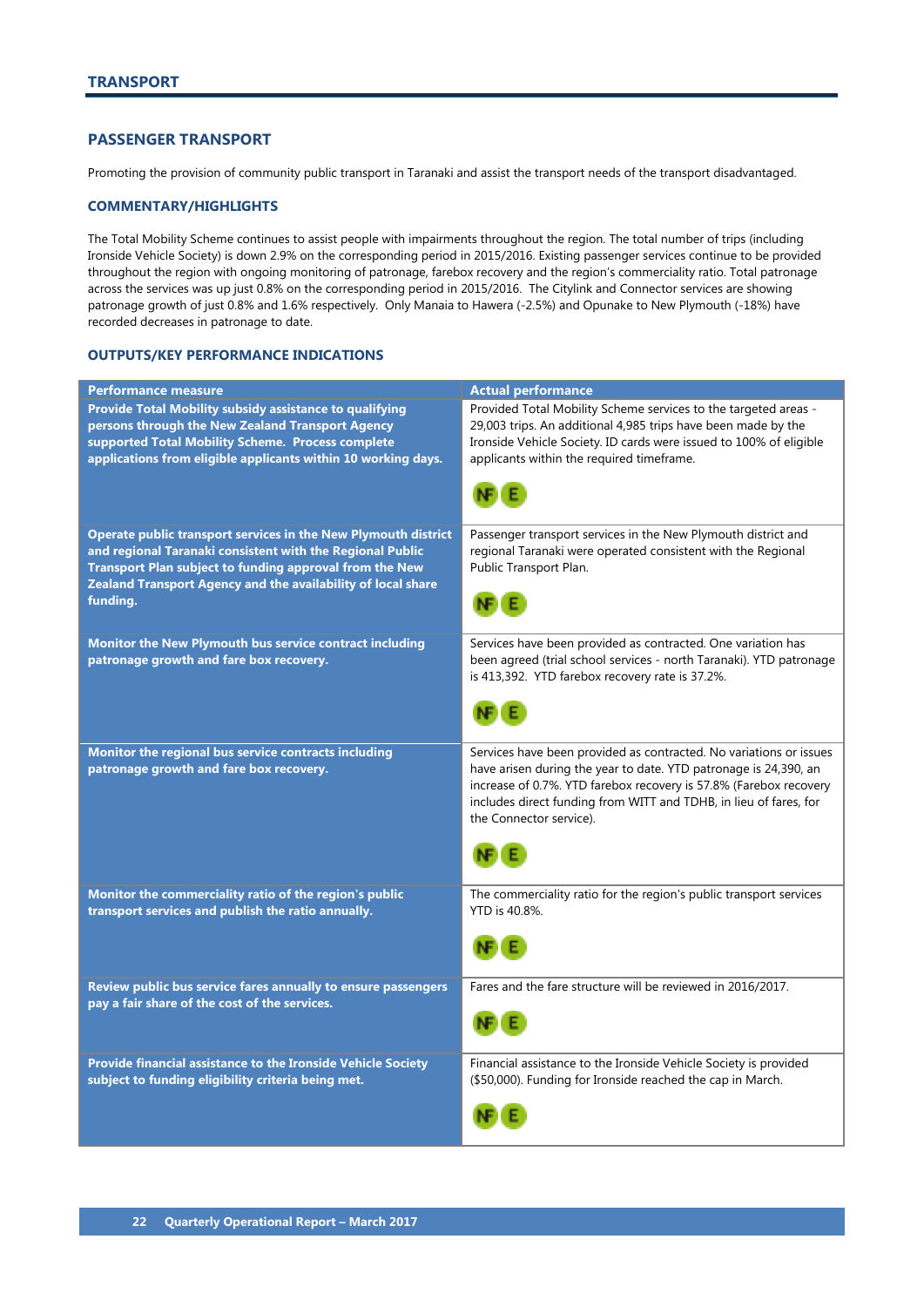# **SCOREBOARD - OUTPUTS/KEY PERFORMANCE INDICATIONS**



- 
- Target may not be achieved
- **Target will not be achieved**
- Delayed
- **-** Overdue

**EXPLANATION FOR KEY PERFORMANCE INDICATIONS OTHER THAN "ON TARGET"**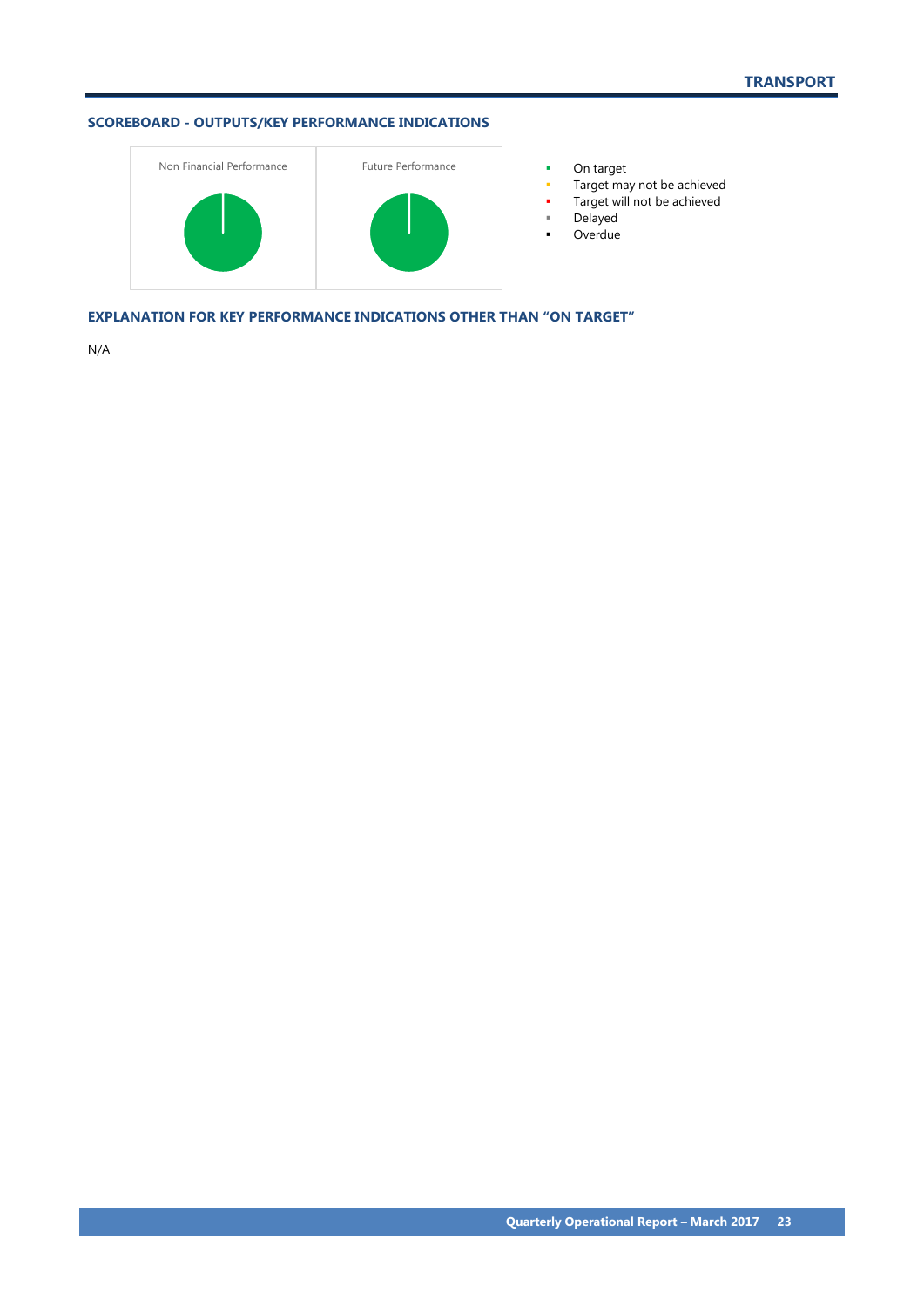# <span id="page-25-0"></span>**HARBOUR MANAGEMENT**

Promoting safe navigation for all users of the waters of Port Taranaki.

#### **COMMENTARY/HIGHLIGHTS**

There were no significant navigation and safety incidents at the port and there was compliance with the required codes and management systems. A revised Port Taranaki Harbour Safety Management System was presented to Maritime New Zealand (MNZ) for assessment.

## **OUTPUTS/KEY PERFORMANCE INDICATIONS**

| Performance measure                                         | <b>Actual performance</b>                                        |
|-------------------------------------------------------------|------------------------------------------------------------------|
| Provide harbourmaster and harbour warden services for Port  | To date, no breaches have been reported. The Harbourmaster       |
| <b>Taranaki and implement the Navigation Bylaw for Port</b> | contract is in place for the year and has been reviewed with PTL |
| Taranaki and Approaches. No significant breaches of the     | input. The Harbour Safety Management System has been reviewed    |
| requirements of the New Zealand Port and Maritime Safety    | and sent to MNZ for approval. MNZ has responded noting the       |
| <b>Code, including the Port Taranaki Harbour Safety</b>     | changes will be considered at the next review date.              |
| <b>Management System.</b>                                   |                                                                  |
|                                                             |                                                                  |

# **SCOREBOARD - OUTPUTS/KEY PERFORMANCE INDICATIONS**



- 
- Target may not be achieved
- Target will not be achieved
- Delayed
- Overdue

#### **EXPLANATION FOR KEY PERFORMANCE INDICATIONS OTHER THAN "ON TARGET"**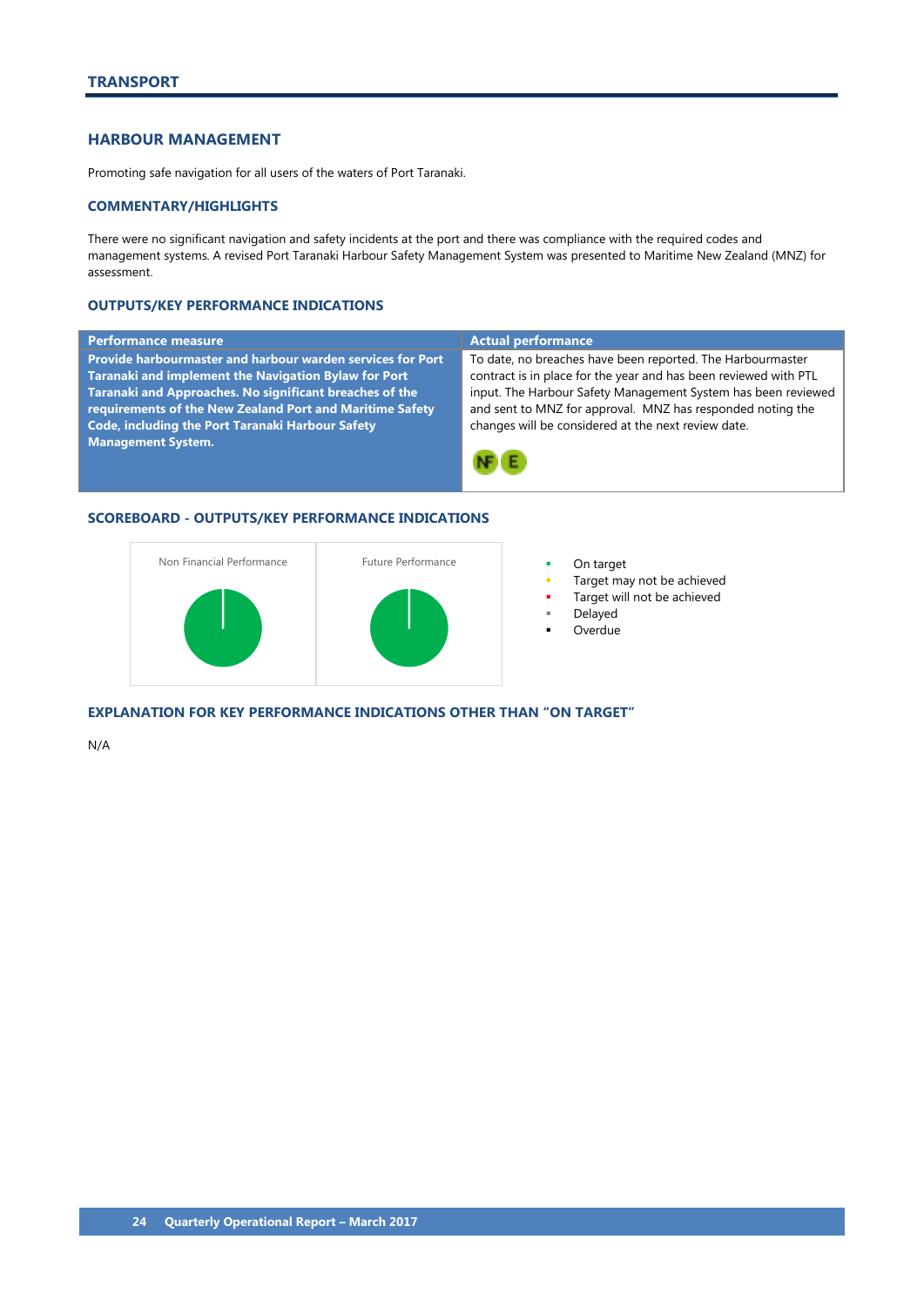## <span id="page-26-0"></span>**CIVIL DEFENCE EMERGENCY MANAGEMENT**

Promoting and enhancing, within the Taranaki community, an integrated comprehensive emergency management system including reducing risk, maintaining readiness, and providing response and recovery capacity and capabilities.

#### **COMMENTARY/HIGHLIGHTS**

The Taranaki Civil Defence Emergency Management Group commissioned a review of the effectiveness of and areas for enhancement of CDEM in Taranaki. Key areas for development identified include a re-structuring and expansion of the Taranaki Emergency Management Office, to support and mentor district councils in delivery of CDEM functions at the local level- i.e., risk identification and reduction, community readiness and resilience, and response and recovery capacity and capability. The Co-ordinating Executive Group and the Civil Defence Emergency Management Group are reflecting on the effectiveness and efficiency of existing structures and means of delivery of civil defence activities as part of the review of the Group Plan. The Group has focused on new constituting arrangements for the Group itself, including confirming funding agreements, and the management level and role for the Emergency Management Office. On an operational level, the Kaikoura earthquakes and tsunami led to deployment of staff to assist at regional and national level, in addition to planned activities.

| <b>Performance measure</b>                                                                                                                                           | <b>Actual performance</b>                                                                                                                                                                                                                                                                                                                                                                                                                                                                                                                                                                                                                                                                                                                                                                                                                                                                                                                                                                                                                                                                                                                                                                                                                                                                                                                         |
|----------------------------------------------------------------------------------------------------------------------------------------------------------------------|---------------------------------------------------------------------------------------------------------------------------------------------------------------------------------------------------------------------------------------------------------------------------------------------------------------------------------------------------------------------------------------------------------------------------------------------------------------------------------------------------------------------------------------------------------------------------------------------------------------------------------------------------------------------------------------------------------------------------------------------------------------------------------------------------------------------------------------------------------------------------------------------------------------------------------------------------------------------------------------------------------------------------------------------------------------------------------------------------------------------------------------------------------------------------------------------------------------------------------------------------------------------------------------------------------------------------------------------------|
| Prepare, implement, monitor and report upon the Taranaki<br>Civil Defence Emergency Management Annual Business Plan.                                                 | The implementation of the 2015/2016 Annual Business Plan for<br>Taranaki Civil Defence and Emergency Management (CDEM) has<br>been reported to CEG and CDEM Group. Five key activity areas<br>have been identified in the 2016/2017 Annual Business Plan: (i)<br>administration of advisory groups, the Co-ordinating Executive<br>Group (CEG) and the CDEM Group meetings, with progressive<br>reporting of progress on implementing the Annual Business Plan.<br>(ii) community resilience plans and a Group resilience strategy:<br>these are being developed for Inglewood, Waverley, Opunake,<br>Manaia, and Whangamomona; (iii) training courses: these are now<br>being delivered at EOC and district council levels; (iv)<br>identification, staff training, and operational protocols for civil<br>defence community centres are being developed; and (v) planning:<br>the Flood and Welfare Plans have been and are being revised,<br>respectively. Work continues on the Group Plan review.<br>Implementation of the annual business plan is reported to each<br>meeting of the CEG and CDEM Group. In March, the Group<br>received direction on new national requirements for regional-level<br>recovery planning and management, and on appropriate<br>governance and administrative arrangements for relief funding in<br>Taranaki. |
| Develop, implement, monitor and report upon the Civil<br><b>Defence Emergency Management Public Education Plan for</b><br>Taranaki. Review the Plan in 2016 and 2021 | The in-school and community event-based delivery of educational<br>material and public presentations is continuing. Educational<br>material prepared in the Whanau Resilience Project is being<br>distributed and used as the occasion arises. Currently there are<br>10,976 CDEM Facebook followers, 1,054 on Twitter, and 5,921<br>members of the public text-based alerting system. Taranaki CDEM<br>has endorsed the Red Cross app 'Hazards', which includes public<br>education material (227 downloads). Six community presentations<br>have been delivered. There was a display at the New Plymouth Fire<br>Station public day 150th celebration. One school education<br>session has been delivered. There was a public education booth at<br>the Hawera and Stratford A & P shows.                                                                                                                                                                                                                                                                                                                                                                                                                                                                                                                                                       |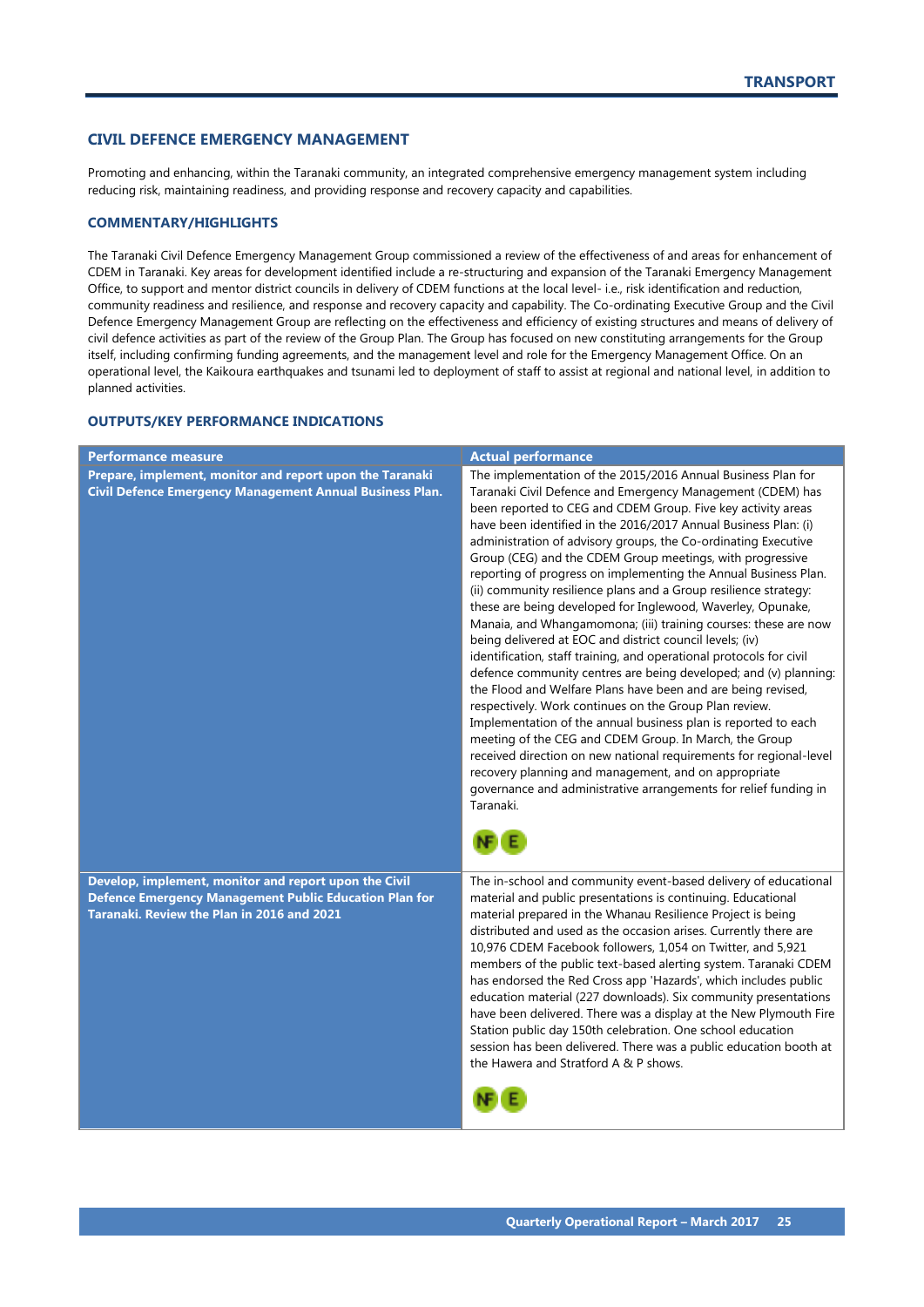# **HAZARD MANAGEMENT**



## **SCOREBOARD - OUTPUTS/KEY PERFORMANCE INDICATIONS**



- 
- Target may not be achieved
- Target will not be achieved
- Delayed
- Overdue

**EXPLANATION FOR KEY PERFORMANCE INDICATIONS OTHER THAN "ON TARGET"**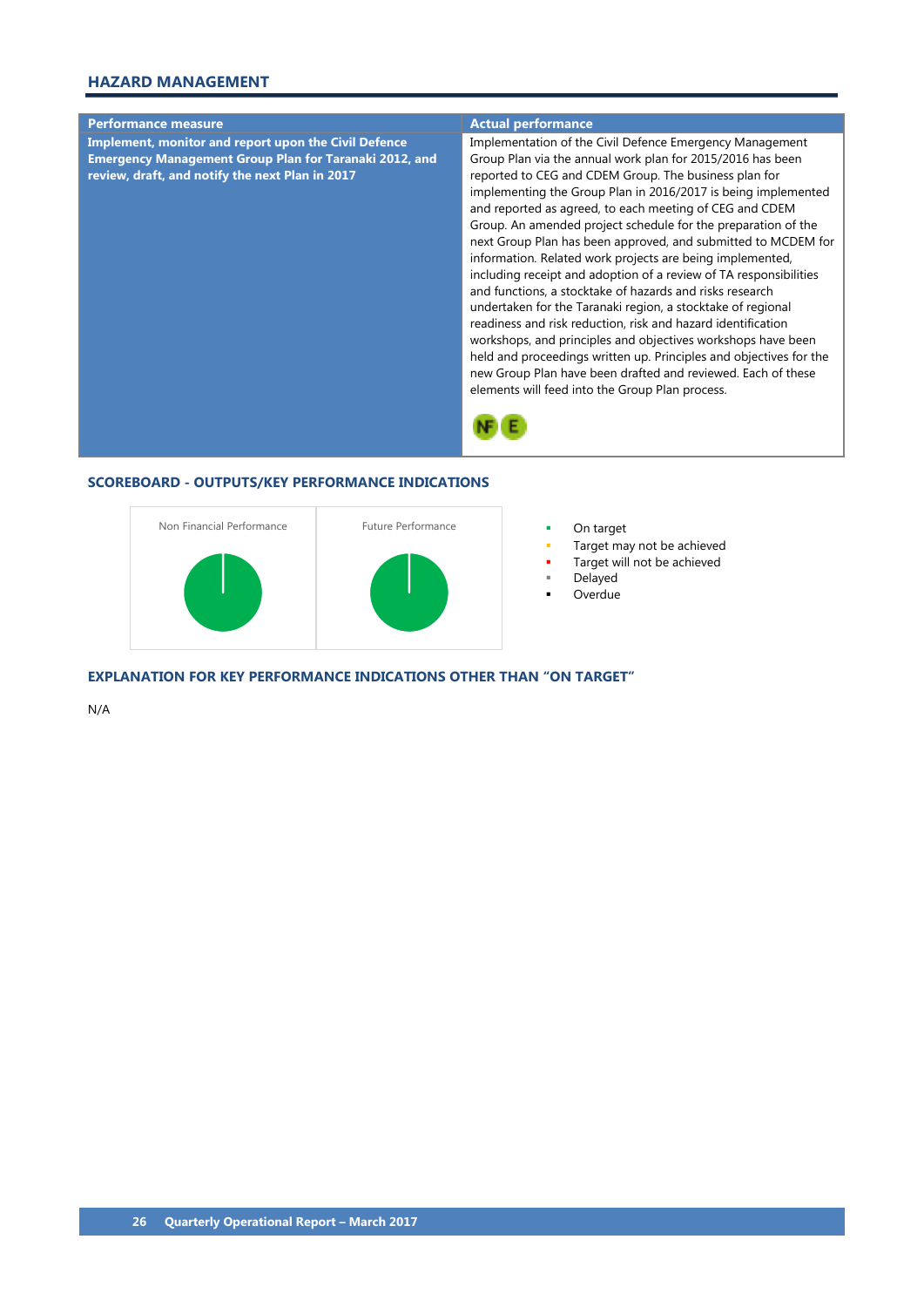#### <span id="page-28-0"></span>**FLOOD MANAGEMENT AND GENERAL RIVER CONTROL**

Providing accurate and timely flood warnings, providing flood control advice and undertaking minor works and associated actions to minimise and prevent damage by floods and river erosion.

#### **COMMENTARY/HIGHLIGHTS**

Information from rainfall and river level monitoring systems was provided. Despite a wet summer, there were no rainfall events that were serious enough to cause significant flooding or major erosion. There is a steady demand for advice from for minor and historical erosion control measures on private land. Drainage and stream modifications continue to be popular in the rural sector, particularly on the ring plain, and technical advice is provided to ensure these activities are undertaken in an appropriate manner.

#### **OUTPUTS/KEY PERFORMANCE INDICATIONS**

| <b>Performance measure</b>                                                                                                                                                                                                                                                                                           | <b>Actual performance</b>                                                                                                                                                                                                                                                                                                                                                                                                                                                                                                                                                                                                                                                                    |
|----------------------------------------------------------------------------------------------------------------------------------------------------------------------------------------------------------------------------------------------------------------------------------------------------------------------|----------------------------------------------------------------------------------------------------------------------------------------------------------------------------------------------------------------------------------------------------------------------------------------------------------------------------------------------------------------------------------------------------------------------------------------------------------------------------------------------------------------------------------------------------------------------------------------------------------------------------------------------------------------------------------------------|
| Effectively monitor rainfall and river levels and issue timely<br>flood warnings. Maintain continuous monitoring systems<br>(100% functional) and issue timely warnings for all cases,<br>where necessary, in accordance with the Flood Event Standard<br>Operating Procedure (approximately 35 warnings per annum). | Meteorological and hydrometric monitoring sites were maintained<br>to high level of operational standard, with no significant<br>maintenance works required. All incoming telemetry data is<br>monitored continuously and responded to in accordance with the<br>Council's procedures for the monitoring of severe weather and<br>flood events. Thirty-eight severe weather watch alerts and twelve<br>warnings have been received from MetService in the year to<br>March. Five rainfall events have required low level flood warnings<br>to be issued by the Council over the same period. In total, three<br>warnings were issued in each of the Waiwhakaiho and Waitotara<br>catchments. |
| Undertake minor emergency river and flood control works<br>when necessary.                                                                                                                                                                                                                                           | No emergency works requiring Council funding have been<br>required.                                                                                                                                                                                                                                                                                                                                                                                                                                                                                                                                                                                                                          |
| Respond to 100% of requests for drainage, river and flood<br>control advice and assistance within ten working days.                                                                                                                                                                                                  | Advice, predominantly to farmers, provided, as required, on a<br>range of requests for general advice on works in streams.                                                                                                                                                                                                                                                                                                                                                                                                                                                                                                                                                                   |
| Facilitate river control projects for the environmental<br>enhancement of the region's waterways.                                                                                                                                                                                                                    | The willow control programme continues, focusing on removal of<br>willow in riparian areas to improve flood flows and enhance<br>riparian vegetation.                                                                                                                                                                                                                                                                                                                                                                                                                                                                                                                                        |

#### **SCOREBOARD - OUTPUTS/KEY PERFORMANCE INDICATIONS**



- 
- Target may not be achieved
- Target will not be achieved
- Delayed
- Overdue

# **EXPLANATION FOR KEY PERFORMANCE INDICATIONS OTHER THAN "ON TARGET"**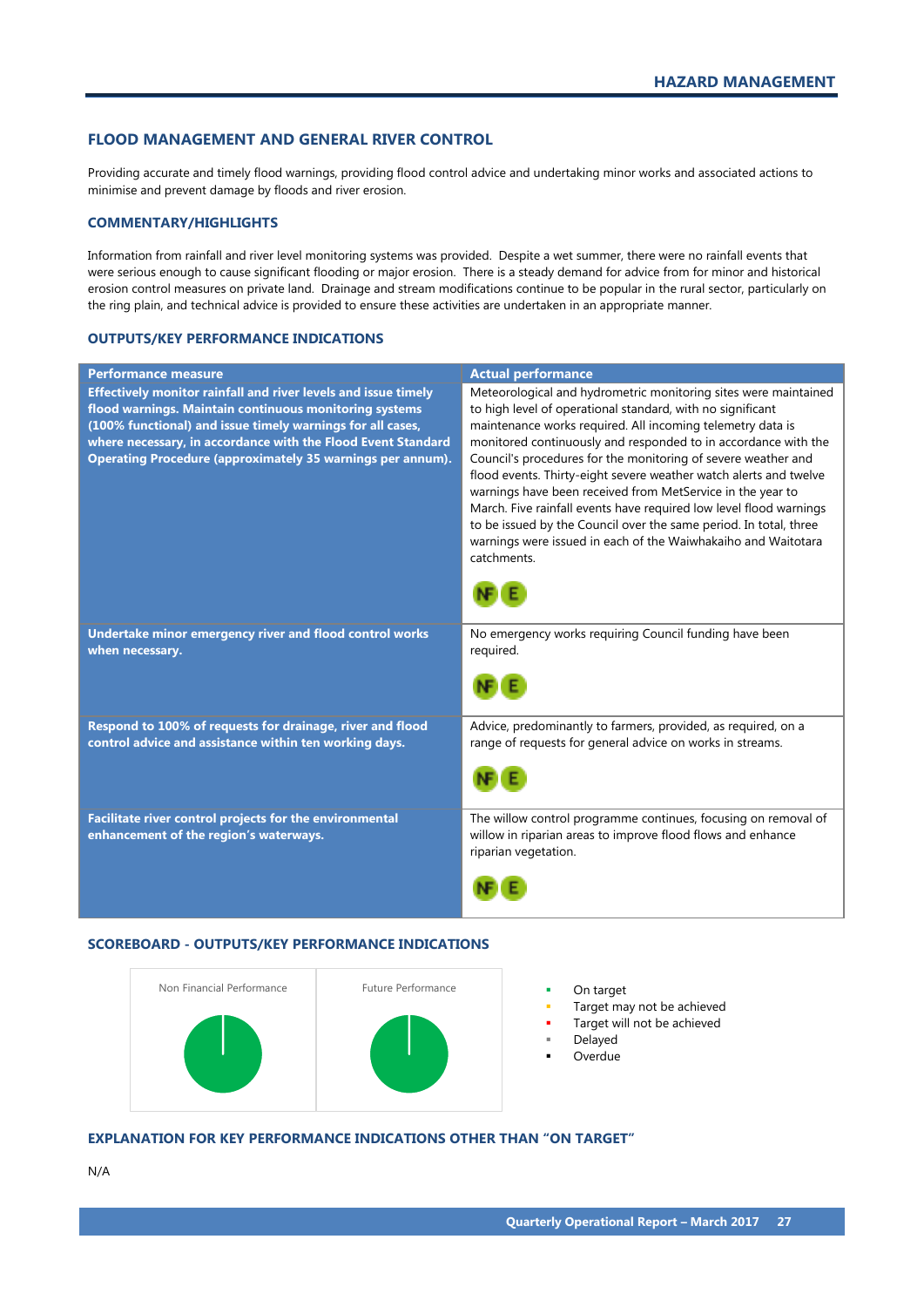# <span id="page-29-0"></span>**RIVER CONTROL SCHEMES**

Managing and maintaining river control scheme works to accepted design standards to minimise and prevent damage by floods and river erosion.

#### **COMMENTARY/HIGHLIGHTS**

River control schemes are in good condition and are expected to perform well should a major flood event occur. A high level of maintenance is managed throughout the year and minor improvements are undertaken where possible to ensure the performance of the river control schemes is optimized. While river control is the primary purpose of these schemes, the urban schemes also occupy land that is utilized by the public for recreational activities as well as pedestrian commutes. Therefore, public use is considered as part of scheme management. The Opunake flood control scheme work has begun and Stage 1 construction is complete.

#### **OUTPUTS/KEY PERFORMANCE INDICATIONS**

| <b>Performance measure</b>                                                                                                                                                             | <b>Actual performance</b>                                                                                                                                                                                                                                                                                                                                                                                                                                                       |
|----------------------------------------------------------------------------------------------------------------------------------------------------------------------------------------|---------------------------------------------------------------------------------------------------------------------------------------------------------------------------------------------------------------------------------------------------------------------------------------------------------------------------------------------------------------------------------------------------------------------------------------------------------------------------------|
| Manage all flood and river control schemes across the region<br>in accordance with asset management plans; including Lower<br>Waiwhakaiho, Lower Waitara, Okato and Waitotara Schemes. | All schemes have been maintained as per asset management<br>plans. Waiwhakaiho: Bank erosion work; flood gate maintenance;<br>weed control; rubbish removal; stopbank mowing. Waitara: Bank<br>erosion work; maintenance of lawn and gravel areas; fertilizing<br>stopbanks; weed control; Okato: channel alignment work; tree<br>clearance. Waitotara: Bank stabilization planting; willow<br>maintenance and weed control for channel capacity. Opunake:<br>Stage 1 complete. |
|                                                                                                                                                                                        |                                                                                                                                                                                                                                                                                                                                                                                                                                                                                 |
| Manage other minor river schemes to standards as agreed<br>with scheme participants.                                                                                                   | No emergency works requiring Council funding have been<br>required.                                                                                                                                                                                                                                                                                                                                                                                                             |
|                                                                                                                                                                                        |                                                                                                                                                                                                                                                                                                                                                                                                                                                                                 |

#### **SCOREBOARD - OUTPUTS/KEY PERFORMANCE INDICATIONS**



- 
- Target may not be achieved
- Target will not be achieved
- Delayed
- Overdue

#### **EXPLANATION FOR KEY PERFORMANCE INDICATIONS OTHER THAN "ON TARGET"**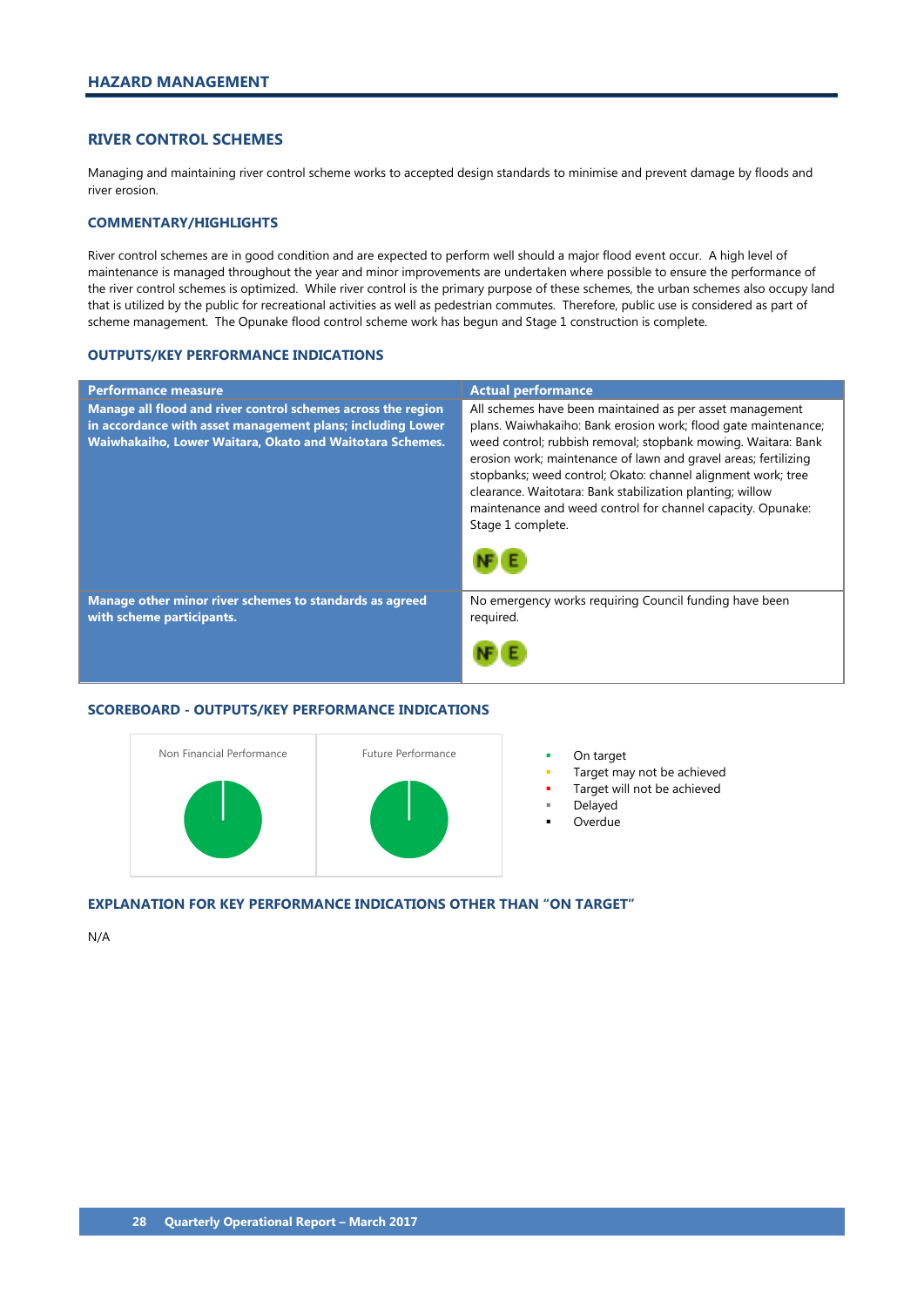#### <span id="page-30-0"></span>**REGIONAL GARDENS**

Ensuring that Hollard Gardens, Tupare and Pukeiti are maintained and enhanced as regionally significant recreational and heritage amenities.

#### **COMMENTARY/HIGHLIGHTS**

Overall, the gardens are continuing to consolidate as an integral part of Taranaki's culture and heritage. Tupare and Hollard's have successfully completed our public and private summer events and casual garden visitors were challenged by a particularly wet summer. Pukeiti's upgrade projects are all progressing well with the completion of the Misty Knoll landscape installation and the secret kids Treehouse Trails now complete. The major upgrade project is the transformative Rainforest Centre which is scheduled for use in early spring. All properties are in good condition with a high standard of care throughout the gardens.

| <b>Performance measure</b>                                                                                                                                                                                                                                                                                                                                                                                                                                                                                                                                                                                                                                                  | <b>Actual performance</b>                                                                                                                                                                                                                                                                                                                                                                                                                                                                                                                                                                                                                                 |
|-----------------------------------------------------------------------------------------------------------------------------------------------------------------------------------------------------------------------------------------------------------------------------------------------------------------------------------------------------------------------------------------------------------------------------------------------------------------------------------------------------------------------------------------------------------------------------------------------------------------------------------------------------------------------------|-----------------------------------------------------------------------------------------------------------------------------------------------------------------------------------------------------------------------------------------------------------------------------------------------------------------------------------------------------------------------------------------------------------------------------------------------------------------------------------------------------------------------------------------------------------------------------------------------------------------------------------------------------------|
| Provide three regional gardens (Tupare, Hollard Gardens and<br>Pukeiti) for free general use by the regional community. Three<br>gardens open 9am to 5pm seven days a week, with Hollard<br>Gardens and Tupare open till 8pm during daylight saving<br>hours.                                                                                                                                                                                                                                                                                                                                                                                                               | The gardens are open seven days a week from 9:00am to 5:00pm<br>(to 8.00pm during daylight saving time for Tupare and Hollard<br>Gardens). Entry is free to all three properties.                                                                                                                                                                                                                                                                                                                                                                                                                                                                         |
| Encourage the increased use of the regional gardens by the<br>community for recreational purposes and for specific events.                                                                                                                                                                                                                                                                                                                                                                                                                                                                                                                                                  | Visitors to date: Pukeiti 22,545 Tupare 30,597 and Hollards 14,926<br>Events: Pukeiti 6, Tupare 44 and Hollards 65. Apart from Pukeiti<br>(due to the upgrade works), the Gardens are hosting more private<br>events every year.with wedding ceremonies being popular at this<br>time of year. At Pukeiti the seasonal hospitality service closed at<br>it's usual end of January trading. It was a challenging trading<br>season due to the wet summer.                                                                                                                                                                                                  |
| Continue implementing the Pukeiti asset management plans<br>focusing on completing the upgrade works at Pukeiti. Priority<br>tasks to be completed include: enhancing the garden and the<br>Rhododendron Collection; continuing the implementation of<br>the Plant Collection Plan; refurbishing the Lodge and<br>surrounds; stabilising the cultivated area to the south of the<br>Lodge by way of a retaining wall; refurbishing the plant<br>borders; renovating the Pukeiti lookout; completing the<br>rainforest interpretation material; subject to demand,<br>extending the carpark; upgrading the outer ring tracks;<br>reconfiguring and upgrading the Gate House. | The focus this quarter, has been the renovation and upgrade of<br>the Rainforest Centre. The construction work is progressing well<br>(despite delays with the steel work) and on budget. The planning<br>process has commenced for the interior fit out. This will provide<br>modern hospitality, interpretation and function areas. The Vireya<br>Walk and Kokopu House are now largely planted and beginning to<br>look good. Progress with the Rain Garden in the kokopu House<br>will progress as time allows Good progress is being made with the<br>proposed Lodge plans. The Misty Knoll project and Secret Kids<br>Treehouse Trail are complete. |
| Review and adopt asset management plans for Tupare,<br>Hollard Gardens and Pukeiti by 31 October 2017.                                                                                                                                                                                                                                                                                                                                                                                                                                                                                                                                                                      | Latest asset management plans were adopted September 2014.<br>Preparation of the next set of asset management plans has<br>commenced for adoption in September/October 2017.                                                                                                                                                                                                                                                                                                                                                                                                                                                                              |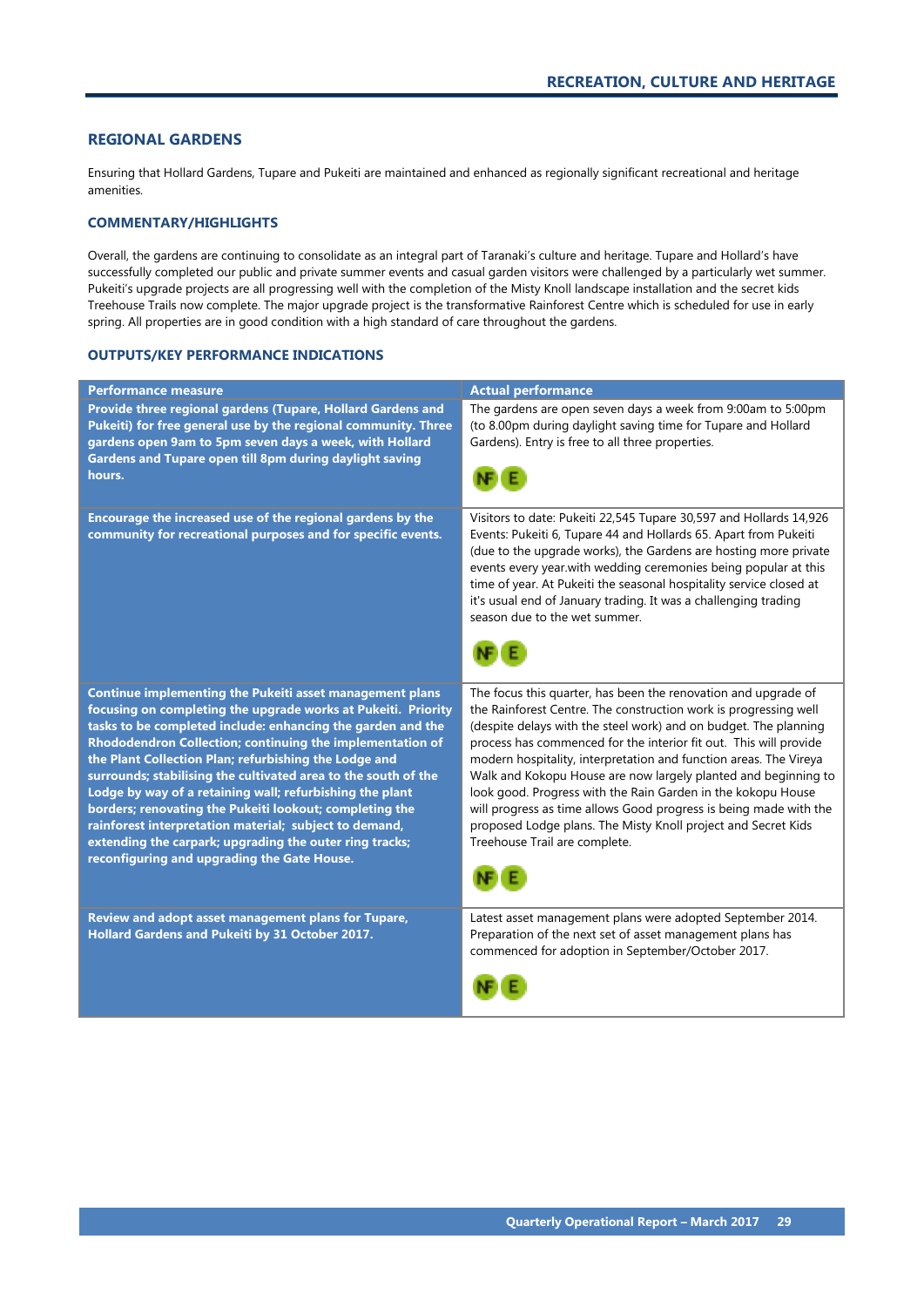# **SCOREBOARD - OUTPUTS/KEY PERFORMANCE INDICATIONS**



- 
- Target may not be achieved
- Target will not be achieved
- Delayed
- **-** Overdue

**EXPLANATION FOR KEY PERFORMANCE INDICATIONS OTHER THAN "ON TARGET"**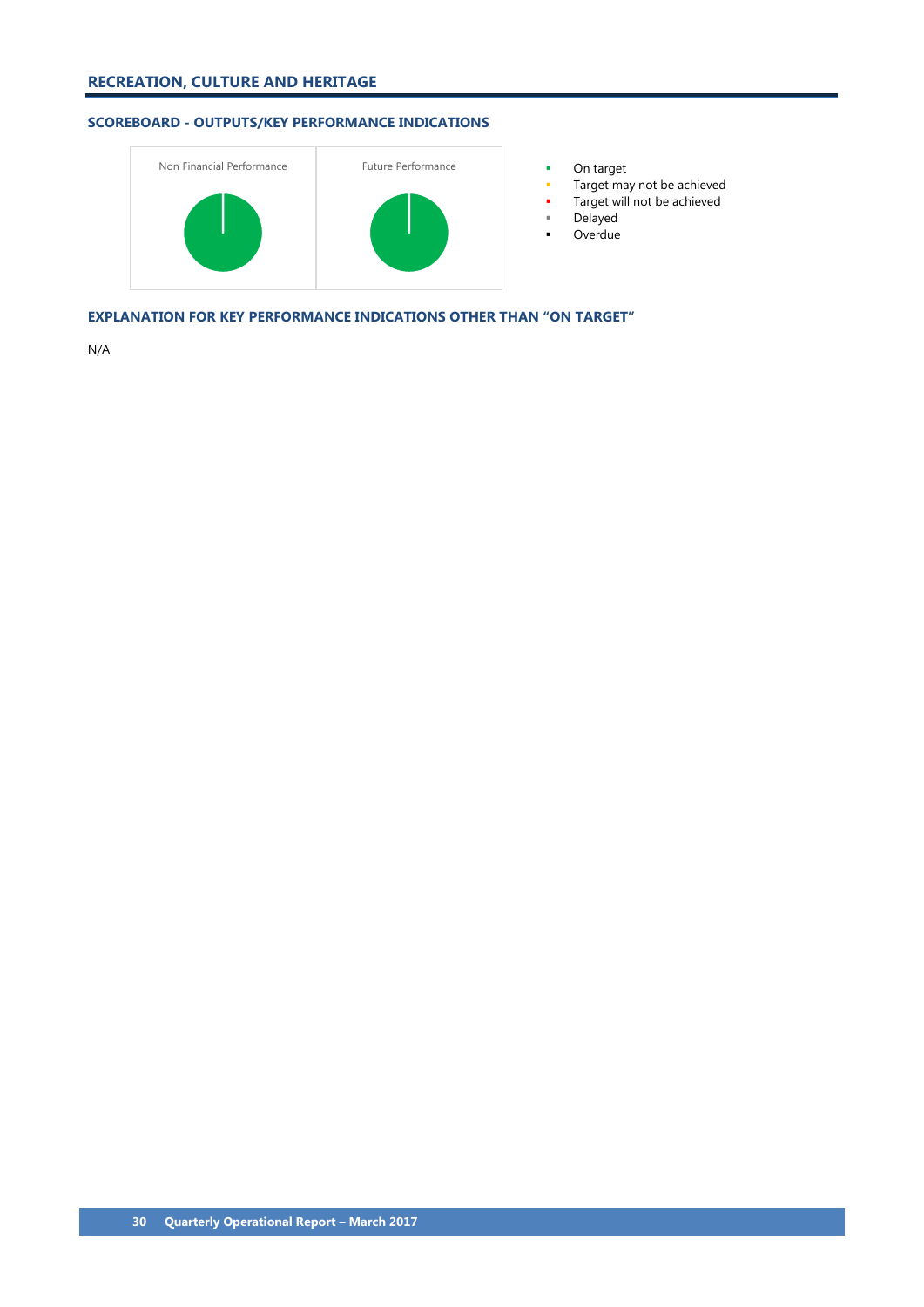#### <span id="page-32-0"></span>**PUKE ARIKI**

Maintaining an ongoing partnership relationship with the Puke Ariki regional museum and library including the ongoing use of display and presentation material within an annual project.

#### **COMMENTARY/HIGHLIGHT**

The relationship with Puke Ariki is progressing well. The projects for 2016/2017 (see below) have been agreed upon and are in the process of being delivered. In particular, the "Bugs: Our Amazing Backyard Heroes" is proving very popular and successful - the show has just broken the attendance record for Puke Ariki. The development of the 2017/2018 programme is being finalised.

#### **OUTPUTS/KEY PERFORMANCE INDICATIONS**

| <b>Performance measure</b>                                                                                                                                                                  | <b>Actual performance</b>                                                                                                                                                                                                                                                                                                                                         |
|---------------------------------------------------------------------------------------------------------------------------------------------------------------------------------------------|-------------------------------------------------------------------------------------------------------------------------------------------------------------------------------------------------------------------------------------------------------------------------------------------------------------------------------------------------------------------|
| Maintain an ongoing partnership relationship with the Puke<br>Ariki regional museum and library including the ongoing use<br>of display and presentation material within an annual project. | Quarterly partnership meetings are held with Puke Ariki. The five<br>2016/2017 projects are: "Bugs: Our Amazing Backyard Heroes"<br>(\$85,000), TRC Events Programmes (\$5,000), "Gardens: The Four<br>Seasons" (\$10,000), Taranaki Theatre Experience (\$25,000 - held<br>over for 2017/2018 proposal), Aotea Utanganui Museum of South<br>Taranaki (\$25,000). |

# **SCOREBOARD - OUTPUTS/KEY PERFORMANCE INDICATIONS**



- 
- Target may not be achieved
- Target will not be achieved
- Delayed
- Overdue

**EXPLANATION FOR KEY PERFORMANCE INDICATIONS OTHER THAN "ON TARGET"**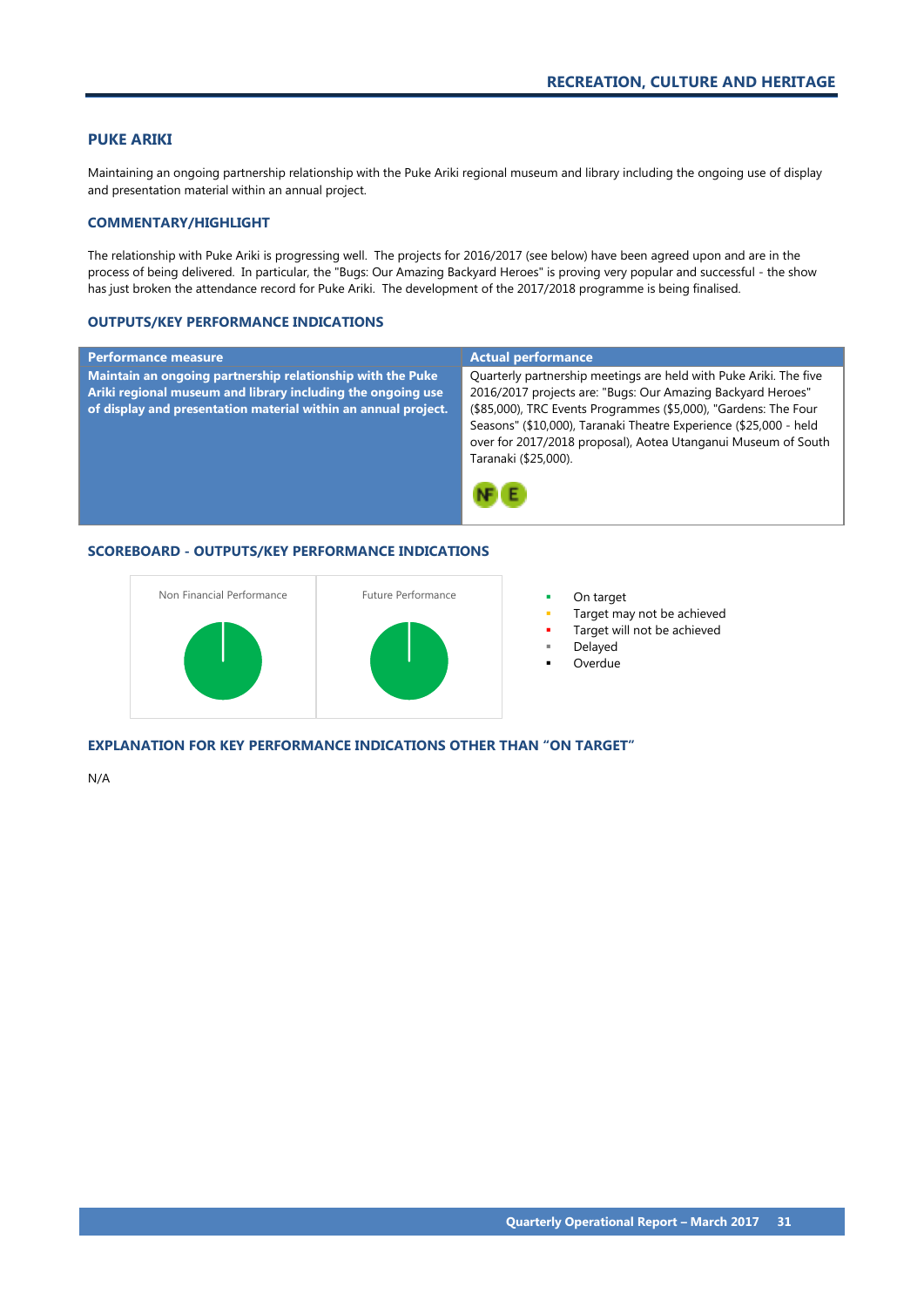# <span id="page-33-0"></span>**YARROW STADIUM**

Facilitating the continued maintenance and development of Yarrow Stadium.

### **COMMENTARY/HIGHLIGHTS**

The Management Agreement between the Taranaki Stadium Trust and the New Plymouth District Council is working well. The major project for 2016/2017 is the extension of hospitality facilities in the Yarrow Stand. The work went to tender in October/November 2016 and has commenced. Some earthquake damage from the Kaikoura earthquake has been identified and repaired. The work is due to be completed ahead of the September 2017 All Black text match against Argentina.

#### **OUTPUTS/KEY PERFORMANCE INDICATIONS**

| <b>Performance measure</b>                                                                                           | <b>Actual performance</b>                                                                                                                                                                                                                                                                                                                                                                                                                                                                        |
|----------------------------------------------------------------------------------------------------------------------|--------------------------------------------------------------------------------------------------------------------------------------------------------------------------------------------------------------------------------------------------------------------------------------------------------------------------------------------------------------------------------------------------------------------------------------------------------------------------------------------------|
| <b>Contract with New Plymouth District Council for the operation</b><br>and management of Yarrow Stadium.            | The Trust and the New Plymouth District Council have a<br>management agreement for the operation and management of<br>Yarrow Stadium. New Plymouth District Council are operating and<br>managing Yarrow Stadium under this agreement.                                                                                                                                                                                                                                                           |
| Undertake asset management planning for the future<br>maintenance, enhancement and development of Yarrow<br>Stadium. | A joint committee of the Council and the New Plymouth District<br>Council have developed and adopted a strategic plan and<br>associated 2015/2025 asset management plan for the long-term<br>development of Yarrow Stadium. The Council adopted the<br>2016/2017 programme of major maintenance and development in<br>June 2016. The main focus in 2016/2017 will be the new<br>hospitality facilities in the Yarrow Stand. Some earthquake damage<br>has been identified and is being repaired. |
| Provide regional funding for the future maintenance,<br>enhancement and development of Yarrow Stadium.               | The Council provides regional funding to the Taranaki Stadium<br>Trust for long-term maintenance and development at Yarrow<br>Stadium. The implementation of the 2016/2017 approved<br>programme of major maintenance and development is the focus.                                                                                                                                                                                                                                              |

## **SCOREBOARD - OUTPUTS/KEY PERFORMANCE INDICATIONS**



- 
- Target may not be achieved
- Target will not be achieved
- Delayed
- Overdue

# **EXPLANATION FOR KEY PERFORMANCE INDICATIONS OTHER THAN "ON TARGET"**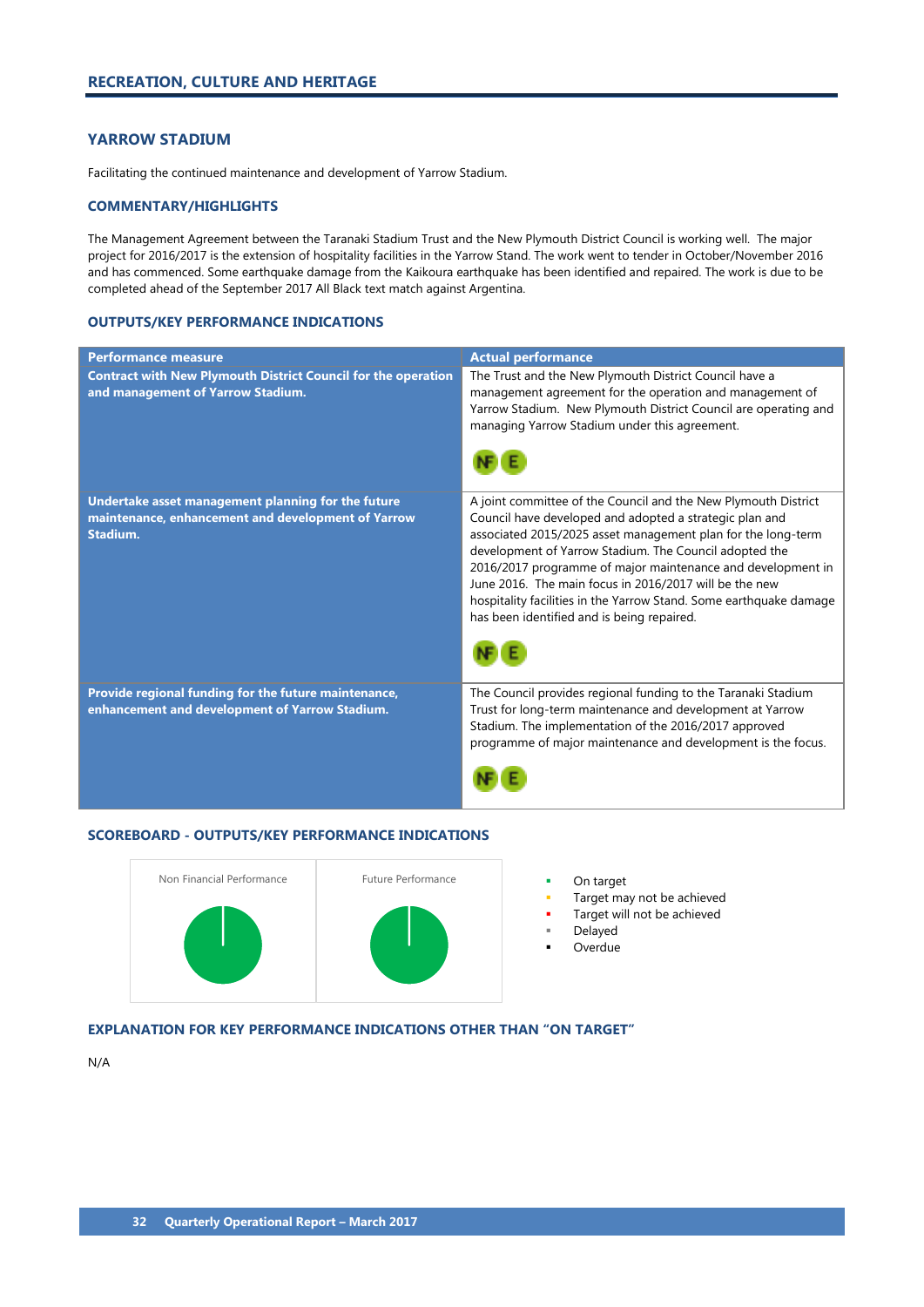#### <span id="page-34-0"></span>**INVESTMENT MANAGEMENT**

Ensuring that the equity, property and treasury investments owned by the Council are efficiently managed.

#### **COMMENTARY/HIGHLIGHTS**

Council's investment management activities are working well within defined policies and procedures. Achieving the interest rate return targets is challenging in the current low interest environment. It is unlikely that the Council will achieve its Investment Policy target of 6% in 2016/2017.

| <b>Performance measure</b>                                                                                                                         | <b>Actual performance</b>                                                                                                                                                                                                                                                                                                                                                                             |
|----------------------------------------------------------------------------------------------------------------------------------------------------|-------------------------------------------------------------------------------------------------------------------------------------------------------------------------------------------------------------------------------------------------------------------------------------------------------------------------------------------------------------------------------------------------------|
| <b>Consider Port Taranaki's annual statement of corporate intent</b><br>and monitor performance against established targets on an<br>annual basis. | Port Taranaki Ltd's performance was reviewed when considering<br>their 2015/2016 Annual Report at the Council's Ordinary Meeting<br>on 19 September 2016. The half-year results to 31 December<br>2016 will be reviewed and considered in the first half of 2017.<br>Performance against standards set in the statement of corporate<br>intent is reported in the annual report.<br>NB <sub>(E)</sub> |
| Appoint Directors at Port Taranaki Ltd's annual general<br>meeting and at other times as required.                                                 | Messrs Auld and Marshall retired by rotation and were<br>reappointed at the 28 September 2016 AGM of Port Taranaki Ltd.<br>Councillor Littlewood replaced Councillor Horton (Councillor<br>appointment to the Board 8 November 2016). A review of the skill<br>sets needed by the Board, is currently underway.                                                                                       |
| Undertake on-going liaison with port company directors and<br>management.                                                                          | Regular formal and informal briefings and discussions occurred<br>between the Board and the Council throughout 2016/2017.<br>NF E                                                                                                                                                                                                                                                                     |
| Manage and, where appropriate, divest leasehold land in<br>accordance with the Council's Investment Policy.                                        | Leasehold land is managed in accordance with the Council's<br>Investment Policy. A 5.55% return from leasehold land rentals is<br>expected in 2016/2017. No properties have been divested.                                                                                                                                                                                                            |
| Manage and maximise the returns from treasury investments<br>in accordance with the Council's Investment Policy.                                   | All treasury investments are in accordance with the Council's<br>Investment Policy. Treasury investment returns are currently<br>ahead of budget, but the Long-Term Plan target return of 6% is<br>unlikely to be achieved.                                                                                                                                                                           |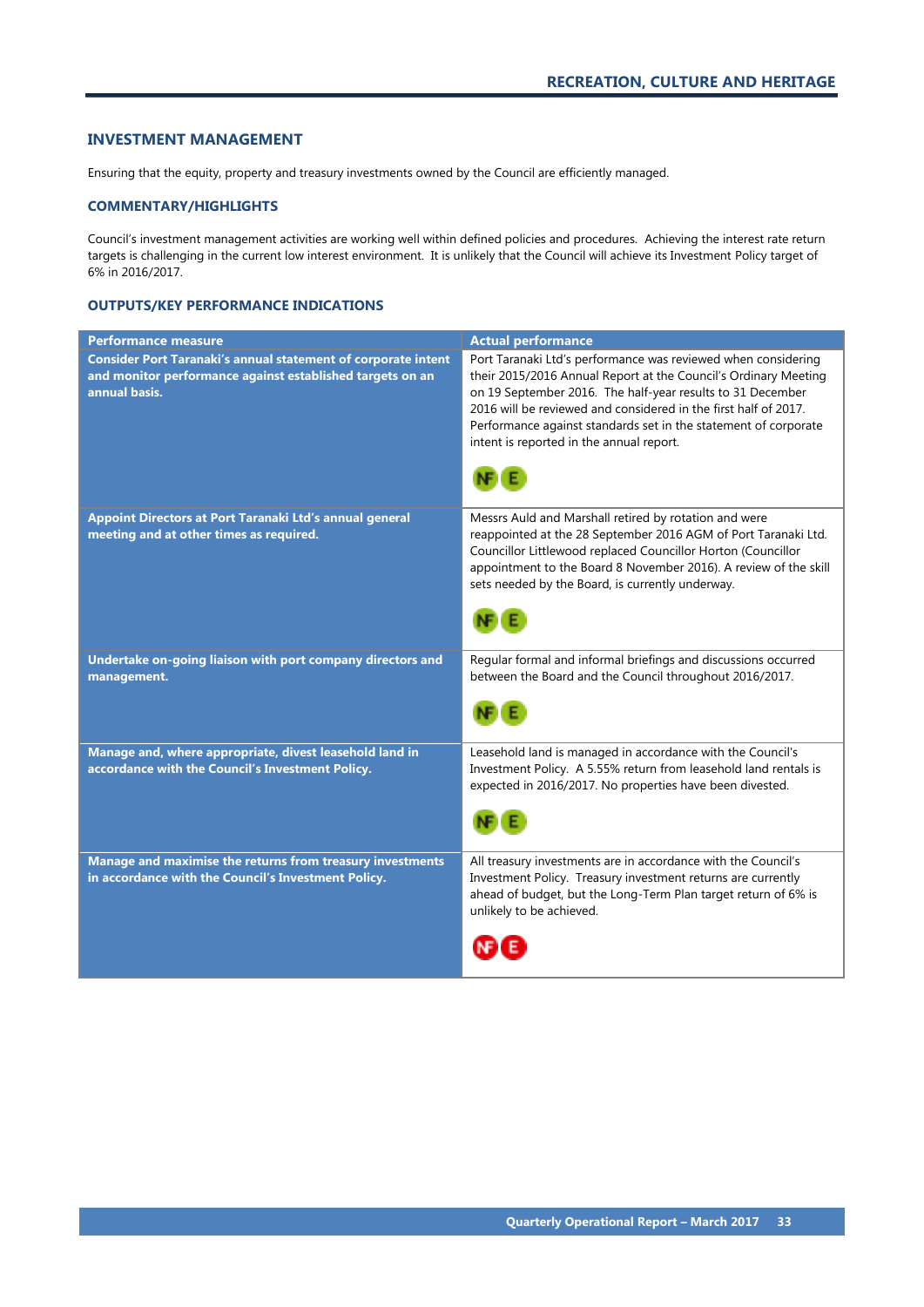# **SCOREBOARD - OUTPUTS/KEY PERFORMANCE INDICATIONS**



- 
- Target may not be achieved
- Target will not be achieved
- Delayed
- Overdue

## **EXPLANATION FOR KEY PERFORMANCE INDICATIONS OTHER THAN "ON TARGET"**

The Council's *Investment Policy* has a 6% target for interest returns. The *Local Government Act 2002* requires the Council to set a target. In the current interest rate environment, the Council is unlikely to reach this target for 2016/2017. Since the target was established, the Council has exceeded consistently exceeded it. The target may need to be reassessed in the preparation of the *2018/2028 Long-Term Plan*.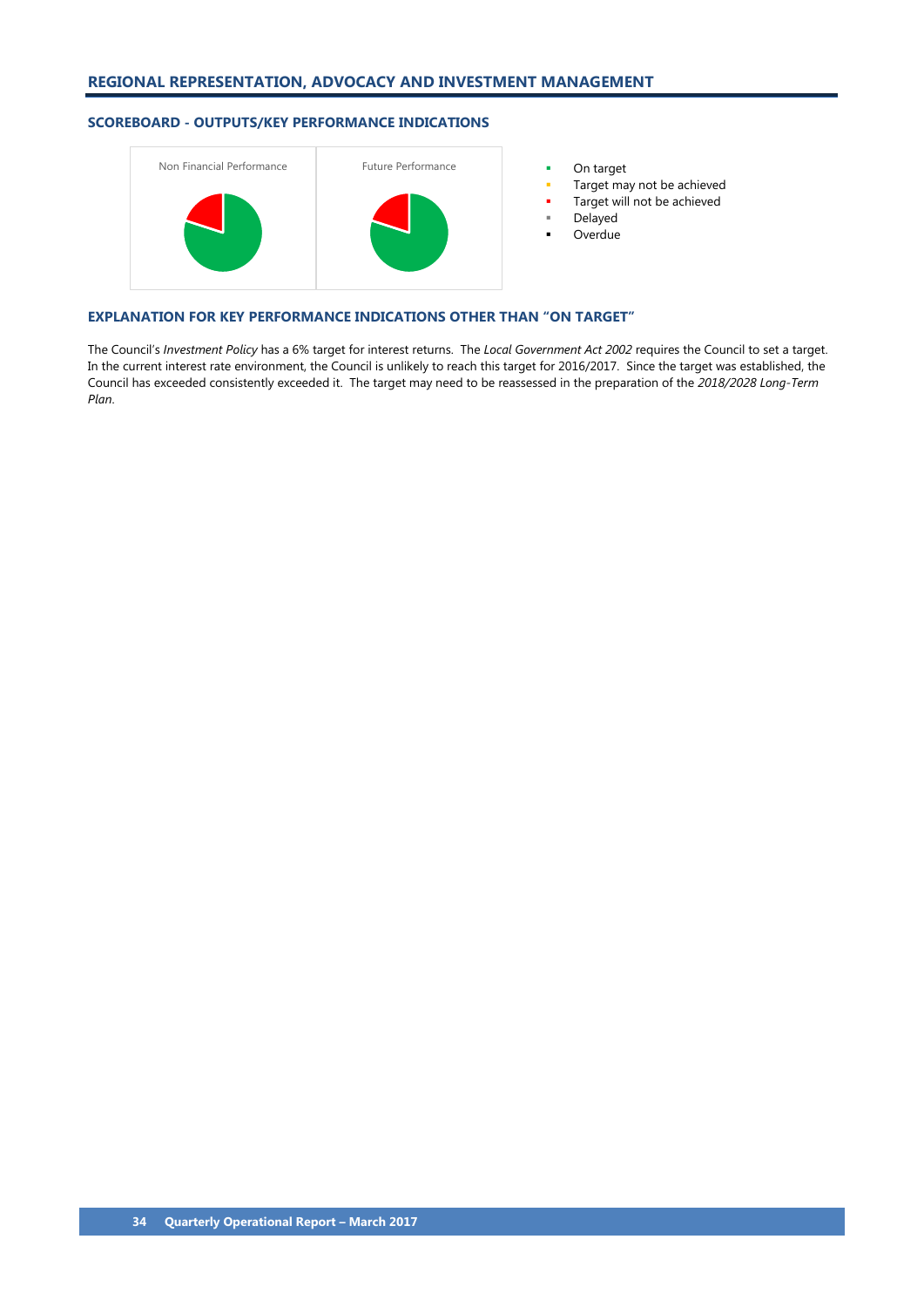#### <span id="page-36-0"></span>**COMMUNITY ENGAGEMENT**

Promoting community awareness and understanding of the Council's functions and activities, and making quality and timely information publicly available.

#### **COMMENTARY/HIGHLIGHTS**

The implementation of the digital and social media strategy is the primary focus and good progress is being made on all fronts. The web design and redevelopment project is progressing well with the new look website going live in the first quarter of 2016/2017. Initial feedback has been received and amendments to the site made. Stage 2 of the website project is at the development stage. A successful environment awards ceremony (15 environmental awards were presented on 3 November 2016) was hosted.

#### **OUTPUTS/KEY PERFORMANCE INDICATIONS**

| <b>Performance measure</b>                                                                                                                                                     | <b>Actual performance</b>                                                                                                                                                                                                                                                                                                                                                                                                                    |
|--------------------------------------------------------------------------------------------------------------------------------------------------------------------------------|----------------------------------------------------------------------------------------------------------------------------------------------------------------------------------------------------------------------------------------------------------------------------------------------------------------------------------------------------------------------------------------------------------------------------------------------|
| Produce regular editions (4 per annum) of the Recount<br>newsletter to over 1,000 stakeholders through a range of<br>channels.                                                 | Three issues of Recount (1,200 copies) have been produced,<br>distributed and published in both hardcopy and to the web.                                                                                                                                                                                                                                                                                                                     |
| Engage with the community across a range of channels<br>including print and digital publications, news media, websites<br>and mobile and social media.                         | A range of communications activities have been undertaken to<br>support programmes. Stories about the regional gardens, public<br>transport, water quality and riparian planting have featured in<br>social media and print. Continued evolution of the new website is<br>ongoing. Content is reviewed and maintained on external websites<br>and the intranet. Social media activity continues to grow with<br>2,562 followers on Facebook. |
| Implement the Council's environmental awards programme.                                                                                                                        | 15 environmental awards were presented on 3 November 2016 at<br>a function in New Plymouth. Planning is underway for the 2017<br>environmental awards.                                                                                                                                                                                                                                                                                       |
| Provide an on-going environmental education programme for<br>school children and the wider community including class<br>visits, field trips and the Pukeiti Rainforest School. | There have been 144 class visits/field trips involving 4,756 students<br>(including the Gardens' School Programmes), 16 staff meetings, 3<br>professional development sessions and 3 issues of the SITE<br>newsletter.                                                                                                                                                                                                                       |

#### **SCOREBOARD - OUTPUTS/KEY PERFORMANCE INDICATIONS**



- 
- Target may not be achieved
- Target will not be achieved
- Delayed
- Overdue

## **EXPLANATION FOR KEY PERFORMANCE INDICATIONS OTHER THAN "ON TARGET"**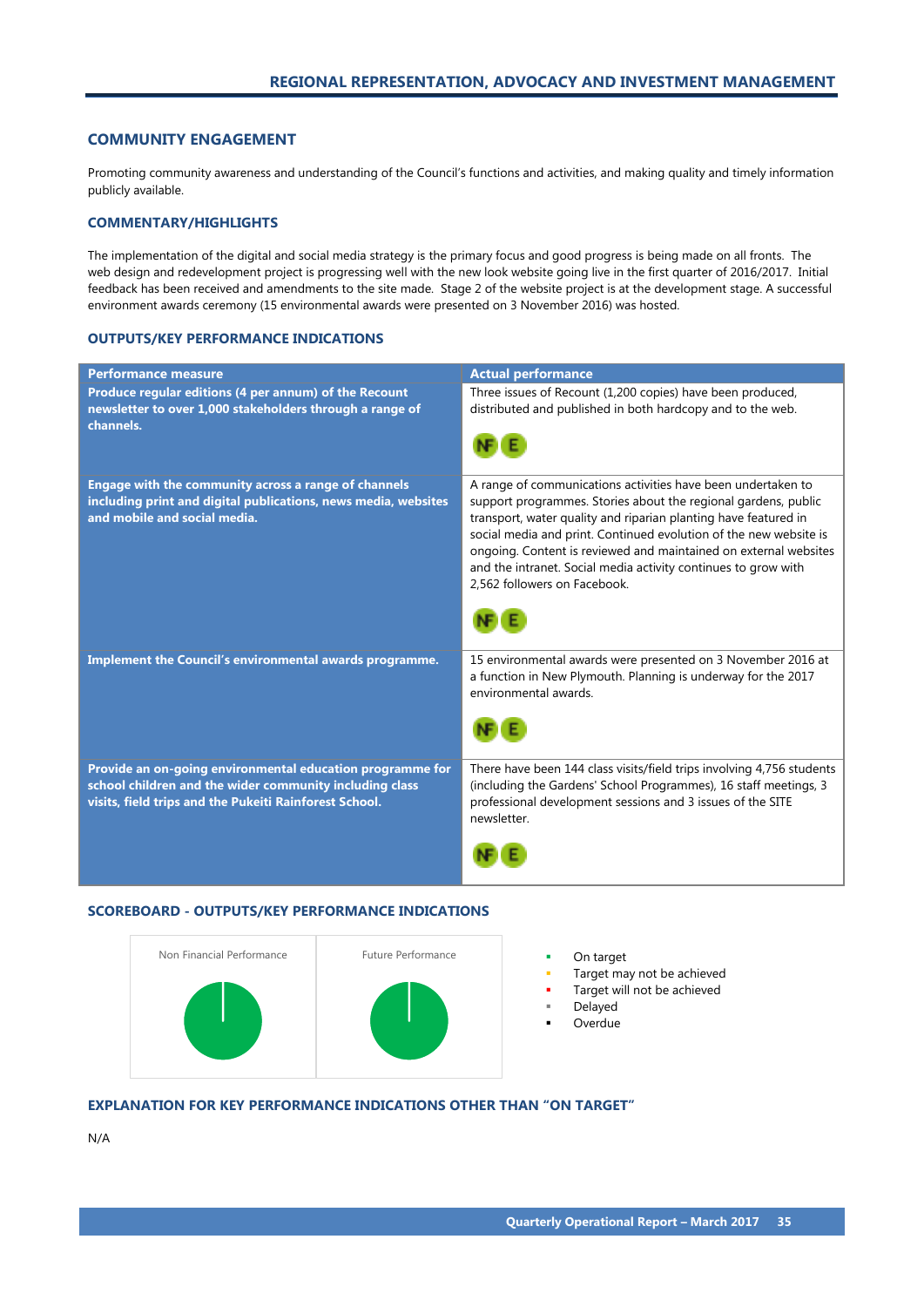## <span id="page-37-0"></span>**ADVOCACY AND RESPONSE**

Advocating and responding, on behalf of the Taranaki community, to initiatives proposed by other agencies, when those initiatives affect the statutory responsibilities of the Council or relate to matters of regional significance, which are of interest or concern to the people of Taranaki.

#### **COMMENTARY/HIGHLIGHTS**

Submissions made increased and are now close to the year end target. The Council continues to be heavily involved in various forums, mainly in Wellington, associated with policy development, advocacy, liason and response to a range of national initiatives.

#### **OUTPUTS/KEY PERFORMANCE INDICATIONS**

#### **Performance measure Actual performance**

**Assess the implications of policy initiatives proposed by other agencies including discussion documents, proposed policies, strategies, plans and draft legislation, and respond within required timeframes on approximately 15 occasions per year.**

To date, eighteen (18) submissions have been made.



#### **SCOREBOARD - OUTPUTS/KEY PERFORMANCE INDICATIONS**



- 
- Target may not be achieved
- Target will not be achieved
- Delayed
- Overdue

**EXPLANATION FOR KEY PERFORMANCE INDICATIONS OTHER THAN "ON TARGET"**